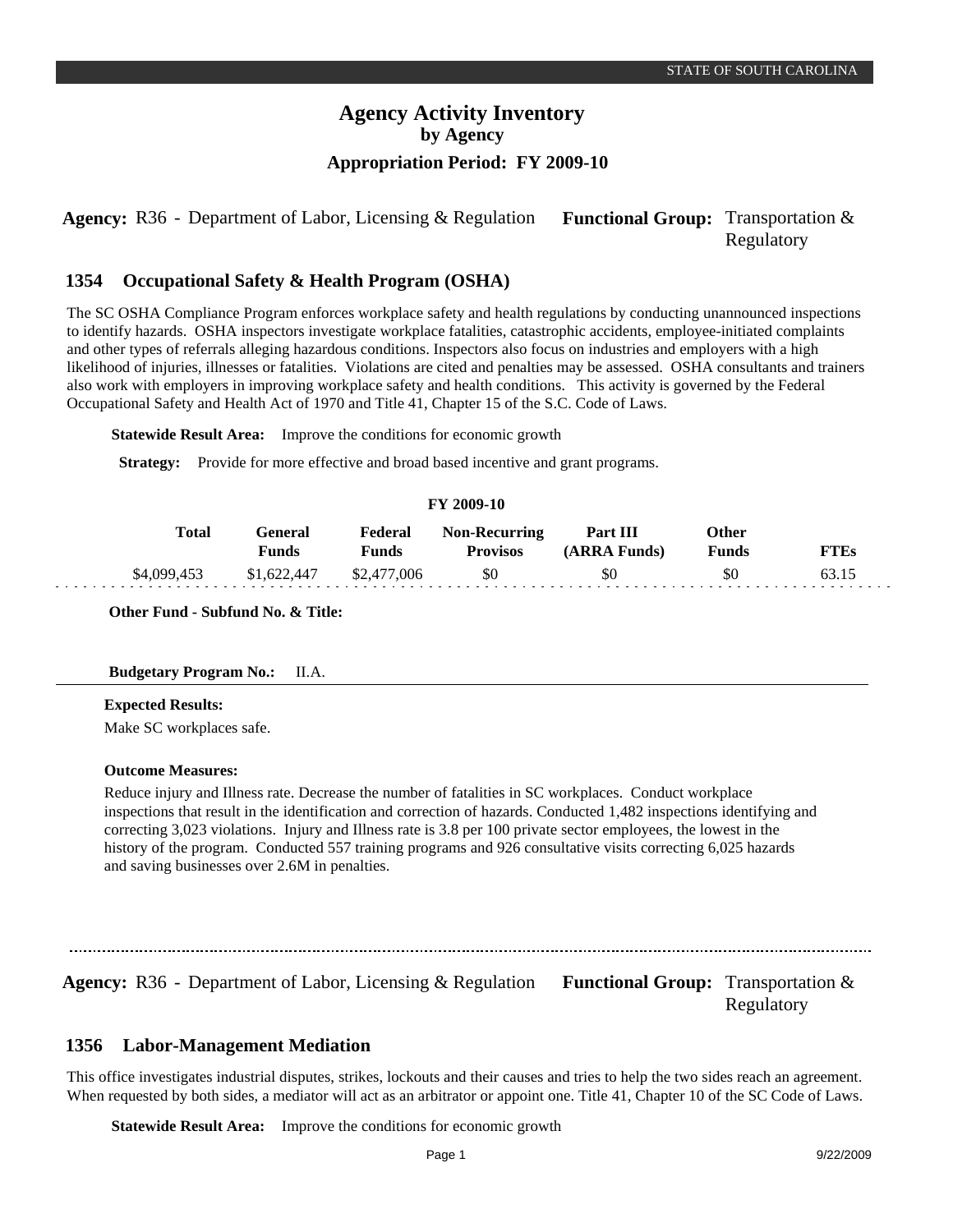# **Agency Activity Inventory by Agency**

# **Appropriation Period: FY 2009-10**

**Strategy:** Provide for more effective and broad based incentive and grant programs.

#### **FY 2009-10**

| <b>Total</b> | 'eneral<br>$T$ unds | Federal<br>Funds | <b>Non-Recurring</b><br><b>Provisos</b> | Part III<br>(ARRA Funds) | )ther | `Es  |
|--------------|---------------------|------------------|-----------------------------------------|--------------------------|-------|------|
| \$93.68      | .681                | \$0              | \$0                                     | \$0                      | \$0   | 00.1 |

**Other Fund - Subfund No. & Title:**

| <b>Budgetary Program No.:</b> |  |  |  | II.G |
|-------------------------------|--|--|--|------|
|-------------------------------|--|--|--|------|

#### **Expected Results:**

Eliminate the causes of misunderstanding and differences between organized labor and management.

#### **Outcome Measures:**

Number of negotiated contracts. Reduce to zero the number of strikes, the number of workers involved in a strike and the number of work hours lost to a strike. Negotiated Contracts - 52 Number of strikes - 0 Number of lost work hours - 0

| Agency: R36 - Department of Labor, Licensing & Regulation Functional Group: Transportation & |  |
|----------------------------------------------------------------------------------------------|--|

#### **Elevator and Amusement Ride Inspection 1357**

The Elevator Inspection program protects the people of the state from damage to life or health caused by unsafe conditions in elevators and other types of conveyances. The program inspects and permits all new and altered elevators and conveyances and is mandated to provide annual safety inspections on existing elevators. The Amusement Ride Inspection program administers regulations to guard against damage to life, health or economic loss in the assembly, disassembly and operation of amusement devices. The program inspects and permits amusement devices at carnivals, fairs and amusement parks. The provisions of this activity are governed by Title 41, Chapter 16 of the SC Code of Laws.

**Statewide Result Area:** Improve the conditions for economic growth

**Strategy:** Provide for more effective and broad based incentive and grant programs.

| <b>FY 2009-10</b> |                         |                  |                                         |                          |                       |             |  |  |  |
|-------------------|-------------------------|------------------|-----------------------------------------|--------------------------|-----------------------|-------------|--|--|--|
| <b>Total</b>      | General<br><b>Funds</b> | Federal<br>Funds | <b>Non-Recurring</b><br><b>Provisos</b> | Part III<br>(ARRA Funds) | Other<br><b>Funds</b> | <b>FTEs</b> |  |  |  |
| \$975,000         | \$0                     | \$0              | \$0                                     | \$0                      | \$975,000             | 14.00       |  |  |  |

#### **Other Fund - Subfund No. & Title:**

3035 - Other Operating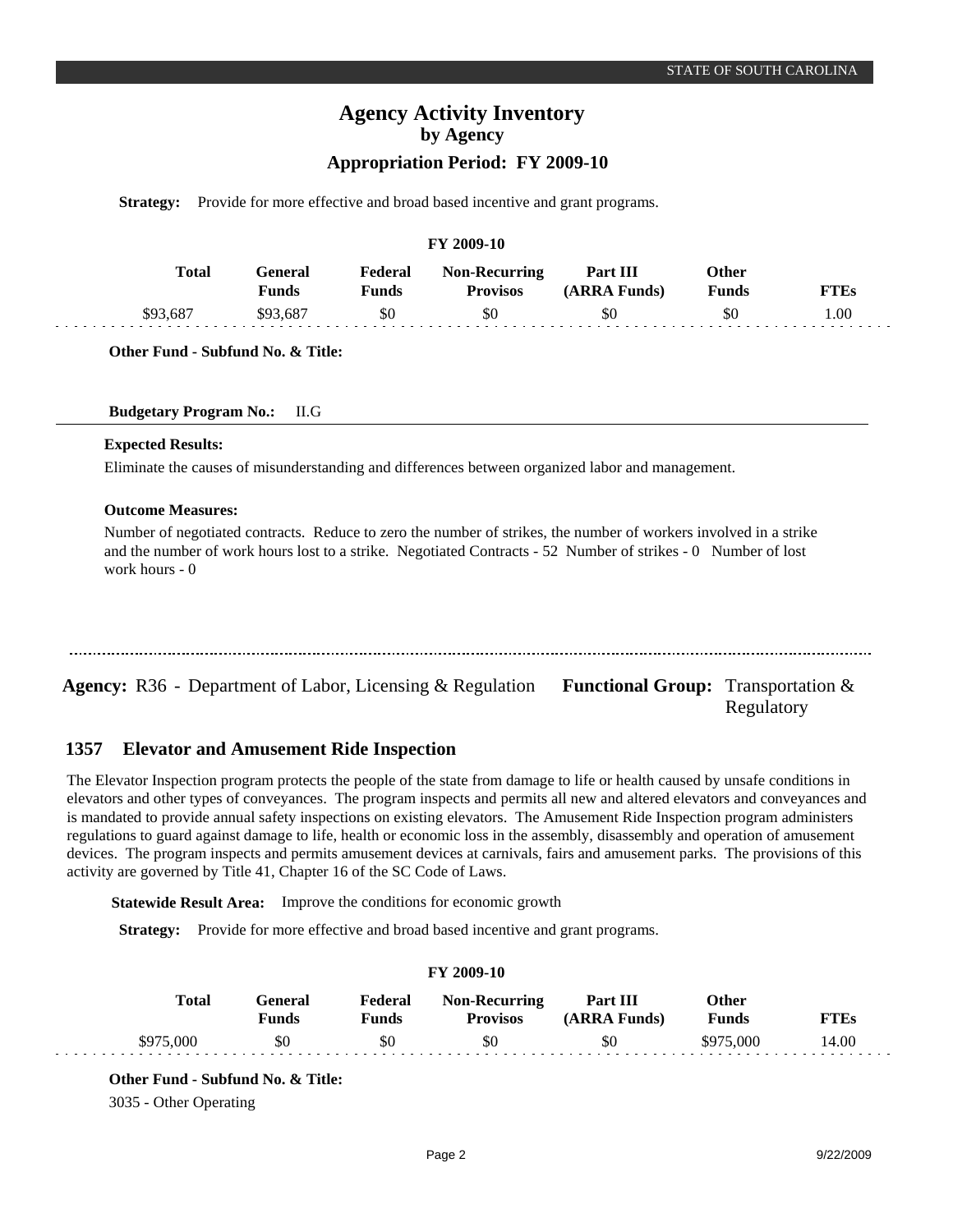**Budgetary Program No.:** II.E

#### **Expected Results:**

Make SC elevators and amusement rides safe for users.

#### **Outcome Measures:**

Continue the trend of NO injuries and fatalities on elevators and conveyances. Inspect elevators annually. Permit elevators annually. Ensure corrections are made in a timely manner. Issue penalties for non-compliance. Continue the trend of NO injuries or fatalities on amusement rides. Inspect and permit amusement rides as they enter the state. Ensure corrections are made in a timely manner. Issue penalties for non-compliance. Elevator inspections - 7,152 Amusement Ride Inspections - 584

Agency: R36 - Department of Labor, Licensing & Regulation Functional Group: Transportation &

Regulatory

#### **Board of Chiropractic Examiners 1358**

This program licenses approximately 1,509. These professions are regulated to make sure that some minimum level of skill is met to support public health and safety. The POL program was established to oversee the administration of licensing programs which have quasi legislative and judicial functions. They promulgate regulations and adopt a code of professional ethics. They also determine the eligibility of applicants for examination and licensure, evaluate and approve continuing education course hours and programs and discipline licensees. The provisions of this activity are governed by Title 40, Chapter 9 of the SC Code of Laws.

**Statewide Result Area:** Improve the conditions for economic growth

**Strategy:** Provide for more effective and broad based incentive and grant programs.

#### **FY 2009-10 General Funds**  \$0 **Other Funds** \$135,000 **Federal Funds**  \$0 **FTEs** 1.25 **Total**  \$135,000 **Non-Recurring Provisos** \$0 **Part III (ARRA Funds)** \$0

**Other Fund - Subfund No. & Title:**

3135 - POL Revenue

## **Budgetary Program No.:** II.F

## **Expected Results:**

Protect the safety, health and welfare of SC's citizens by licensing qualified applicants.

## **Outcome Measures:**

Ensure only applicants who meet minimum qualifications are licensed to practice. Provide information over the Internet on professionals and their standing. Take appropriate corrective action if a licensee has violated professional conduct and endangered public health, safety or property. Provide accused due process. Conduct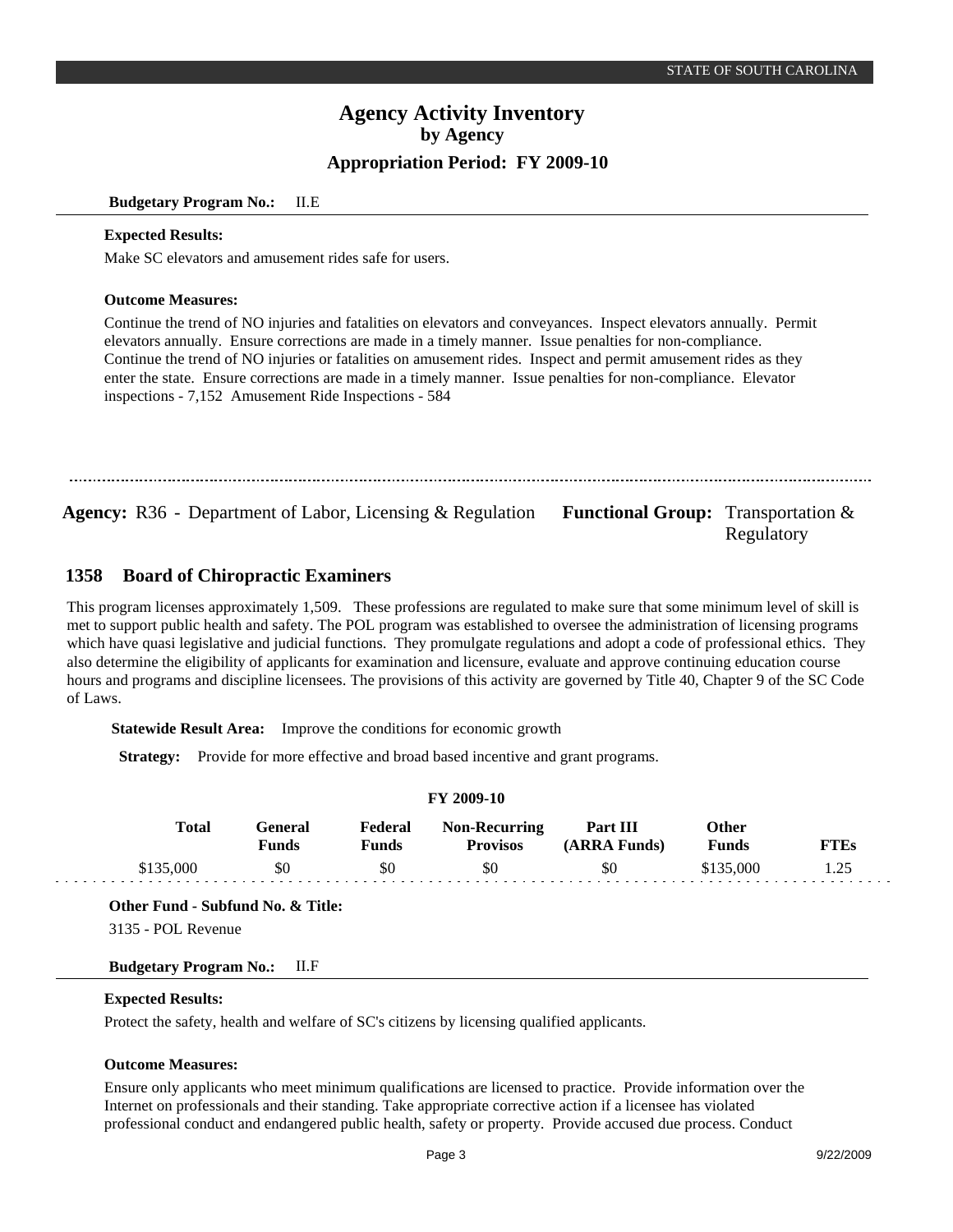routine audits and inspections to ensure compliance. Online renewal available to 100% of licensees. 21+ million verifications were done online.

**Agency:** R36 - Department of Labor, Licensing & Regulation Functional Group: Transportation &

Regulatory

#### **Board of Medical Examiners 1359**

This program licenses approximately 18,778. These professions are regulated to make sure that some minimum level of skill is met to support public health and safety. The POL program was established to oversee the administration of licensing programs which have quasi legislative and judicial functions. They promulgate regulations and adopt a code of professional ethics. They also determine the eligibility of applicants for examination and licensure, evaluate and approve continuing education course hours and programs and discipline licensees. The provisions of this activity are governed by Title 40, Chapter 47 of the SC Code of Laws.

**Statewide Result Area:** Improve the conditions for economic growth

**Strategy:** Provide for more effective and broad based incentive and grant programs.

| FY 2009-10   |                         |                  |                                         |                          |                |             |  |  |  |
|--------------|-------------------------|------------------|-----------------------------------------|--------------------------|----------------|-------------|--|--|--|
| <b>Total</b> | General<br><b>Funds</b> | Federal<br>Funds | <b>Non-Recurring</b><br><b>Provisos</b> | Part III<br>(ARRA Funds) | Other<br>Funds | <b>FTEs</b> |  |  |  |
| \$1,400,000  | \$0                     | \$0              | \$0                                     | \$0                      | \$1,400,000    | 22.00       |  |  |  |

**Other Fund - Subfund No. & Title:**

3135 - POL Revenue

**Budgetary Program No.:** II.F

## **Expected Results:**

Protect the safety, health and welfare of SC's citizens by licensing qualified applicants.

## **Outcome Measures:**

Ensure only applicants who meet minimum qualifications are licensed to practice. Provide information over the Internet on professionals and their standing. Take appropriate corrective action if a licensee has violated professional conduct and endangered public health, safety or property. Provide accused due process. Conduct routine audits and inspections to ensure compliance. Online renewal available to 100% of licensees. 21+ million verifications were done online.

**Agency:** R36 - Department of Labor, Licensing & Regulation Functional Group: Transportation &

Regulatory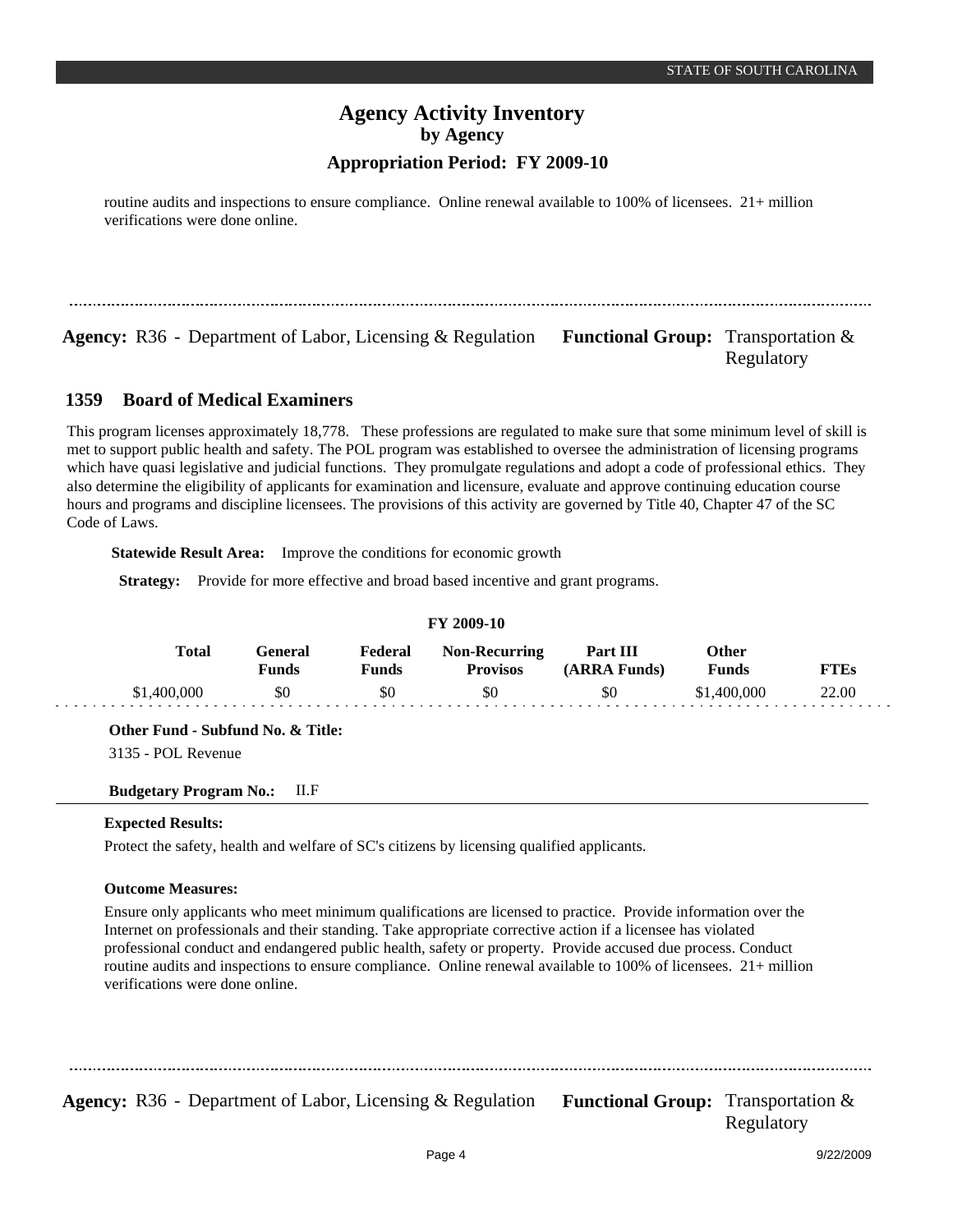#### **Board of Nursing 1360**

This program licenses approximately 57,106. These professions are regulated to make sure that some minimum level of skill is met to support public health and safety. The POL program was established to oversee the administration of licensing programs which have quasi legislative and judicial functions. They promulgate regulations and adopt a code of professional ethics. They also determine the eligibility of applicants for examination and licensure, evaluate and approve continuing education course hours and programs and discipline licensees. The provisions of this activity are governed by Title 40, Chapter 33 of the SC Code of Laws.

**Statewide Result Area:** Improve the conditions for economic growth

**Strategy:** Provide for more effective and broad based incentive and grant programs.

| F 1 2002-10 |              |                  |                  |                                         |                          |                |             |  |  |
|-------------|--------------|------------------|------------------|-----------------------------------------|--------------------------|----------------|-------------|--|--|
|             | <b>Total</b> | General<br>Funds | Federal<br>Funds | <b>Non-Recurring</b><br><b>Provisos</b> | Part III<br>(ARRA Funds) | Other<br>Funds | <b>FTEs</b> |  |  |
|             | \$1,750,000  | \$0              | \$0              | \$0                                     | \$0                      | \$1,750,000    | 26.00       |  |  |

**FY 2009-10**

**Other Fund - Subfund No. & Title:**

3135 - POL Revenue

#### **Budgetary Program No.:** II.F

## **Expected Results:**

Protect the safety, health and welfare of SC's citizens by licensing qualified applicants.

## **Outcome Measures:**

Ensure only applicants who meet minimum qualifications are licensed to practice. Provide information over the Internet on professionals and their standing. Take appropriate corrective action if a licensee has violated professional conduct and endangered public health, safety or property. Provide accused due process. Conduct routine audits and inspections to ensure compliance. Online renewal available to 100% of licensees. 21+ million verifications were done online.

**Agency:** R36 - Department of Labor, Licensing & Regulation Functional Group: Transportation &

Regulatory

#### **Board of Occupational Therapy 1361**

This program licenses approximately 1,673. These professions are regulated to make sure that some minimum level of skill is met to support public health and safety. The POL program was established to oversee the administration of licensing programs which have quasi legislative and judicial functions. They promulgate regulations and adopt a code of professional ethics. They also determine the eligibility of applicants for examination and licensure, evaluate and approve continuing education course hours and programs and discipline licensees. The provisions of this activity are governed by Title 40, Chapter 36 of the SC Code of Laws.

**Statewide Result Area:** Improve the conditions for economic growth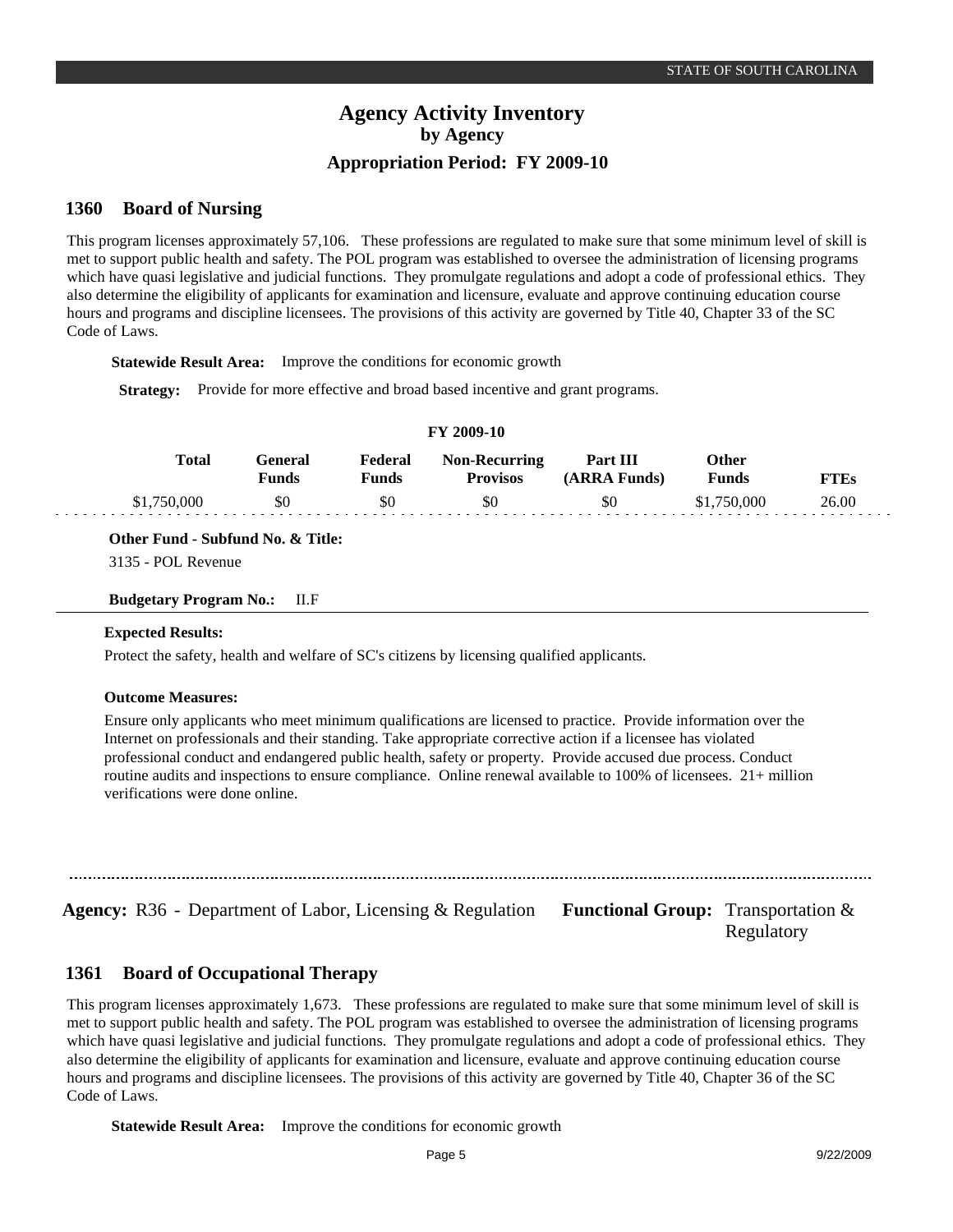# **Agency Activity Inventory by Agency**

# **Appropriation Period: FY 2009-10**

**Strategy:** Provide for more effective and broad based incentive and grant programs.

#### **FY 2009-10**

| Total   | General<br>Funds | Federal<br><b>Funds</b> | <b>Non-Recurring</b><br><b>Provisos</b> | <b>Part III</b><br>(ARRA Funds) | Other<br><b>Funds</b> | <b>FTEs</b> |
|---------|------------------|-------------------------|-----------------------------------------|---------------------------------|-----------------------|-------------|
| LIO 000 | \$0              | \$0                     | \$0                                     | \$0                             | \$110.000             | 1.70        |

**Other Fund - Subfund No. & Title:**

3135 - POL Revenue

**Budgetary Program No.:** II.F

#### **Expected Results:**

Protect the safety, health and welfare of SC's citizens by licensing qualified applicants.

#### **Outcome Measures:**

Ensure only applicants who meet minimum qualifications are licensed to practice. Provide information over the Internet on professionals and their standing. Take appropriate corrective action if a licensee has violated professional conduct and endangered public health, safety or property. Provide accused due process. Conduct routine audits and inspections to ensure compliance. Online renewal available to 100% of licensees. 21+ million verifications were done online.

**Agency:** R36 - Department of Labor, Licensing & Regulation Functional Group: Transportation &

#### **Board of Examiners in Opticianry 1362**

This program licenses approximately 762. These professions are regulated to make sure that some minimum level of skill is met to support public health and safety. The POL program was established to oversee the administration of licensing programs which have quasi legislative and judicial functions. They promulgate regulations and adopt a code of professional ethics. They also determine the eligibility of applicants for examination and licensure, evaluate and approve continuing education course hours and programs and discipline licensees. he provisions of this activity are governed by Title 40, Chapter 38 of the SC Code of Laws.

**Statewide Result Area:** Improve the conditions for economic growth

**Strategy:** Provide for more effective and broad based incentive and grant programs.

#### **FY 2009-10 General Funds**  \$0 **Other Funds** \$100,000 **Federal Funds**  \$0 **FTEs** 1.25 **Total**  \$100,000 **Non-Recurring Provisos** \$0 **Part III (ARRA Funds)** \$0

**Other Fund - Subfund No. & Title:**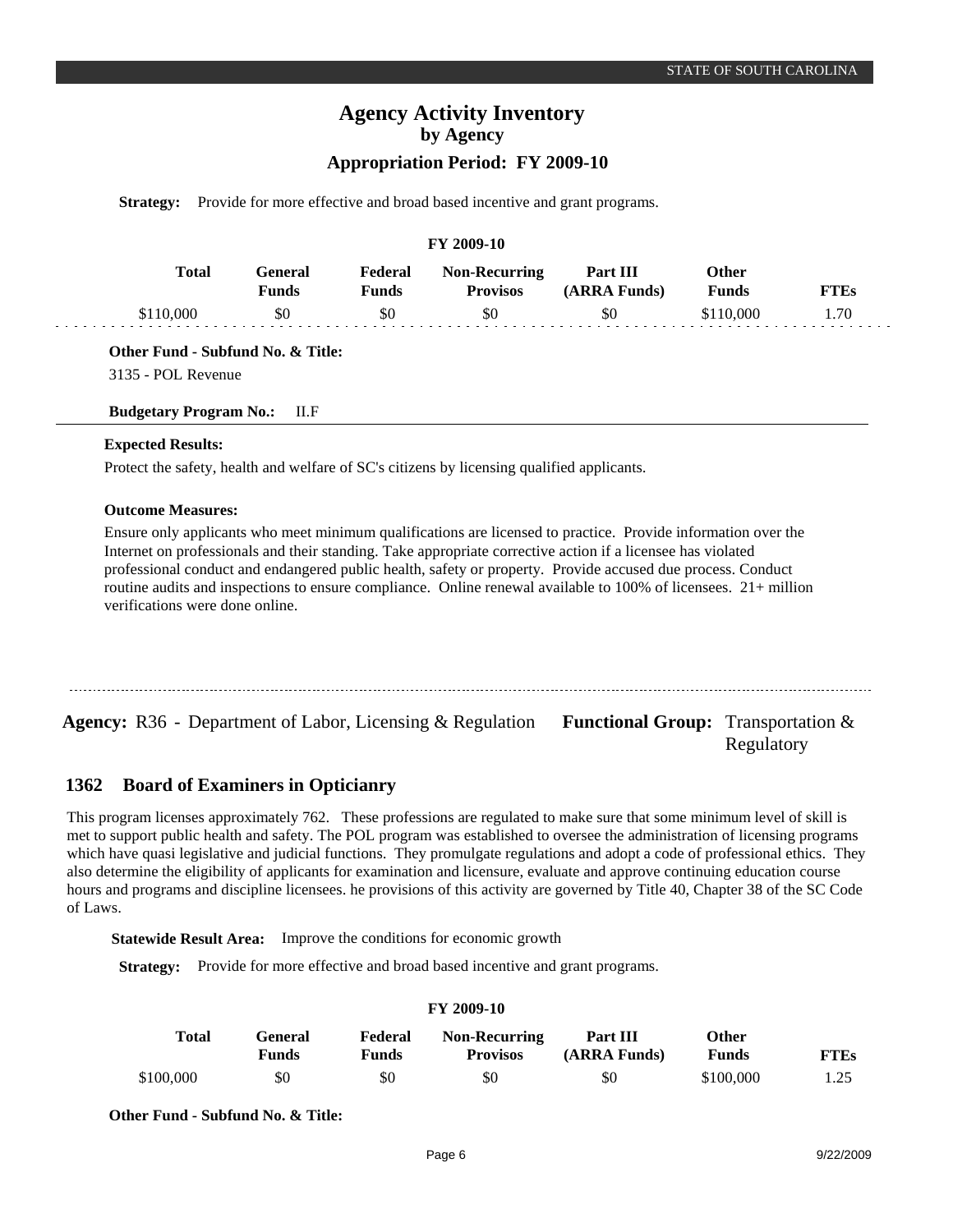3135 - POL Revenue

#### **Budgetary Program No.:** II.F

#### **Expected Results:**

Protect the safety, health and welfare of SC's citizens by licensing qualified applicants.

#### **Outcome Measures:**

Ensure only applicants who meet minimum qualifications are licensed to practice. Provide information over the Internet on professionals and their standing. Take appropriate corrective action if a licensee has violated professional conduct and endangered public health, safety or property. Provide accused due process. Conduct routine audits and inspections to ensure compliance. Online renewal available to 100% of licensees. 21+ million verifications were done online.

**Agency:** R36 - Department of Labor, Licensing & Regulation Functional Group: Transportation &

Regulatory

#### **Board of Examiners in Optometry 1363**

This program licenses approximately 693. These professions are regulated to make sure that some minimum level of skill is met to support public health and safety. The POL program was established to oversee the administration of licensing programs which have quasi legislative and judicial functions. They promulgate regulations and adopt a code of professional ethics. They also determine the eligibility of applicants for examination and licensure, evaluate and approve continuing education course hours and programs and discipline licensees. The provisions of this activity are governed by Title 40, Chapter 37 of the SC Code of Laws.

**Statewide Result Area:** Improve the conditions for economic growth

**Strategy:** Provide for more effective and broad based incentive and grant programs.

| <b>FY 2009-10</b> |           |                  |                         |                                         |                          |                       |             |  |  |
|-------------------|-----------|------------------|-------------------------|-----------------------------------------|--------------------------|-----------------------|-------------|--|--|
|                   | Total     | General<br>Funds | Federal<br><b>Funds</b> | <b>Non-Recurring</b><br><b>Provisos</b> | Part III<br>(ARRA Funds) | Other<br><b>Funds</b> | <b>FTEs</b> |  |  |
|                   | \$110,000 | \$0              | \$0                     | \$0                                     | \$0                      | \$110,000             | 1.25        |  |  |

**Other Fund - Subfund No. & Title:**

3135 - POL Revenue

**Budgetary Program No.:** II.F

#### **Expected Results:**

Protect the safety, health and welfare of SC's citizens by licensing qualified applicants.

## **Outcome Measures:**

Ensure only applicants who meet minimum qualifications are licensed to practice. Provide information over the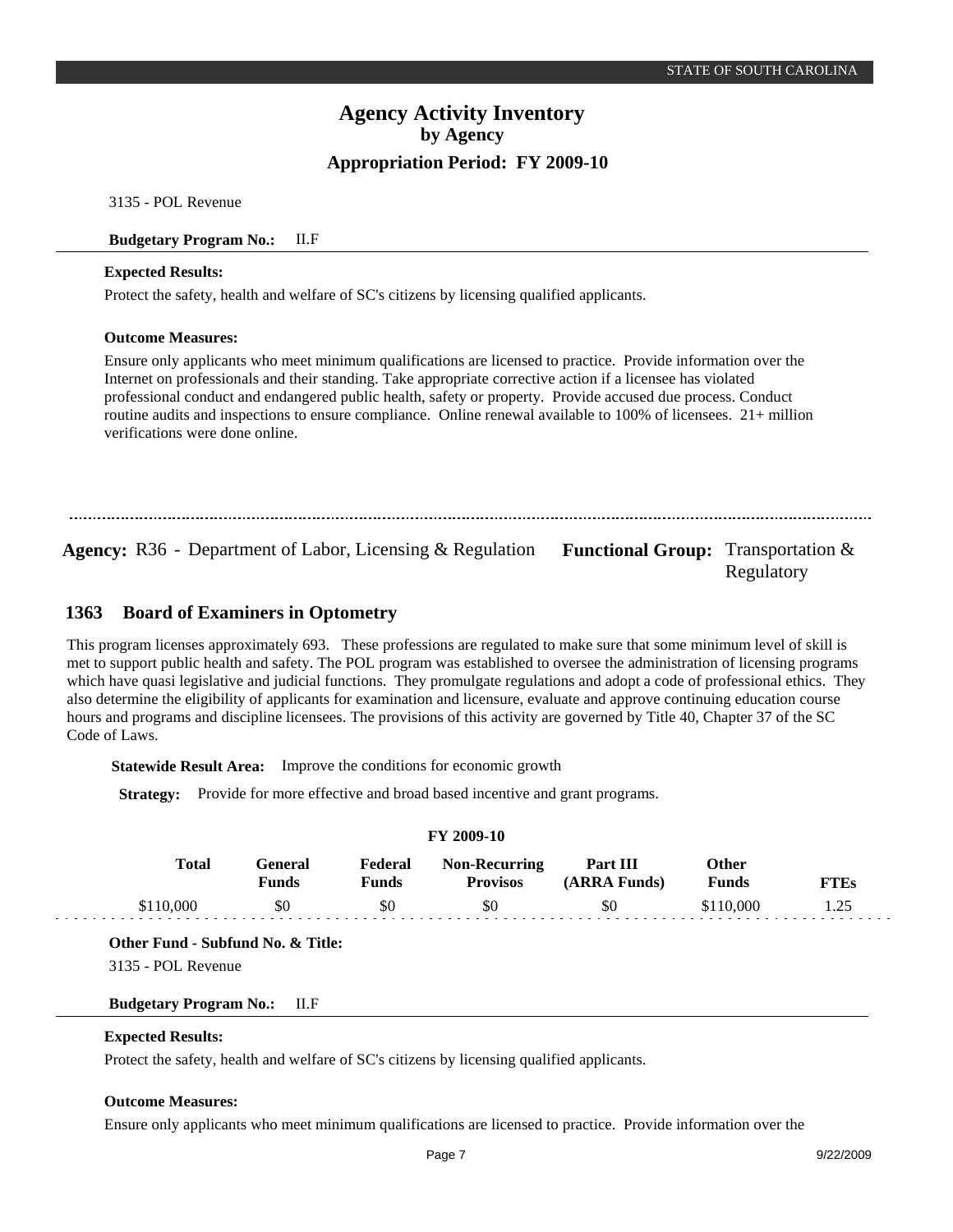# **Appropriation Period: FY 2009-10**

Internet on professionals and their standing. Take appropriate corrective action if a licensee has violated professional conduct and endangered public health, safety or property. Provide accused due process. Conduct routine audits and inspections to ensure compliance. Online renewal available to 100% of licensees. 21+ million verifications were done online.

**Agency:** R36 - Department of Labor, Licensing & Regulation Functional Group: Transportation &

Regulatory

#### **Board of Physical Therapy 1364**

This program licenses approximately 3,469. These professions are regulated to make sure that some minimum level of skill is met to support public health and safety. The POL program was established to oversee the administration of licensing programs which have quasi legislative and judicial functions. They promulgate regulations and adopt a code of professional ethics. They also determine the eligibility of applicants for examination and licensure, evaluate and approve continuing education course hours and programs and discipline licensees. The provisions of this activity are governed by Title 40, Chapter 45 of the SC Code of Laws.

**Statewide Result Area:** Improve the conditions for economic growth

**Strategy:** Provide for more effective and broad based incentive and grant programs.

| FY 2009-10 |           |                  |                  |                                         |                          |                |             |  |  |  |
|------------|-----------|------------------|------------------|-----------------------------------------|--------------------------|----------------|-------------|--|--|--|
|            | Total     | General<br>Funds | Federal<br>Funds | <b>Non-Recurring</b><br><b>Provisos</b> | Part III<br>(ARRA Funds) | Other<br>Funds | <b>FTEs</b> |  |  |  |
|            | \$125,000 | \$0              | \$0              | \$0                                     | \$0                      | \$125,000      | 2.10        |  |  |  |

**FY 2009-10**

**Other Fund - Subfund No. & Title:**

3135 - POL Revenue

## **Budgetary Program No.:** II.F

## **Expected Results:**

Protect the safety, health and welfare of SC's citizens by licensing qualified applicants.

## **Outcome Measures:**

Ensure only applicants who meet minimum qualifications are licensed to practice. Provide information over the Internet on professionals and their standing. Take appropriate corrective action if a licensee has violated professional conduct and endangered public health, safety or property. Provide accused due process. Conduct routine audits and inspections to ensure compliance. Online renewal available to 100% of licensees. 21+ million verifications were done online.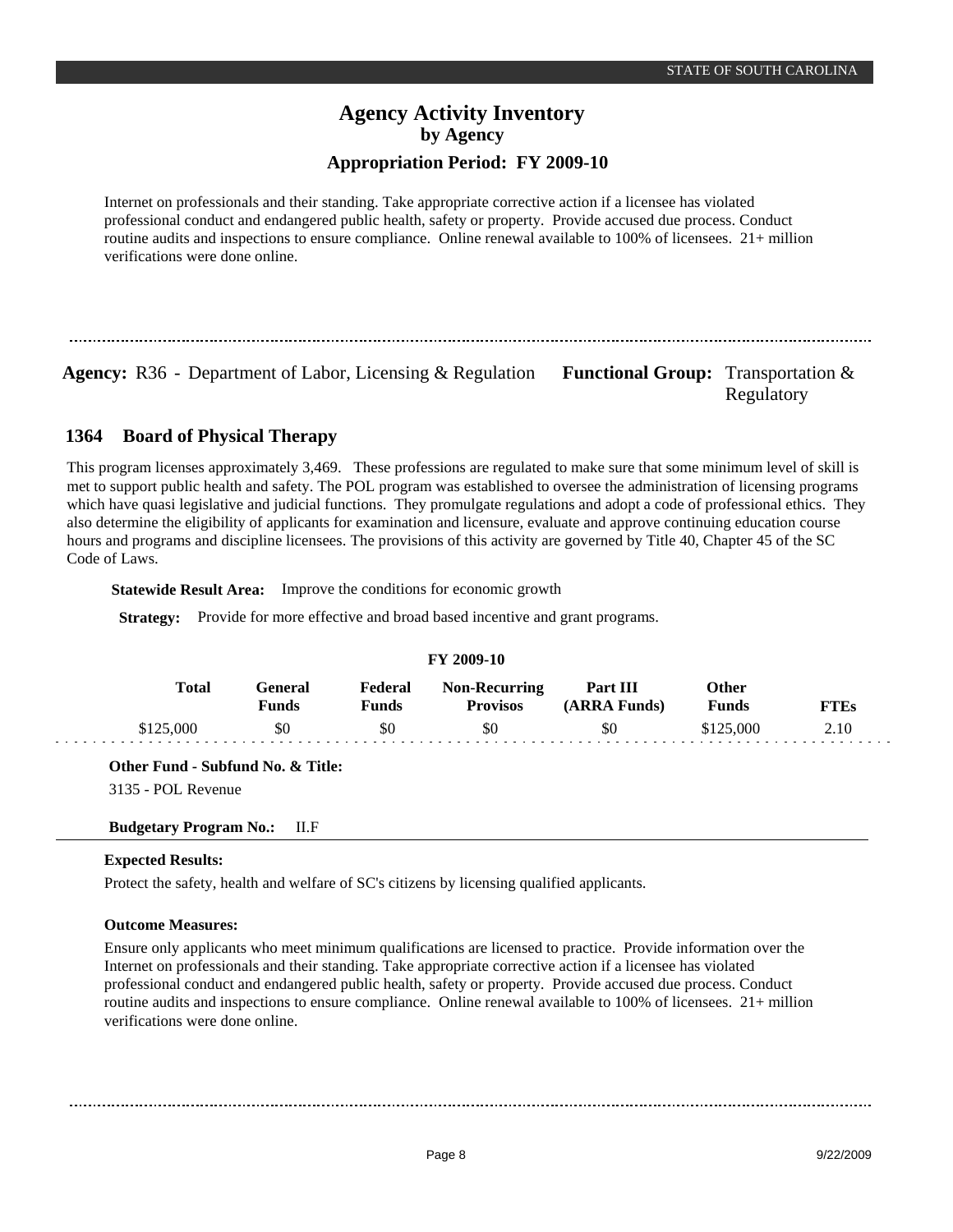**Agency:** R36 - Department of Labor, Licensing & Regulation Functional Group: Transportation & Regulatory

#### **Board of Podiatry Examiners 1365**

This program licenses approximately 154. These professions are regulated to make sure that some minimum level of skill is met to support public health and safety. The POL program was established to oversee the administration of licensing programs which have quasi legislative and judicial functions. They promulgate regulations and adopt a code of professional ethics. They also determine the eligibility of applicants for examination and licensure, evaluate and approve continuing education course hours and programs and discipline licensees. The provisions of this activity are governed by Title 40, Chapter 51 of the SC Code of Laws.

**Statewide Result Area:** Improve the conditions for economic growth

**Strategy:** Provide for more effective and broad based incentive and grant programs.

## **FY 2009-10**

| <b>Total</b> | General<br>Funds | Federal<br>Funds | <b>Non-Recurring</b><br><b>Provisos</b> | Part III<br>(ARRA Funds) | Other<br>Funds | <b>FTEs</b> |
|--------------|------------------|------------------|-----------------------------------------|--------------------------|----------------|-------------|
| \$10,000     | \$0              | \$0              | \$0                                     | \$0                      | \$10,000       | 0.50        |

**Other Fund - Subfund No. & Title:** 3135 - POL Revenue

## **Budgetary Program No.:** II.F

#### **Expected Results:**

Protect the safety, health and welfare of SC's citizens by licensing qualified applicants.

#### **Outcome Measures:**

Ensure only applicants who meet minimum qualifications are licensed to practice. Provide information over the Internet on professionals and their standing. Take appropriate corrective action if a licensee has violated professional conduct and endangered public health, safety or property. Provide accused due process. Conduct routine audits and inspections to ensure compliance. Online renewal available to 100% of licensees. 21+ million verifications were done online.

**Agency:** R36 - Department of Labor, Licensing & Regulation Functional Group: Transportation & Regulatory

#### **Board of Examiners for Licensure of Professional Counselors, Marriage and Family Therapists and Psycho-Educational Specialists 1366**

This program licenses approximately 2,403. These professions are regulated to make sure that some minimum level of skill is met to support public health and safety. The POL program was established to oversee the administration of licensing programs which have quasi legislative and judicial functions. They promulgate regulations and adopt a code of professional ethics. They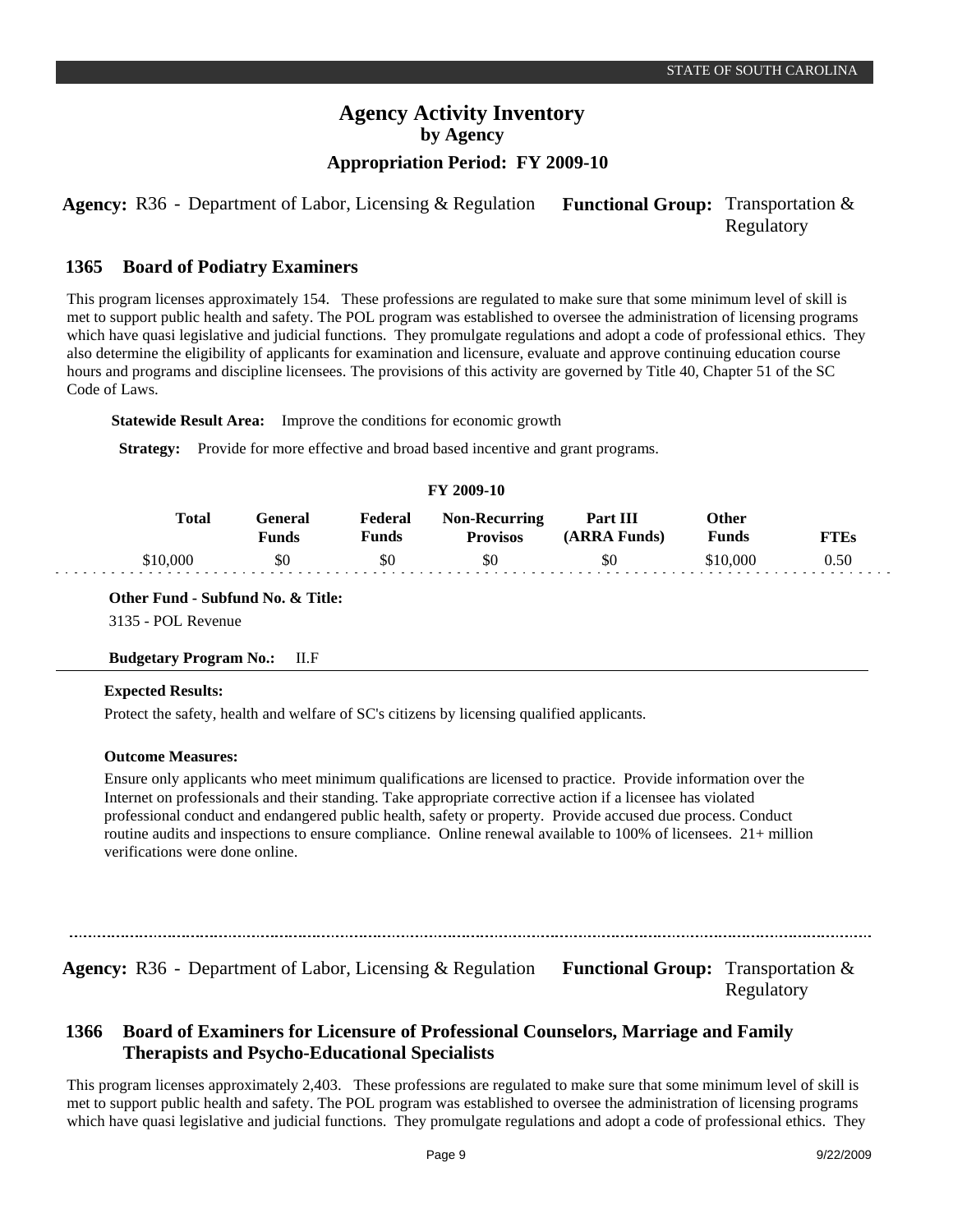## **Appropriation Period: FY 2009-10**

also determine the eligibility of applicants for examination and licensure, evaluate and approve continuing education course hours and programs and discipline licensees. The provisions of this activity are governed by Title 40, Chapter 75 of the SC Code of Laws.

**Statewide Result Area:** Improve the conditions for economic growth

**Strategy:** Provide for more effective and broad based incentive and grant programs.

| FY 2009-10 |                  |                         |                                         |                          |                       |             |  |  |
|------------|------------------|-------------------------|-----------------------------------------|--------------------------|-----------------------|-------------|--|--|
| Total      | General<br>Funds | Federal<br><b>Funds</b> | <b>Non-Recurring</b><br><b>Provisos</b> | Part III<br>(ARRA Funds) | Other<br><b>Funds</b> | <b>FTEs</b> |  |  |
| \$185,000  | \$0              | \$0                     | \$0                                     | \$0                      | \$185,000             | 2.20        |  |  |

**Other Fund - Subfund No. & Title:**

3135 - POL Revenue

## **Budgetary Program No.:** II.F

#### **Expected Results:**

Protect the safety, health and welfare of SC's citizens by licensing qualified applicants.

#### **Outcome Measures:**

Ensure only applicants who meet minimum qualifications are licensed to practice. Provide information over the Internet on professionals and their standing. Take appropriate corrective action if a licensee has violated professional conduct and endangered public health, safety or property. Provide accused due process. Conduct routine audits and inspections to ensure compliance. Online renewal available to 100% of licensees. 21+ million verifications were done online.

Agency: R36 - Department of Labor, Licensing & Regulation Functional Group: Transportation &

Regulatory

#### **Board of Examiners in Psychology 1367**

This program licenses approximately 645. These professions are regulated to make sure that some minimum level of skill is met to support public health and safety. The POL program was established to oversee the administration of licensing programs which have quasi legislative and judicial functions. They promulgate regulations and adopt a code of professional ethics. They also determine the eligibility of applicants for examination and licensure, evaluate and approve continuing education course hours and programs and discipline licensees. The provisions of this activity are governed by Title 40, Chapter 55 of the SC Code of Laws.

**Statewide Result Area:** Improve the conditions for economic growth

**Strategy:** Provide for more effective and broad based incentive and grant programs.

## **FY 2009-10**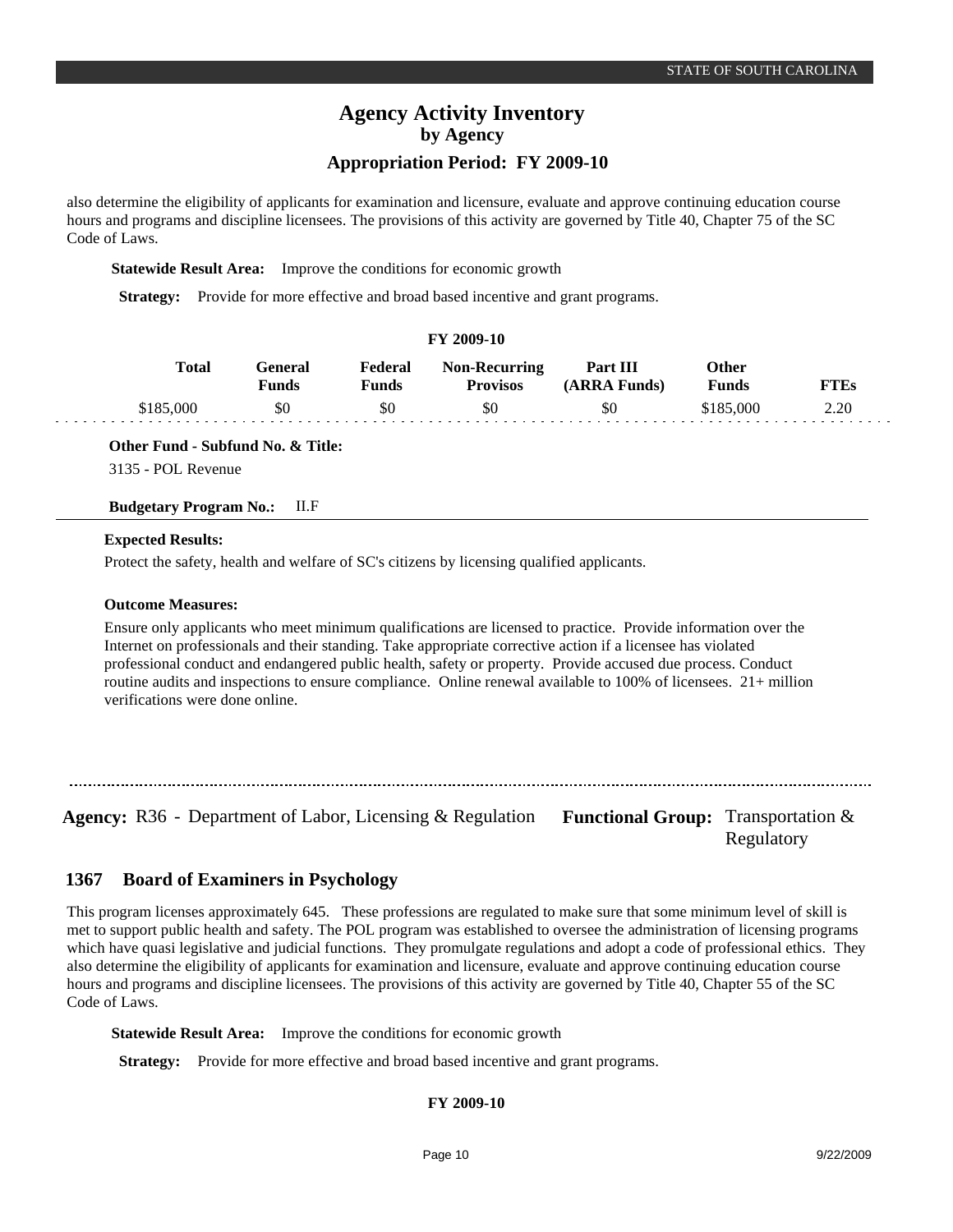# **Appropriation Period: FY 2009-10**

| <b>Total</b>                      | General<br><b>Funds</b> | Federal<br><b>Funds</b> | <b>Non-Recurring</b><br><b>Provisos</b>                                                    | Part III<br>(ARRA Funds) | <b>Other</b><br><b>Funds</b> | <b>FTEs</b> |
|-----------------------------------|-------------------------|-------------------------|--------------------------------------------------------------------------------------------|--------------------------|------------------------------|-------------|
| \$110,000                         | \$0                     | \$0                     | \$0                                                                                        | \$0                      | \$110,000                    | 1.10        |
| Other Fund - Subfund No. & Title: |                         |                         |                                                                                            |                          |                              |             |
| 3135 - POL Revenue                |                         |                         |                                                                                            |                          |                              |             |
|                                   | ILF                     |                         |                                                                                            |                          |                              |             |
| <b>Budgetary Program No.:</b>     |                         |                         |                                                                                            |                          |                              |             |
|                                   |                         |                         |                                                                                            |                          |                              |             |
| <b>Expected Results:</b>          |                         |                         | Protect the safety, health and welfare of SC's citizens by licensing qualified applicants. |                          |                              |             |
| <b>Outcome Measures:</b>          |                         |                         |                                                                                            |                          |                              |             |

Agency: R36 - Department of Labor, Licensing & Regulation Functional Group: Transportation & Regulatory

#### **Board of Social Work Examiners 1368**

This program licenses approximately 3,971. These professions are regulated to make sure that some minimum level of skill is met to support public health and safety. The POL program was established to oversee the administration of licensing programs which have quasi legislative and judicial functions. They promulgate regulations and adopt a code of professional ethics. They also determine the eligibility of applicants for examination and licensure, evaluate and approve continuing education course hours and programs and discipline licensees. The provisions of this activity are governed by Title 40, Chapter 63 of the SC Code of Laws.

**Statewide Result Area:** Improve the conditions for economic growth

**Strategy:** Provide for more effective and broad based incentive and grant programs.

|                                   |                         |                         | <b>FY 2009-10</b>                       |                          |                              |             |
|-----------------------------------|-------------------------|-------------------------|-----------------------------------------|--------------------------|------------------------------|-------------|
| <b>Total</b>                      | General<br><b>Funds</b> | Federal<br><b>Funds</b> | <b>Non-Recurring</b><br><b>Provisos</b> | Part III<br>(ARRA Funds) | <b>Other</b><br><b>Funds</b> | <b>FTEs</b> |
| \$160,000                         | \$0                     | \$0                     | \$0                                     | \$0                      | \$160,000                    | 2.75        |
| Other Fund - Subfund No. & Title: |                         |                         |                                         |                          |                              |             |
| 3135 - POL Revenue                |                         |                         |                                         |                          |                              |             |
| <b>Budgetary Program No.:</b>     | -II.F                   |                         |                                         |                          |                              |             |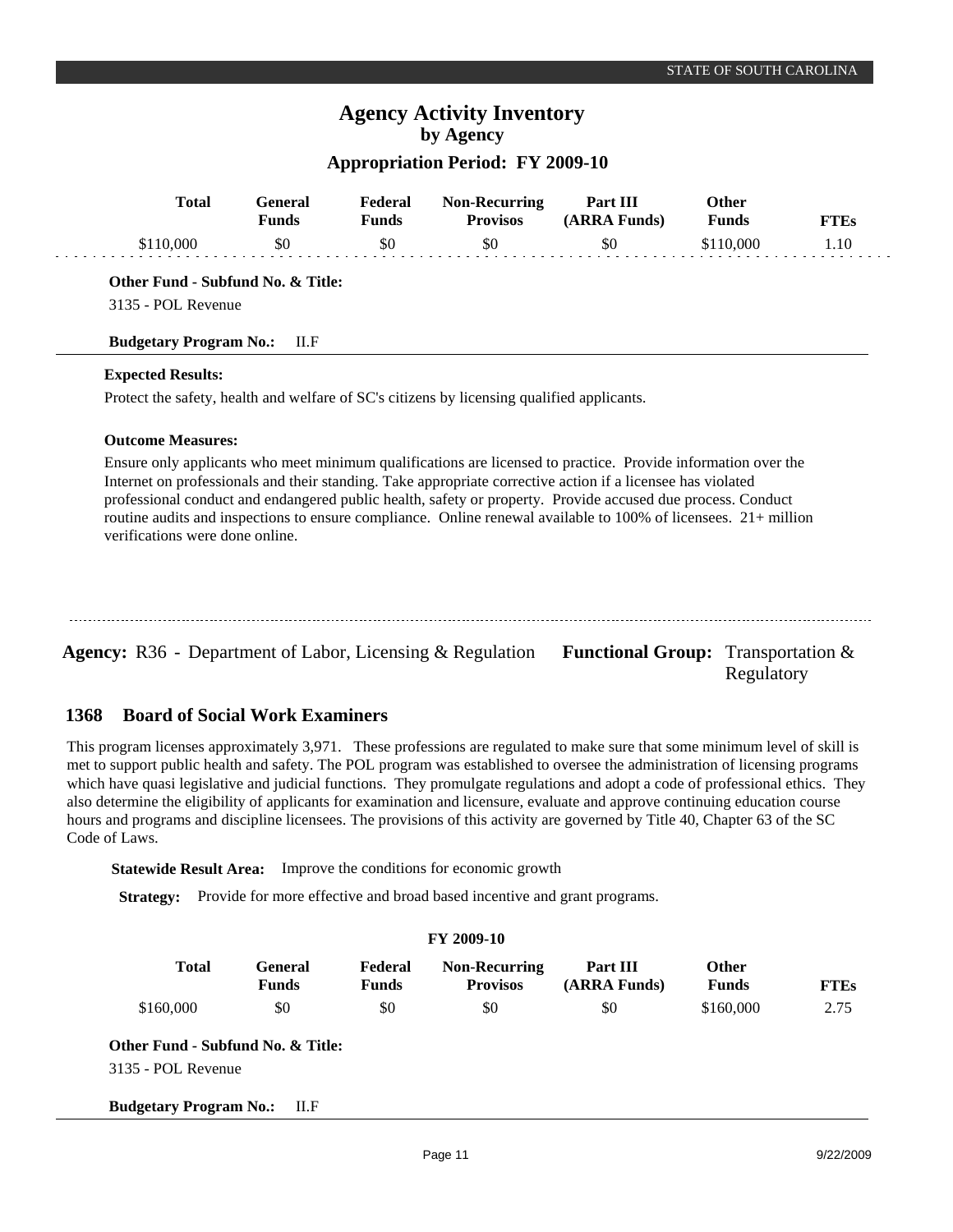# **Agency Activity Inventory by Agency Appropriation Period: FY 2009-10**

#### **Expected Results:**

Protect the safety, health and welfare of SC's citizens by licensing qualified applicants.

#### **Outcome Measures:**

Ensure only applicants who meet minimum qualifications are licensed to practice. Provide information over the Internet on professionals and their standing. Take appropriate corrective action if a licensee has violated professional conduct and endangered public health, safety or property. Provide accused due process. Conduct routine audits and inspections to ensure compliance. Online renewal available to 100% of licensees. 21+ million verifications were done online.

```
Agency: R36 - Department of Labor, Licensing & Regulation Functional Group: Transportation &
```
#### **Board of Speech-Language Pathology and Audiology 1369**

This program licenses approximately 1,408. These professions are regulated to make sure that some minimum level of skill is met to support public health and safety. The POL program was established to oversee the administration of licensing programs which have quasi legislative and judicial functions. They promulgate regulations and adopt a code of professional ethics. They also determine the eligibility of applicants for examination and licensure, evaluate and approve continuing education course hours and programs and discipline licensees. The provisions of this activity are governed by Title 40, Chapter 67 of the SC Code of Laws.

**Statewide Result Area:** Improve the conditions for economic growth

**Strategy:** Provide for more effective and broad based incentive and grant programs.

| FY 2009-10 |                         |                  |                                         |                          |                              |             |  |  |  |  |
|------------|-------------------------|------------------|-----------------------------------------|--------------------------|------------------------------|-------------|--|--|--|--|
| Total      | General<br><b>Funds</b> | Federal<br>Funds | <b>Non-Recurring</b><br><b>Provisos</b> | Part III<br>(ARRA Funds) | <b>Other</b><br><b>Funds</b> | <b>FTEs</b> |  |  |  |  |
| \$105,000  | \$0                     | \$0              | \$0                                     | \$0                      | \$105,000                    |             |  |  |  |  |

#### **Other Fund - Subfund No. & Title:**

3135 - POL Revenue

## **Budgetary Program No.:** II.F

#### **Expected Results:**

Protect the safety, health and welfare of SC's citizens by licensing qualified applicants.

## **Outcome Measures:**

Ensure only applicants who meet minimum qualifications are licensed to practice. Provide information over the Internet on professionals and their standing. Take appropriate corrective action if a licensee has violated professional conduct and endangered public health, safety or property. Provide accused due process. Conduct routine audits and inspections to ensure compliance. Online renewal available to 100% of licensees. 21+ million verifications were done online.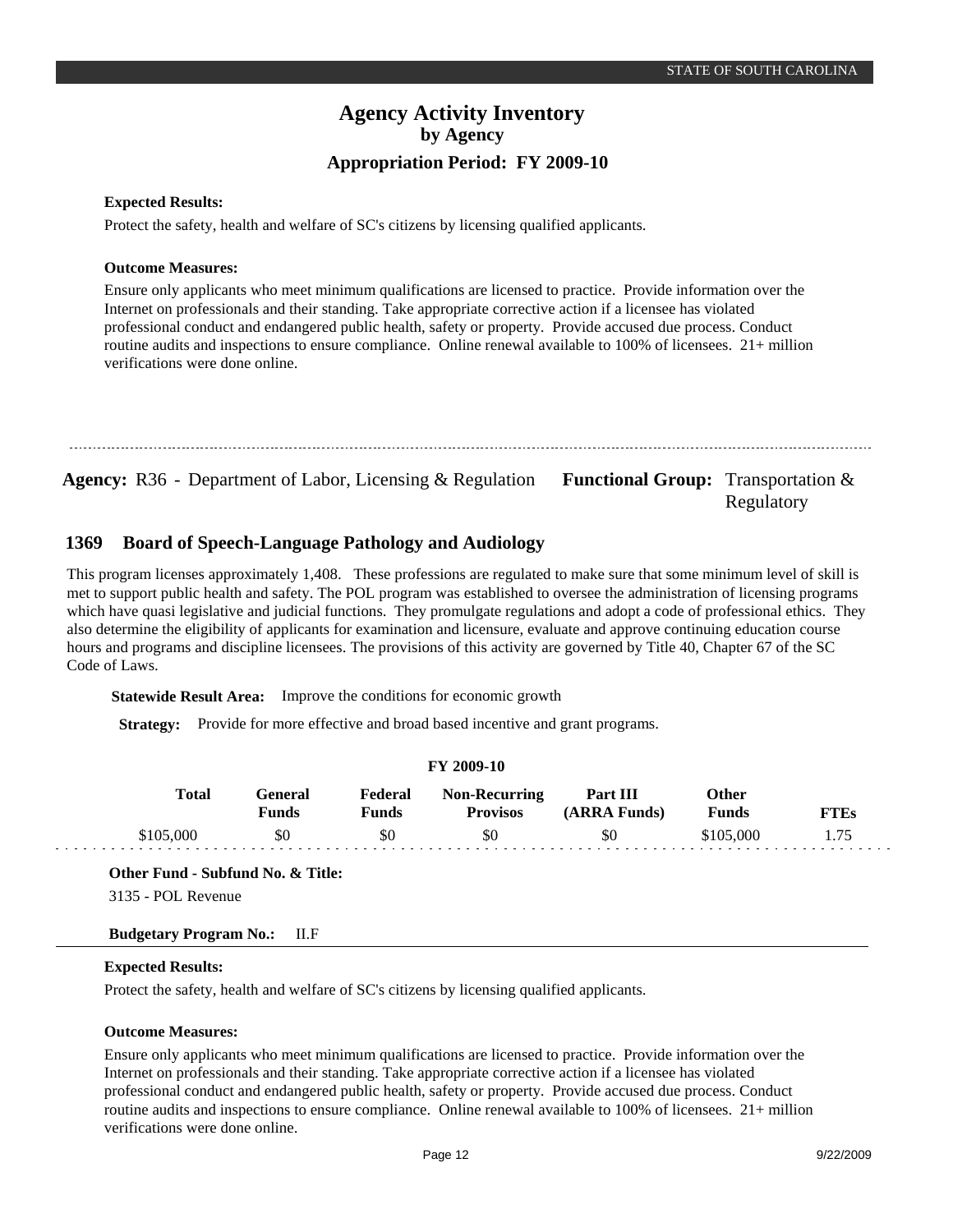**Agency:** R36 - Department of Labor, Licensing & Regulation **Functional Group:** Transportation &

Regulatory

#### **Board of Veterinary Medical Examiners 1370**

This program licenses approximately 1,463. These professions are regulated to make sure that some minimum level of skill is met to support public health and safety. The POL program was established to oversee the administration of licensing programs which have quasi legislative and judicial functions. They promulgate regulations and adopt a code of professional ethics. They also determine the eligibility of applicants for examination and licensure, evaluate and approve continuing education course hours and programs and discipline licensees. The provisions of this activity are governed by Title 40, Chapter 69 of the SC Code of Laws.

**Statewide Result Area:** Improve the conditions for economic growth

**Strategy:** Provide for more effective and broad based incentive and grant programs.

|          | <b>FY 2009-10</b> |                  |                  |                                         |                          |                              |             |  |  |
|----------|-------------------|------------------|------------------|-----------------------------------------|--------------------------|------------------------------|-------------|--|--|
|          | <b>Total</b>      | General<br>Funds | Federal<br>Funds | <b>Non-Recurring</b><br><b>Provisos</b> | Part III<br>(ARRA Funds) | <b>Other</b><br><b>Funds</b> | <b>FTEs</b> |  |  |
| \$65,000 |                   | \$0              | \$0              | \$0                                     | \$0                      | \$65,000                     | 1.10        |  |  |

**Other Fund - Subfund No. & Title:**

3135 - POL Revenue

**Budgetary Program No.:** II.F

#### **Expected Results:**

Protect the safety, health and welfare of SC's citizens by licensing qualified applicants.

## **Outcome Measures:**

Ensure only applicants who meet minimum qualifications are licensed to practice. Provide information over the Internet on professionals and their standing. Take appropriate corrective action if a licensee has violated professional conduct and endangered public health, safety or property. Provide accused due process. Conduct routine audits and inspections to ensure compliance. Online renewal available to 100% of licensees. 21+ million verifications were done online.

**Agency:** R36 - Department of Labor, Licensing & Regulation Functional Group: Transportation &

Regulatory

#### **Board of Architectural Examiners 1371**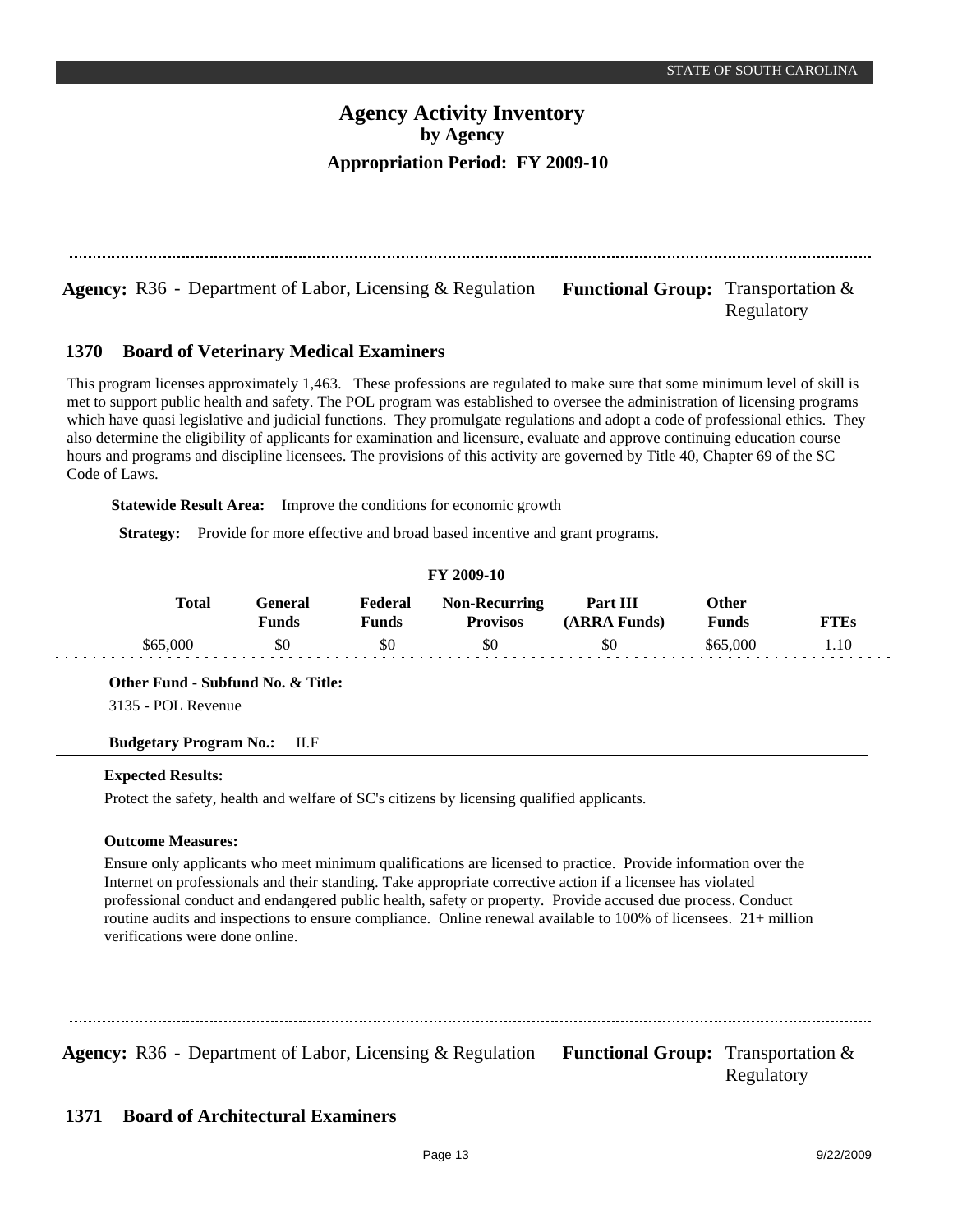This program licenses approximately 4,885. These professions are regulated to make sure that some minimum level of skill is met to support public health and safety. The POL program was established to oversee the administration of licensing programs which have quasi legislative and judicial functions. They promulgate regulations and adopt a code of professional ethics. They also determine the eligibility of applicants for examination and licensure, evaluate and approve continuing education course hours and programs and discipline licensees. The provisions of this activity are governed by Title 40, Chapter 3 of the SC Code of Laws.

**Statewide Result Area:** Improve the conditions for economic growth

**Strategy:** Provide for more effective and broad based incentive and grant programs.

| F I 2009-10  |                  |                  |                                         |                          |                |             |  |  |  |
|--------------|------------------|------------------|-----------------------------------------|--------------------------|----------------|-------------|--|--|--|
| <b>Total</b> | General<br>Funds | Federal<br>Funds | <b>Non-Recurring</b><br><b>Provisos</b> | Part III<br>(ARRA Funds) | Other<br>Funds | <b>FTEs</b> |  |  |  |
| \$335,000    | \$0              | \$0              | \$0                                     | \$0                      | \$335,000      | 2.75        |  |  |  |

**FY 2009-10**

**Other Fund - Subfund No. & Title:**

3135 - POL Revenue

**Budgetary Program No.:** II.F

#### **Expected Results:**

Protect the safety, health and welfare of SC's citizens by licensing qualified applicants.

#### **Outcome Measures:**

Ensure only applicants who meet minimum qualifications are licensed to practice. Provide information over the Internet on professionals and their standing. Take appropriate corrective action if a licensee has violated professional conduct and endangered public health, safety or property. Provide accused due process. Conduct routine audits and inspections to ensure compliance. Online renewal available to 100% of licensees. 21+ million verifications were done online.

**Agency:** R36 - Department of Labor, Licensing & Regulation Functional Group: Transportation &

Regulatory

#### **Building Codes Council 1372**

This program licenses approximately 1,000. These professions are regulated to make sure that some minimum level of skill is met to support public health and safety. The POL program was established to oversee the administration of licensing programs which have quasi legislative and judicial functions. They promulgate regulations and adopt a code of professional ethics. They also determine the eligibility of applicants for examination and licensure, evaluate and approve continuing education course hours and programs and discipline licensees. The provisions of this activity are governed by Title 6, Chapter 9 of the SC Code of Laws.

**Statewide Result Area:** Improve the conditions for economic growth

**Strategy:** Provide for more effective and broad based incentive and grant programs.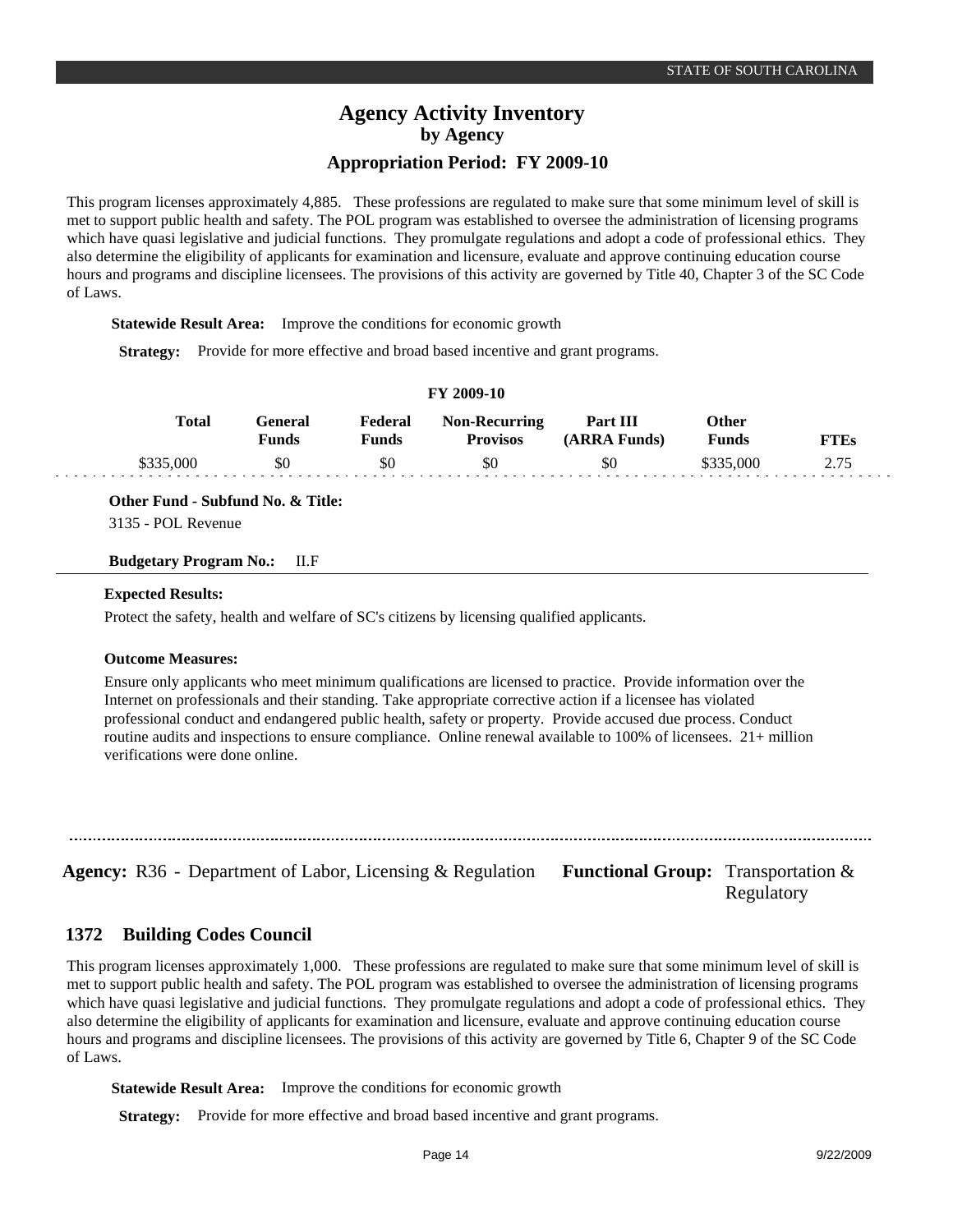# **Agency Activity Inventory by Agency**

# **Appropriation Period: FY 2009-10**

#### **FY 2009-10**

|           | Total<br>General<br><b>Funds</b> | Federal<br><b>Funds</b> | <b>Non-Recurring</b><br><b>Provisos</b> | Part III<br>(ARRA Funds) | Other<br><b>Funds</b> | TTEs |
|-----------|----------------------------------|-------------------------|-----------------------------------------|--------------------------|-----------------------|------|
| \$475,000 | \$0                              | \$0                     | \$0                                     | \$0                      | \$475,000             | 4.00 |

**Other Fund - Subfund No. & Title:**

3035 - Other Operating

#### **Budgetary Program No.:** II.H

#### **Expected Results:**

Protect the safety, health and welfare of SC's citizens by licensing qualified applicants.

#### **Outcome Measures:**

Ensure only applicants who meet minimum qualifications are licensed to practice. Provide information over the Internet on professionals and their standing. Take appropriate corrective action if a licensee has violated professional conduct and endangered public health, safety or property. Provide accused due process. Conduct routine audits and inspections to ensure compliance. Online renewal available to 100% of licensees. 21+ million verifications were done online.

Agency: R36 - Department of Labor, Licensing & Regulation Functional Group: Transportation &

#### **Contractors' Licensing Board 1373**

This program licenses approximately 15,020. These professions are regulated to make sure that some minimum level of skill is met to support public health and safety. The POL program was established to oversee the administration of licensing programs which have quasi legislative and judicial functions. They promulgate regulations and adopt a code of professional ethics. They also determine the eligibility of applicants for examination and licensure, evaluate and approve continuing education course hours and programs and discipline licensees. The provisions of this activity are governed by Title 40, Chapter 11 of the SC Code of Laws.

**Statewide Result Area:** Improve the conditions for economic growth

**Strategy:** Provide for more effective and broad based incentive and grant programs.

| <b>FY 2009-10</b> |                  |                         |                                         |                          |                       |             |  |  |
|-------------------|------------------|-------------------------|-----------------------------------------|--------------------------|-----------------------|-------------|--|--|
| Total             | General<br>Funds | Federal<br><b>Funds</b> | <b>Non-Recurring</b><br><b>Provisos</b> | Part III<br>(ARRA Funds) | Other<br><b>Funds</b> | <b>FTEs</b> |  |  |
| \$1,133,400       | \$0              | \$0                     | \$0                                     | \$0                      | \$1,133,400           | 12.42       |  |  |

**Other Fund - Subfund No. & Title:**

3135 - POL Revenue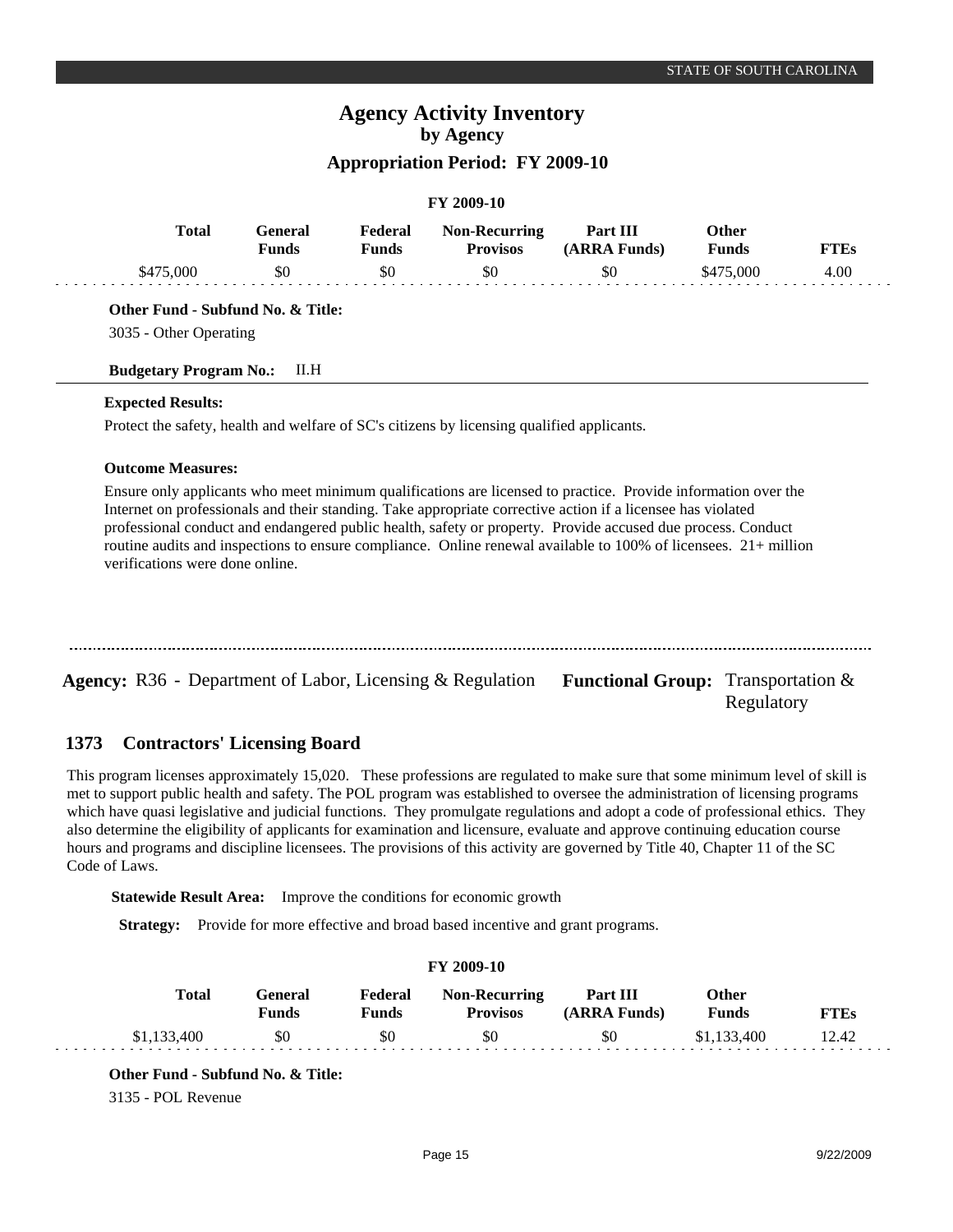#### **Budgetary Program No.:** II.F

#### **Expected Results:**

Protect the safety, health and welfare of SC's citizens by licensing qualified applicants.

#### **Outcome Measures:**

Ensure only applicants who meet minimum qualifications are licensed to practice. Provide information over the Internet on professionals and their standing. Take appropriate corrective action if a licensee has violated professional conduct and endangered public health, safety or property. Provide accused due process. Conduct routine audits and inspections to ensure compliance. Online renewal available to 100% of licensees. 21+ million verifications were done online.

Agency: R36 - Department of Labor, Licensing & Regulation Functional Group: Transportation & Regulatory

#### **Board of Registration for Professional Engineers and Land Surveyors 1374**

This program licenses approximately 17,021. These professions are regulated to make sure that some minimum level of skill is met to support public health and safety. The POL program was established to oversee the administration of licensing programs which have quasi legislative and judicial functions. They promulgate regulations and adopt a code of professional ethics. They also determine the eligibility of applicants for examination and licensure, evaluate and approve continuing education course hours and programs and discipline licensees. he provisions of this activity are governed by Title 40, Chapter 22 of the SC Code of Laws.

**Statewide Result Area:** Improve the conditions for economic growth

**Strategy:** Provide for more effective and broad based incentive and grant programs.

#### **FY 2009-10**

| Total     | General<br>Funds | Federal<br>Funds | <b>Non-Recurring</b><br><b>Provisos</b> | <b>Part III</b><br>(ARRA Funds) | Other<br><b>Funds</b> | <b>FTEs</b> |
|-----------|------------------|------------------|-----------------------------------------|---------------------------------|-----------------------|-------------|
| \$755,000 | \$0              | \$0              | \$0                                     | SO.                             | \$755,000             | 7.00        |

**Other Fund - Subfund No. & Title:**

3135 - POL Revenue

## **Budgetary Program No.:** II.F

## **Expected Results:**

Protect the safety, health and welfare of SC's citizens by licensing qualified applicants.

## **Outcome Measures:**

Ensure only applicants who meet minimum qualifications are licensed to practice. Provide information over the Internet on professionals and their standing. Take appropriate corrective action if a licensee has violated professional conduct and endangered public health, safety or property. Provide accused due process. Conduct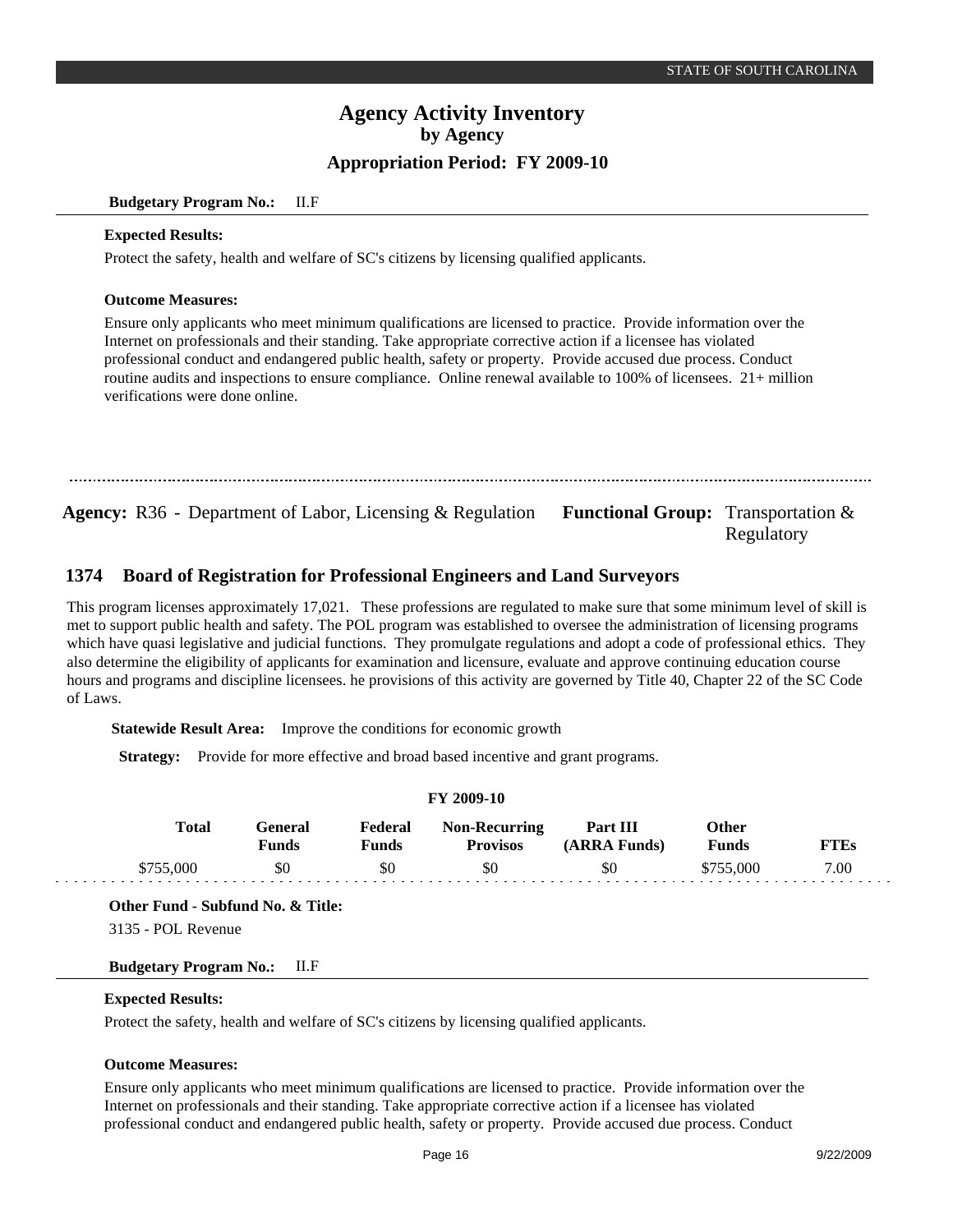routine audits and inspections to ensure compliance. Online renewal available to 100% of licensees. 21+ million verifications were done online.

**Agency:** R36 - Department of Labor, Licensing & Regulation Functional Group: Transportation &

Regulatory

#### **Environmental Certification Board 1375**

This program licenses approximately 12,809. These professions are regulated to make sure that some minimum level of skill is met to support public health and safety. The POL program was established to oversee the administration of licensing programs which have quasi legislative and judicial functions. They promulgate regulations and adopt a code of professional ethics. They also determine the eligibility of applicants for examination and licensure, evaluate and approve continuing education course hours and programs and discipline licensees. The provisions of this activity are governed by Title 40, Chapter 23 of the SC Code of Laws.

**Statewide Result Area:** Improve the conditions for economic growth

**Strategy:** Provide for more effective and broad based incentive and grant programs.

| <b>Total</b> | General<br>Funds | Federal<br>Funds | <b>Non-Recurring</b><br><b>Provisos</b> | Part III<br>(ARRA Funds) | Other<br>Funds | <b>FTEs</b> |  |
|--------------|------------------|------------------|-----------------------------------------|--------------------------|----------------|-------------|--|
| \$425,000    | \$0              | \$0              | \$0                                     | \$0                      | \$425,000      | 7.25        |  |

**Other Fund - Subfund No. & Title:**

3135 - POL Revenue

**Budgetary Program No.:** II.F

## **Expected Results:**

Protect the safety, health and welfare of SC's citizens by licensing qualified applicants.

## **Outcome Measures:**

Ensure only applicants who meet minimum qualifications are licensed to practice. Provide information over the Internet on professionals and their standing. Take appropriate corrective action if a licensee has violated professional conduct and endangered public health, safety or property. Provide accused due process. Conduct routine audits and inspections to ensure compliance. Online renewal available to 100% of licensees. 21+ million verifications were done online.

**Agency:** R36 - Department of Labor, Licensing & Regulation Functional Group: Transportation &

Regulatory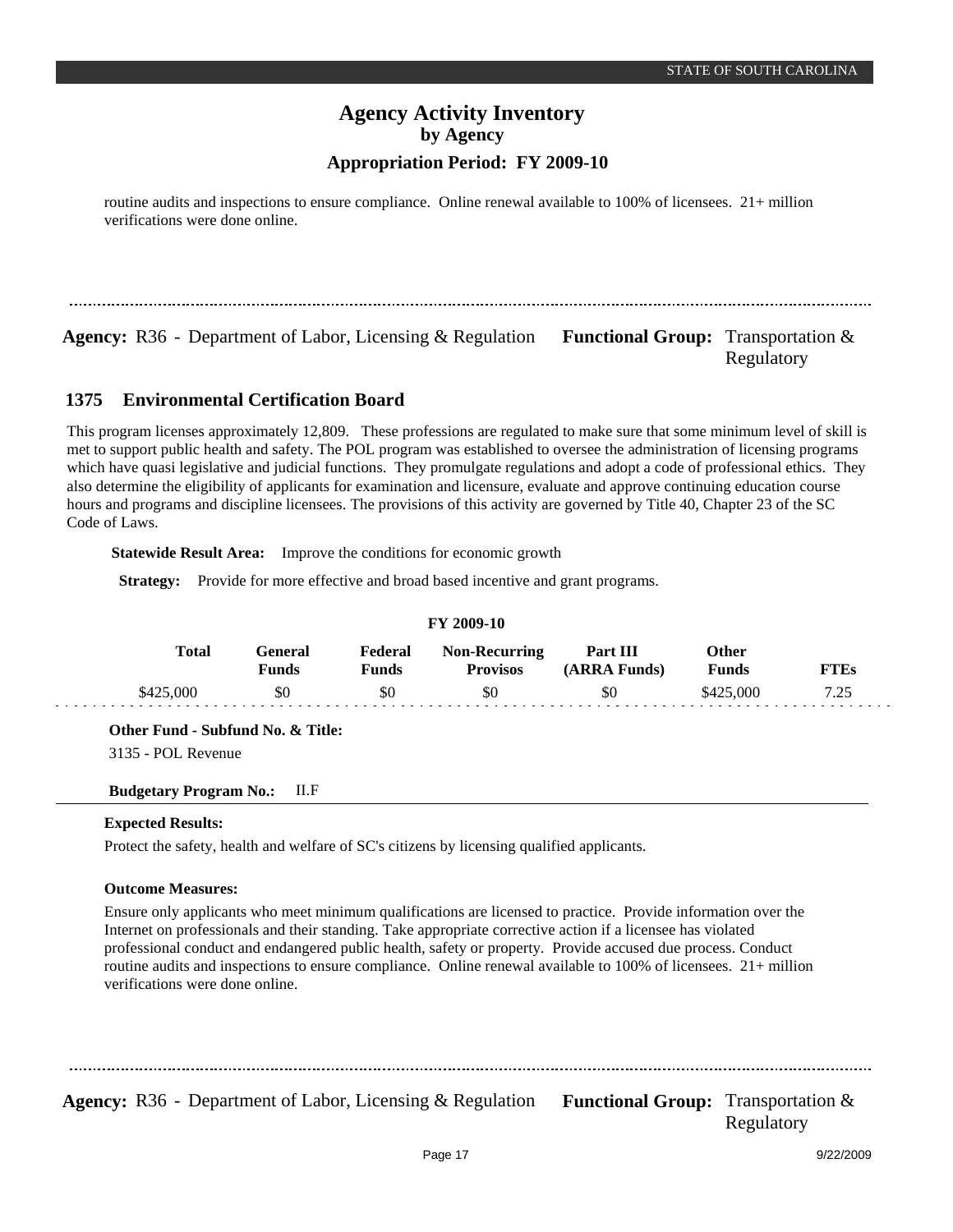#### **Manufactured Housing Board 1376**

This program licenses approximately 1,063. These professions are regulated to make sure that some minimum level of skill is met to support public health and safety. The POL program was established to oversee the administration of licensing programs which have quasi legislative and judicial functions. They promulgate regulations and adopt a code of professional ethics. They also determine the eligibility of applicants for examination and licensure, evaluate and approve continuing education course hours and programs and discipline licensees. The provisions of this activity are governed by Title 40, Chapter 29 of the SC Code of Laws.

**Statewide Result Area:** Improve the conditions for economic growth

**Strategy:** Provide for more effective and broad based incentive and grant programs.

| I 1 2007-10 |                  |                  |                                         |                          |                       |             |  |  |
|-------------|------------------|------------------|-----------------------------------------|--------------------------|-----------------------|-------------|--|--|
| Total       | General<br>Funds | Federal<br>Funds | <b>Non-Recurring</b><br><b>Provisos</b> | Part III<br>(ARRA Funds) | Other<br><b>Funds</b> | <b>FTEs</b> |  |  |
| \$312,500   | \$0              | \$0              | \$0                                     | \$0                      | \$312,500             | フ つち        |  |  |

**FY 2009-10**

**Other Fund - Subfund No. & Title:**

3035-0ther Operating

#### **Budgetary Program No.:** II.H

## **Expected Results:**

Protect the safety, health and welfare of SC's citizens by licensing qualified applicants.

## **Outcome Measures:**

Ensure only applicants who meet minimum qualifications are licensed to practice. Provide information over the Internet on professionals and their standing. Take appropriate corrective action if a licensee has violated professional conduct and endangered public health, safety or property. Provide accused due process. Conduct routine audits and inspections to ensure compliance. Online renewal available to 100% of licensees. 21+ million verifications were done online.

**Agency:** R36 - Department of Labor, Licensing & Regulation Functional Group: Transportation &

Regulatory

#### **Board of Pyrotechnic Safety 1377**

This program licenses approximately 1,398. These professions are regulated to make sure that some minimum level of skill is met to support public health and safety. The POL program was established to oversee the administration of licensing programs which have quasi legislative and judicial functions. They promulgate regulations and adopt a code of professional ethics. They also determine the eligibility of applicants for examination and licensure, evaluate and approve continuing education course hours and programs and discipline licensees. The provisions of this activity are governed by Title 40, Chapter 56 of the SC Code of Laws.

**Statewide Result Area:** Improve the conditions for economic growth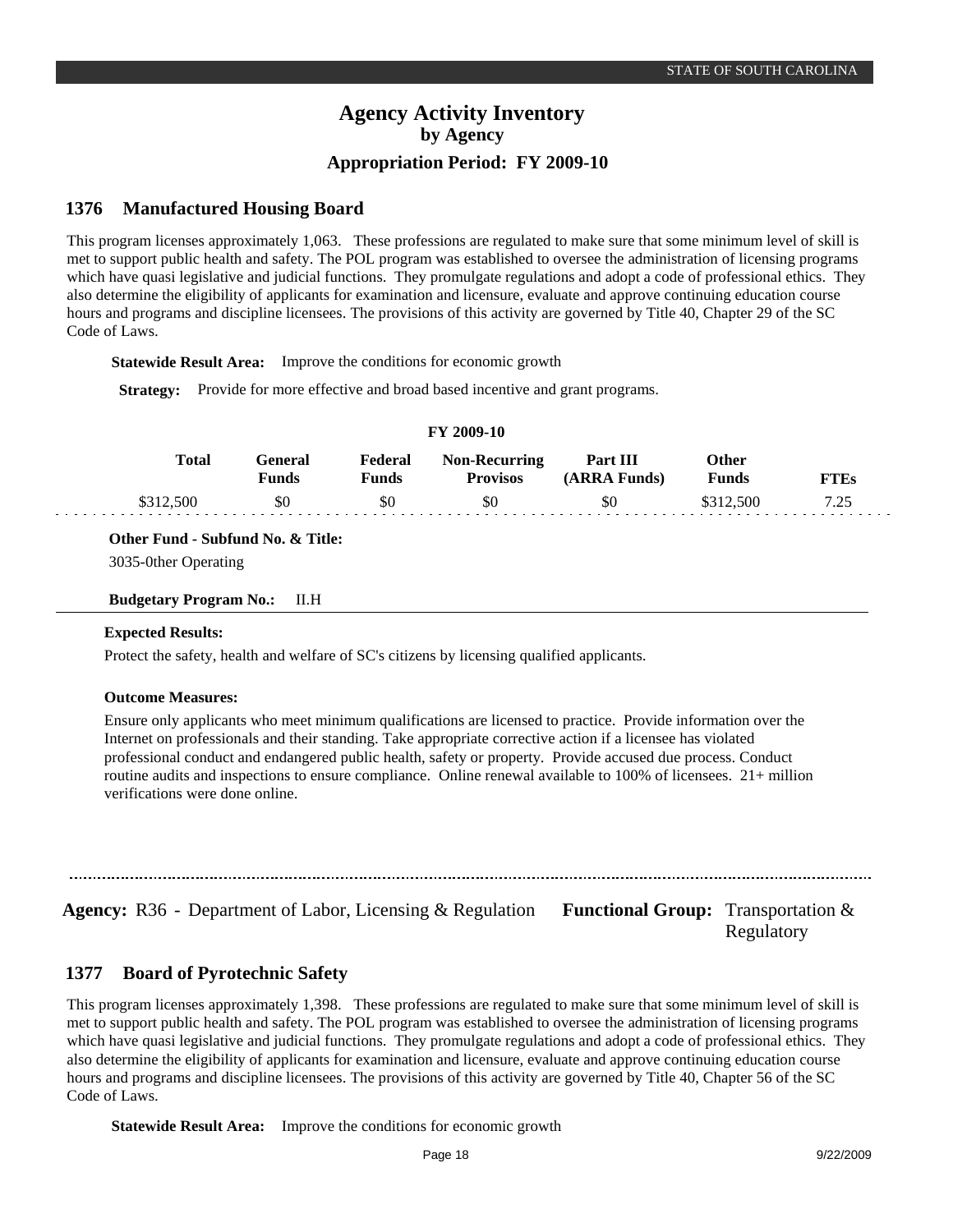# **Agency Activity Inventory by Agency**

# **Appropriation Period: FY 2009-10**

**Strategy:** Provide for more effective and broad based incentive and grant programs.

#### **FY 2009-10**

| Total   | General)<br><b>Tunds</b> | Federal | <b>Non-Recurring</b><br><b>Provisos</b> | Part III<br>(ARRA Funds) | <b>Other</b><br><b>Funds</b> | FTEs |
|---------|--------------------------|---------|-----------------------------------------|--------------------------|------------------------------|------|
| S66 600 | \$0                      | \$0     | \$0                                     | \$0                      | \$66,600                     | .00  |

**Other Fund - Subfund No. & Title:**

3035-Other Operating

#### **Budgetary Program No.:** II.F

#### **Expected Results:**

Protect the safety, health and welfare of SC's citizens by licensing qualified applicants.

#### **Outcome Measures:**

Ensure only applicants who meet minimum qualifications are licensed to practice. Provide information over the Internet on professionals and their standing. Take appropriate corrective action if a licensee has violated professional conduct and endangered public health, safety or property. Provide accused due process. Conduct routine audits and inspections to ensure compliance. Online renewal available to 100% of licensees. 21+ million verifications were done online.

**Agency:** R36 - Department of Labor, Licensing & Regulation Functional Group: Transportation &

#### **Real Estate Commission 1378**

This program licenses approximately 49,649. These professions are regulated to make sure that some minimum level of skill is met to support public health and safety. The POL program was established to oversee the administration of licensing programs which have quasi legislative and judicial functions. They promulgate regulations and adopt a code of professional ethics. They also determine the eligibility of applicants for examination and licensure, evaluate and approve continuing education course hours and programs and discipline licensees. The provisions of this activity are governed by Title 40, Chapter 57 of the SC Code of Laws.

**Statewide Result Area:** Improve the conditions for economic growth

**Strategy:** Provide for more effective and broad based incentive and grant programs.

#### **FY 2009-10 General Funds**  \$0 **Other Funds** \$1,292,000 **Federal Funds**  \$0 **FTEs** 20.00 **Total**  \$1,292,000 **Non-Recurring Provisos** \$0 **Part III (ARRA Funds)** \$0

**Other Fund - Subfund No. & Title:**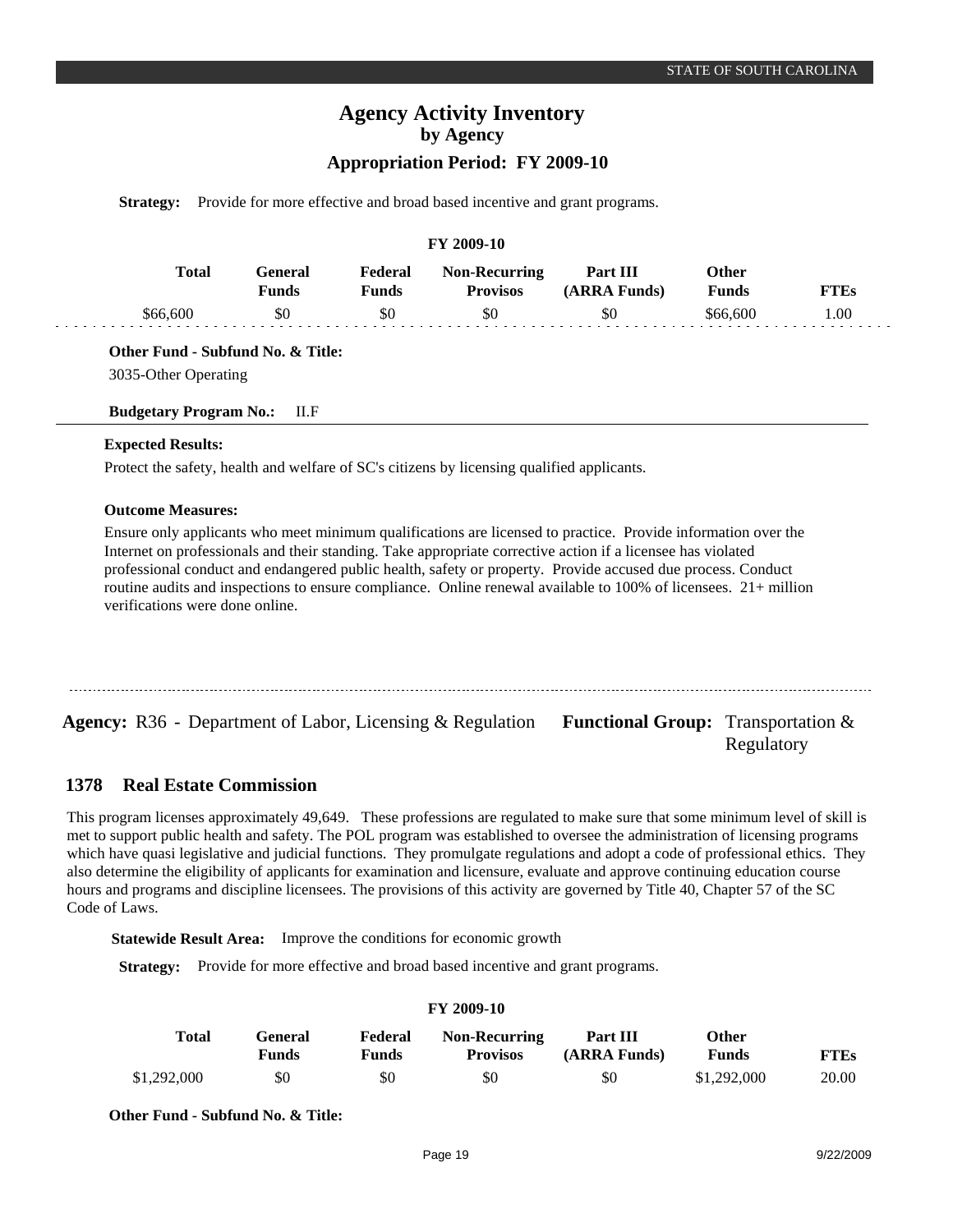3135 - POL Revenue

#### **Budgetary Program No.:** II.F

#### **Expected Results:**

Protect the safety, health and welfare of SC's citizens by licensing qualified applicants.

#### **Outcome Measures:**

Ensure only applicants who meet minimum qualifications are licensed to practice. Provide information over the Internet on professionals and their standing. Take appropriate corrective action if a licensee has violated professional conduct and endangered public health, safety or property. Provide accused due process. Conduct routine audits and inspections to ensure compliance. Online renewal available to 100% of licensees. 21+ million verifications were done online.

**Agency:** R36 - Department of Labor, Licensing & Regulation Functional Group: Transportation & Regulatory

#### **Real Estate Appraisers Board 1379**

This program licenses approximately 3,282. These professions are regulated to make sure that some minimum level of skill is met to support public health and safety. The POL program was established to oversee the administration of licensing programs which have quasi legislative and judicial functions. They promulgate regulations and adopt a code of professional ethics. They also determine the eligibility of applicants for examination and licensure, evaluate and approve continuing education course hours and programs and discipline licensees. The provisions of this activity are governed by Title 40, Chapter 60 of the SC Code of Laws.

**Statewide Result Area:** Improve the conditions for economic growth

**Strategy:** Provide for more effective and broad based incentive and grant programs.

| <b>FY 2009-10</b> |                         |                  |                                         |                          |                |      |  |  |
|-------------------|-------------------------|------------------|-----------------------------------------|--------------------------|----------------|------|--|--|
| <b>Total</b>      | General<br><b>Funds</b> | Federal<br>Funds | <b>Non-Recurring</b><br><b>Provisos</b> | Part III<br>(ARRA Funds) | Other<br>Funds | FTEs |  |  |
| \$485,000         | \$0                     | \$0              | \$0                                     | \$0                      | \$485,000      | 6.02 |  |  |

**Other Fund - Subfund No. & Title:**

3135 - POL Revenue

**Budgetary Program No.:** II.F

#### **Expected Results:**

Protect the safety, health and welfare of SC's citizens by licensing qualified applicants.

## **Outcome Measures:**

Ensure only applicants who meet minimum qualifications are licensed to practice. Provide information over the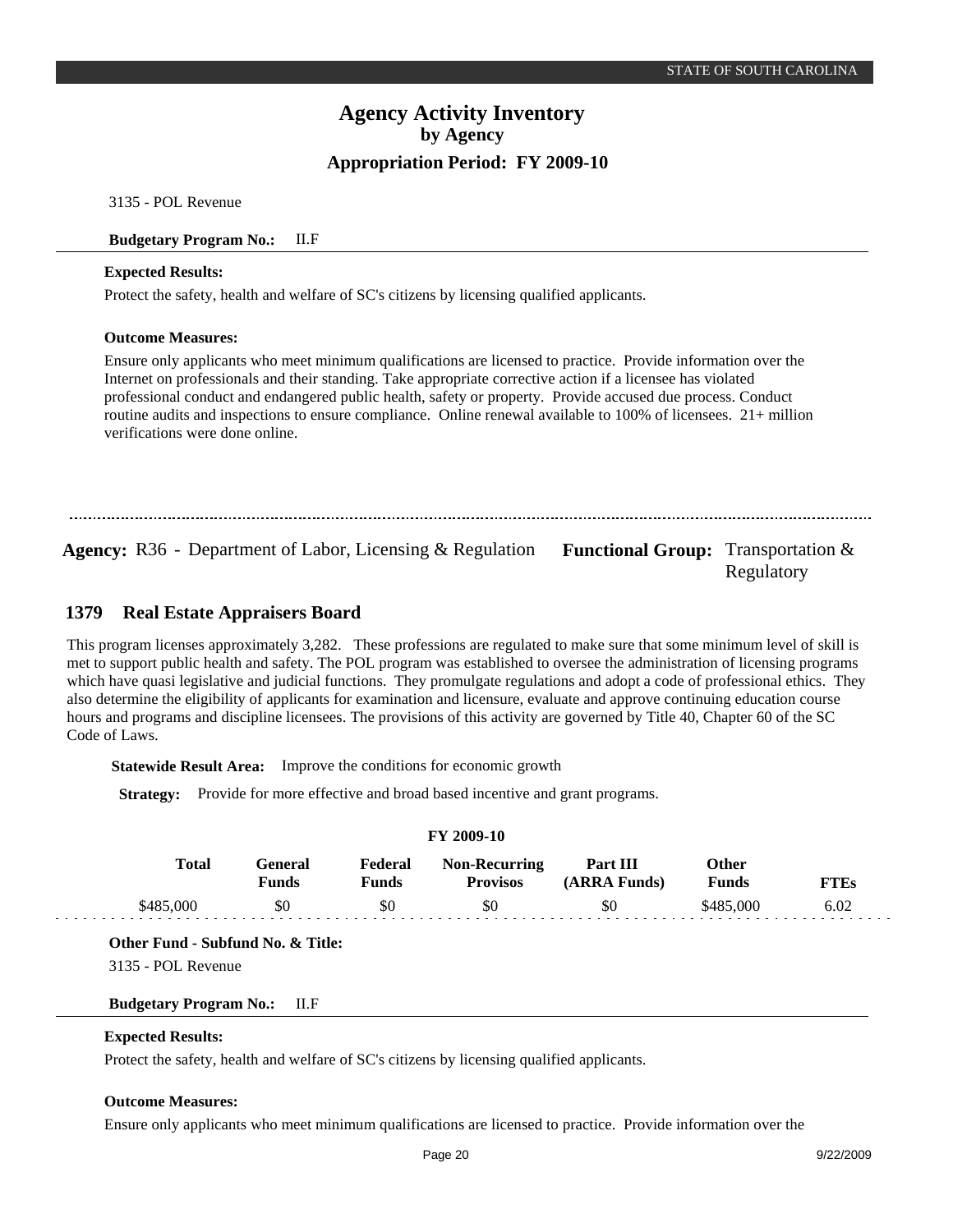Internet on professionals and their standing. Take appropriate corrective action if a licensee has violated professional conduct and endangered public health, safety or property. Provide accused due process. Conduct routine audits and inspections to ensure compliance. Online renewal available to 100% of licensees. 21+ million verifications were done online.

**Agency:** R36 - Department of Labor, Licensing & Regulation Functional Group: Transportation &

Regulatory

#### **Residential Builders Commission 1380**

This program licenses approximately 27,122 individuals and businesses in more than 80 occupations and professions. These professions are regulated to make sure that some minimum level of skill is met to support public health and safety. The POL program was established to oversee the administration of licensing programs which have quasi legislative and judicial functions. They promulgate regulations and adopt a code of professional ethics. They also determine the eligibility of applicants for examination and licensure, evaluate and approve continuing education course hours and programs and discipline licensees. The provisions of this activity are governed by Title 40, Chapter 59 of the SC Code of Laws.

**Statewide Result Area:** Improve the conditions for economic growth

**Strategy:** Provide for more effective and broad based incentive and grant programs.

| FY 2009-10   |                  |                  |                                         |                          |                |             |  |  |  |  |  |
|--------------|------------------|------------------|-----------------------------------------|--------------------------|----------------|-------------|--|--|--|--|--|
| <b>Total</b> | General<br>Funds | Federal<br>Funds | <b>Non-Recurring</b><br><b>Provisos</b> | Part III<br>(ARRA Funds) | Other<br>Funds | <b>FTEs</b> |  |  |  |  |  |
| \$1,120,000  | \$0              | \$0              | \$0                                     | \$0                      | \$1,120,000    | 18.50       |  |  |  |  |  |

**FY 2009-10**

**Other Fund - Subfund No. & Title:**

3135 - POL Revenue

## **Budgetary Program No.:** II.F

## **Expected Results:**

Protect the safety, health and welfare of SC's citizens by licensing qualified applicants.

## **Outcome Measures:**

Ensure only applicants who meet minimum qualifications are licensed to practice. Provide information over the Internet on professionals and their standing. Take appropriate corrective action if a licensee has violated professional conduct and endangered public health, safety or property. Provide accused due process. Conduct routine audits and inspections to ensure compliance. Online renewal available to 100% of licensees. 21+ million verifications were done online.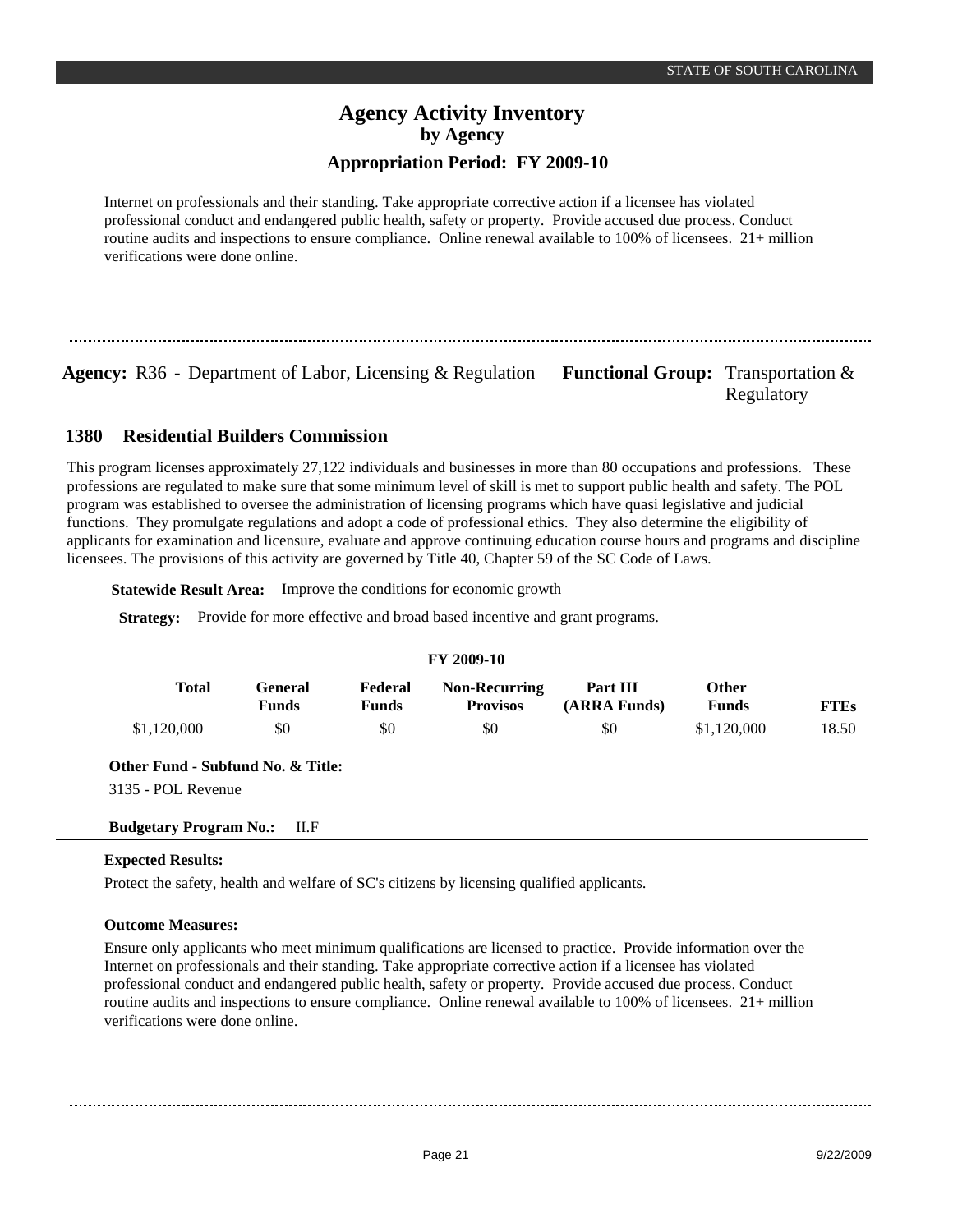**Agency:** R36 - Department of Labor, Licensing & Regulation Functional Group: Transportation & Regulatory

#### **Board of Accountancy 1381**

This program licenses approximately 8,093. These professions are regulated to make sure that some minimum level of skill is met to support public health and safety. The POL program was established to oversee the administration of licensing programs which have quasi legislative and judicial functions. They promulgate regulations and adopt a code of professional ethics. They also determine the eligibility of applicants for examination and licensure, evaluate and approve continuing education course hours and programs and discipline licensees. The provisions of this activity are governed by Title 40, Chapter 2 of the SC Code of Laws.

**Statewide Result Area:** Improve the conditions for economic growth

**Strategy:** Provide for more effective and broad based incentive and grant programs.

#### **FY 2009-10**

| [`otal    | Feneral<br><sup>v</sup> unds | Federal<br>†unds | <b>Non-Recurring</b><br><b>Provisos</b> | <b>Part III</b><br>(ARRA Funds) | <b>Other</b><br><b>Funds</b> | TTEs |
|-----------|------------------------------|------------------|-----------------------------------------|---------------------------------|------------------------------|------|
| \$450,000 | \$0                          | SC               | \$0                                     | \$0                             | 0.000                        | 5.30 |

**Other Fund - Subfund No. & Title:** 3135 - POL Revenue

## **Budgetary Program No.:** II.F

#### **Expected Results:**

Protect the safety, health and welfare of SC's citizens by licensing qualified applicants.

#### **Outcome Measures:**

Ensure only applicants who meet minimum qualifications are licensed to practice. Provide information over the Internet on professionals and their standing. Take appropriate corrective action if a licensee has violated professional conduct and endangered public health, safety or property. Provide accused due process. Conduct routine audits and inspections to ensure compliance. Online renewal available to 100% of licensees. 21+ million verifications were done online.

**Agency:** R36 - Department of Labor, Licensing & Regulation Functional Group: Transportation & Regulatory

#### **State Athletic Commission 1382**

This program licenses approximately 807. These professions are regulated to make sure that some minimum level of skill is met to support public health and safety. The POL program was established to oversee the administration of licensing programs which have quasi legislative and judicial functions. They promulgate regulations and adopt a code of professional ethics. They also determine the eligibility of applicants for examination and licensure, evaluate and approve continuing education course hours and programs and discipline licensees. The provisions of this activity are governed by Title 40, Chapter 81 of the SC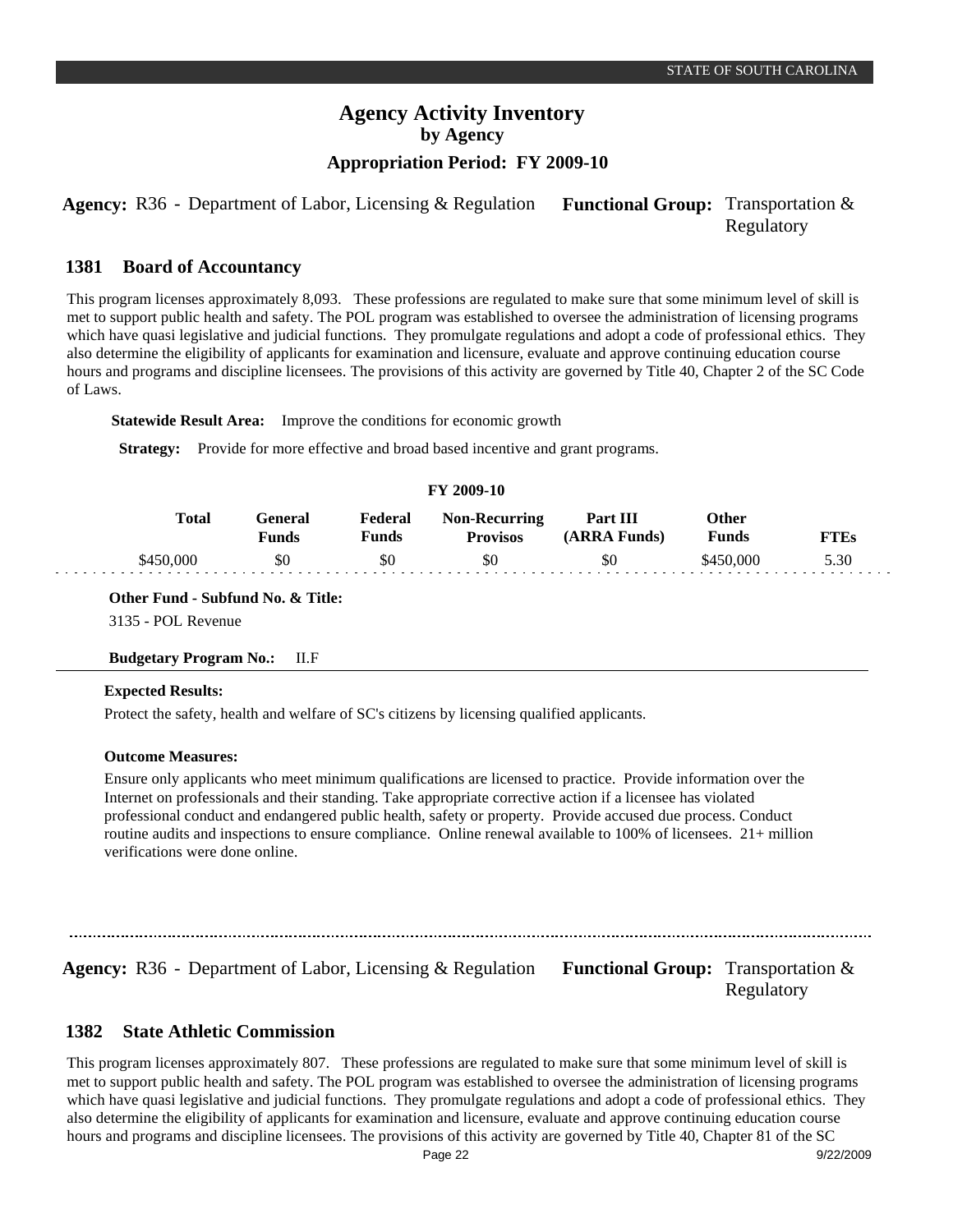Code of Laws.

**Statewide Result Area:** Improve the conditions for economic growth

**Strategy:** Provide for more effective and broad based incentive and grant programs.

#### **FY 2009-10**

| Total | Feneral<br>Funds | Federal<br>$T$ unds | <b>Non-Recurring</b><br><b>Provisos</b> | Part III<br><b>RRA Funds</b> ) | Other<br>Funds | FTEs |
|-------|------------------|---------------------|-----------------------------------------|--------------------------------|----------------|------|
|       | \$0              | \$0                 | \$0                                     | \$0                            | :50.000        | 0.00 |

## **Other Fund - Subfund No. & Title:**

3135 - POL Revenue

## **Budgetary Program No.:** II.F

#### **Expected Results:**

Protect the safety, health and welfare of SC's citizens by licensing qualified applicants.

#### **Outcome Measures:**

Ensure only applicants who meet minimum qualifications are licensed to practice. Provide information over the Internet on professionals and their standing. Take appropriate corrective action if a licensee has violated professional conduct and endangered public health, safety or property. Provide accused due process. Conduct routine audits and inspections to ensure compliance. Online renewal available to 100% of licensees. 21+ million verifications were done online.

**Agency:** R36 - Department of Labor, Licensing & Regulation Functional Group: Transportation & Regulatory

#### **Auctioneers Commission 1383**

This program licenses approximately 1,284 individuals and businesses in more than 80 occupations and professions. These professions are regulated to make sure that some minimum level of skill is met to support public health and safety. The POL program was established to oversee the administration of licensing programs which have quasi legislative and judicial functions. They promulgate regulations and adopt a code of professional ethics. They also determine the eligibility of applicants for examination and licensure, evaluate and approve continuing education course hours and programs and discipline licensees. The provisions of this activity are governed by Title 40, Chapter 6 of the SC Code of Laws.

**Statewide Result Area:** Improve the conditions for economic growth

**Strategy:** Provide for more effective and broad based incentive and grant programs.

# **FY 2009-10**

| <b>Total</b> | General<br><b>Funds</b> | Federal<br><b>Funds</b> | <b>Non-Recurring</b><br><b>Provisos</b> | Part III<br>(ARRA Funds) | Other<br>Funds | <b>FTEs</b> |
|--------------|-------------------------|-------------------------|-----------------------------------------|--------------------------|----------------|-------------|
| \$175,000    | \$0                     | \$0                     | \$0                                     | \$0                      | \$175,000      | 2.15        |
|              |                         |                         | Page 23                                 |                          |                | 9/22/2009   |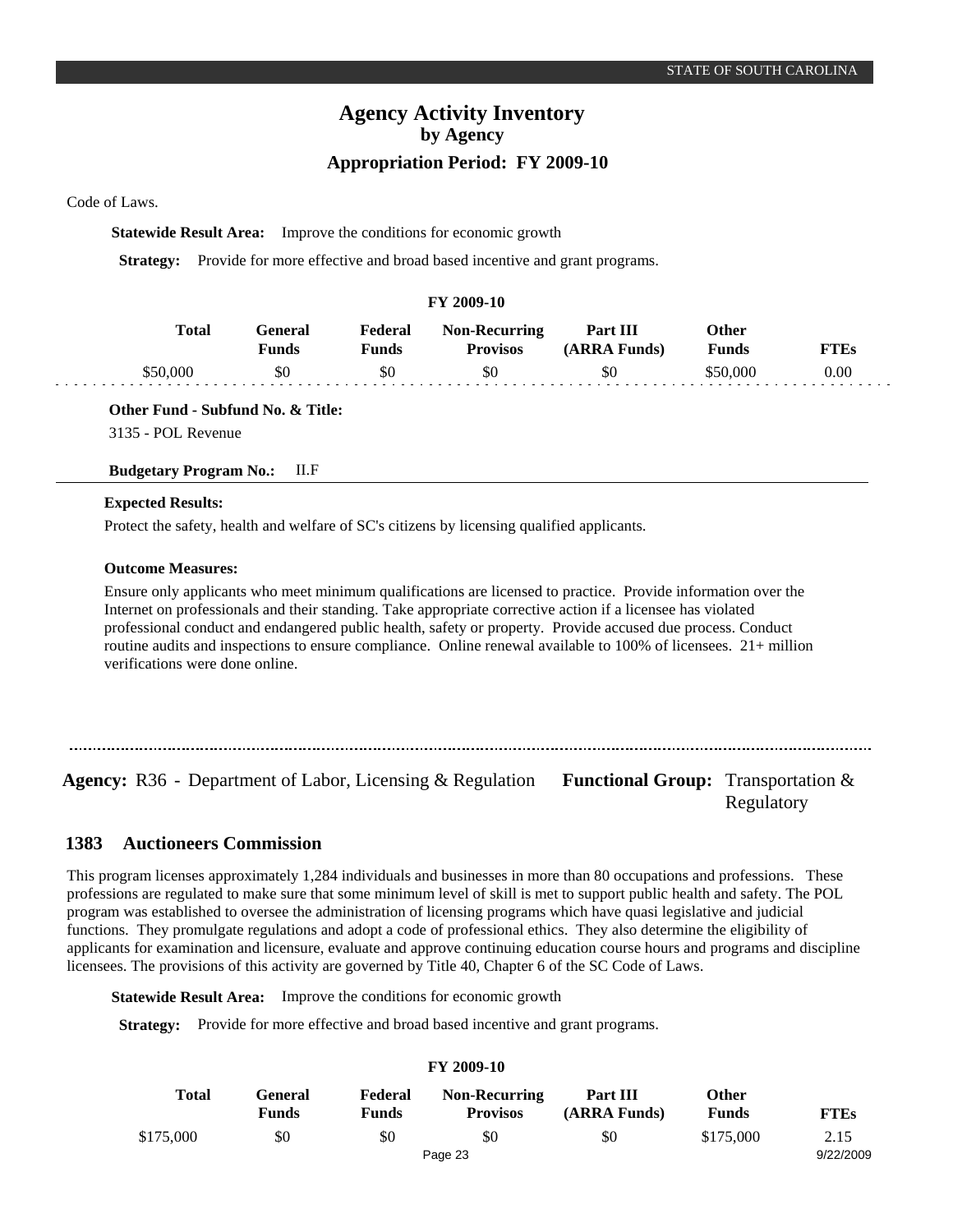## **Appropriation Period: FY 2009-10**

#### **Other Fund - Subfund No. & Title:**

3135 - POL Revenue

#### **Budgetary Program No.:** II.F

#### **Expected Results:**

Protect the safety, health and welfare of SC's citizens by licensing qualified applicants.

#### **Outcome Measures:**

Ensure only applicants who meet minimum qualifications are licensed to practice. Provide information over the Internet on professionals and their standing. Take appropriate corrective action if a licensee has violated professional conduct and endangered public health, safety or property. Provide accused due process. Conduct routine audits and inspections to ensure compliance. Online renewal available to 100% of licensees. 21+ million verifications were done online.

Agency: R36 - Department of Labor, Licensing & Regulation Functional Group: Transportation &

Regulatory

#### **Board of Barber Examiners 1384**

This program licenses approximately 8,513. These professions are regulated to make sure that some minimum level of skill is met to support public health and safety. The POL program was established to oversee the administration of licensing programs which have quasi legislative and judicial functions. They promulgate regulations and adopt a code of professional ethics. They also determine the eligibility of applicants for examination and licensure, evaluate and approve continuing education course hours and programs and discipline licensees. The provisions of this activity are governed by Title 40, Chapter 7 of the SC Code of Laws.

**Statewide Result Area:** Improve the conditions for economic growth

**Strategy:** Provide for more effective and broad based incentive and grant programs.

| <b>FY 2009-10</b> |           |                  |                  |                                         |                          |                       |             |  |  |  |  |
|-------------------|-----------|------------------|------------------|-----------------------------------------|--------------------------|-----------------------|-------------|--|--|--|--|
|                   | Total     | General<br>Funds | Federal<br>Funds | <b>Non-Recurring</b><br><b>Provisos</b> | Part III<br>(ARRA Funds) | Other<br><b>Funds</b> | <b>FTEs</b> |  |  |  |  |
|                   | \$425,000 | \$0              | \$0              | \$0                                     | \$0                      | \$425,000             | 4.90        |  |  |  |  |

**Other Fund - Subfund No. & Title:**

3135 - POL Revenue

## **Budgetary Program No.:** II.F

#### **Expected Results:**

Protect the safety, health and welfare of SC's citizens by licensing qualified applicants.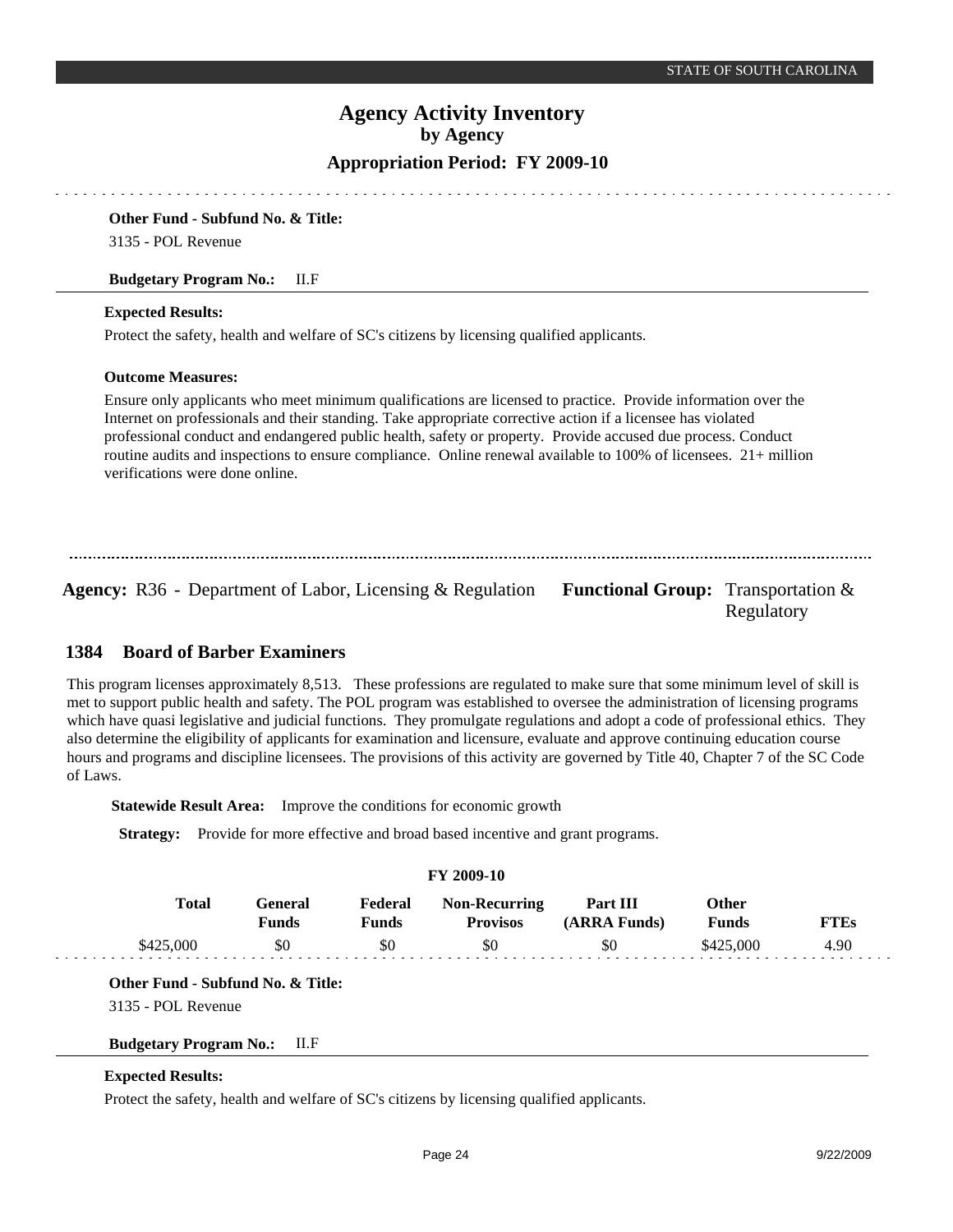**Outcome Measures:**

Ensure only applicants who meet minimum qualifications are licensed to practice. Provide information over the Internet on professionals and their standing. Take appropriate corrective action if a licensee has violated professional conduct and endangered public health, safety or property. Provide accused due process. Conduct routine audits and inspections to ensure compliance. Online renewal available to 100% of licensees. 21+ million verifications were done online.

**Agency:** R36 - Department of Labor, Licensing & Regulation Functional Group: Transportation &

Regulatory

#### **Board of Cosmetology 1385**

This program licenses approximately 30,985. These professions are regulated to make sure that some minimum level of skill is met to support public health and safety. The POL program was established to oversee the administration of licensing programs which have quasi legislative and judicial functions. They promulgate regulations and adopt a code of professional ethics. They also determine the eligibility of applicants for examination and licensure, evaluate and approve continuing education course hours and programs and discipline licensees. The provisions of this activity are governed by Title 40, Chapter 13 of the SC Code of Laws.

**Statewide Result Area:** Improve the conditions for economic growth

**Strategy:** Provide for more effective and broad based incentive and grant programs.

#### **FY 2009-10 General Funds**  \$0 **Other Funds** \$1,100,000 **Federal Funds**  \$0 **FTEs** 10.90 **Total**  \$1,100,000 **Non-Recurring Provisos** \$0 **Part III (ARRA Funds)** \$0

## **Other Fund - Subfund No. & Title:**

3135 - POL Revenue

## **Budgetary Program No.:** II.F

## **Expected Results:**

Protect the safety, health and welfare of SC's citizens by licensing qualified applicants.

## **Outcome Measures:**

Ensure only applicants who meet minimum qualifications are licensed to practice. Provide information over the Internet on professionals and their standing. Take appropriate corrective action if a licensee has violated professional conduct and endangered public health, safety or property. Provide accused due process. Conduct routine audits and inspections to ensure compliance. Online renewal available to 100% of licensees. 21+ million verifications were done online.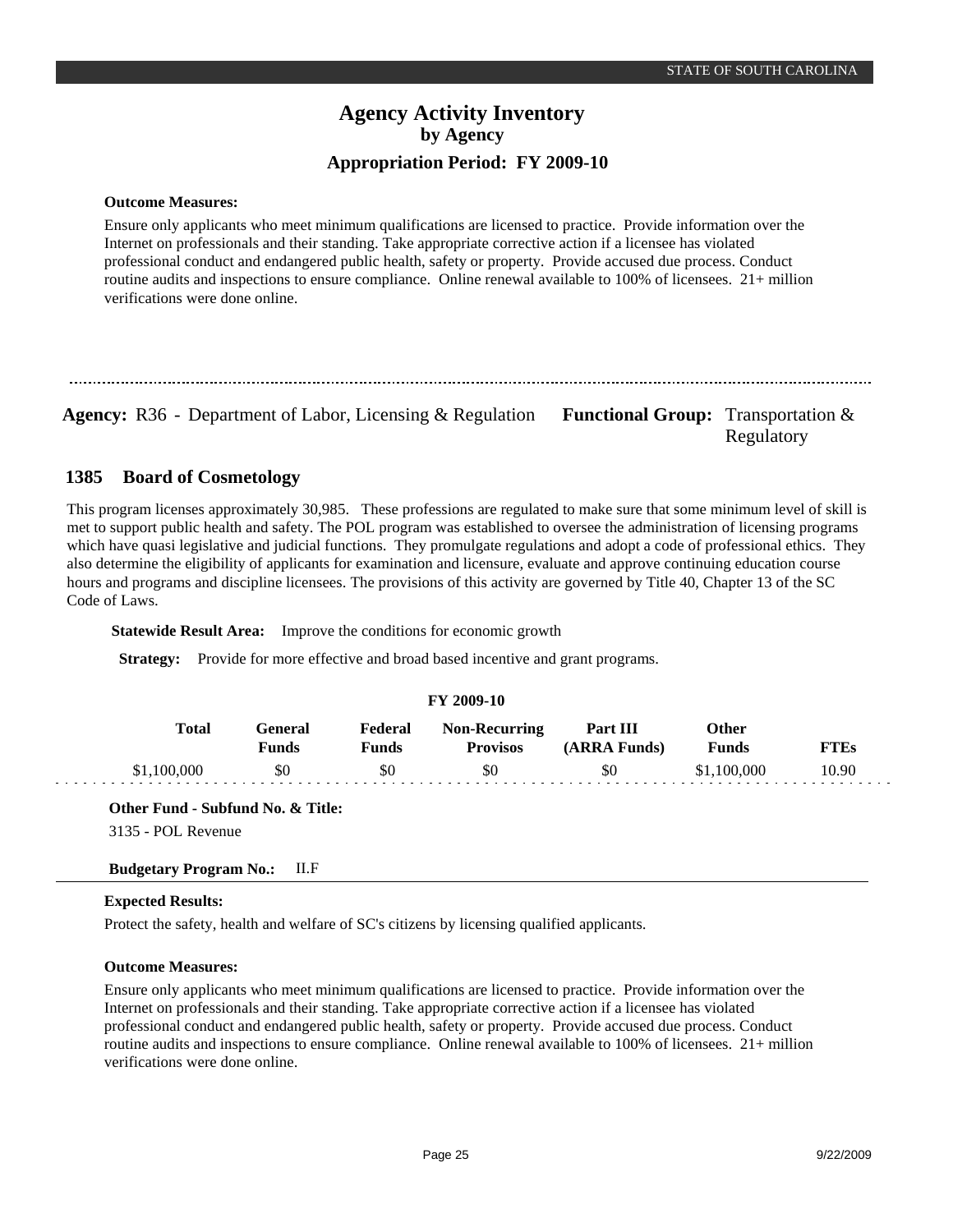## **Appropriation Period: FY 2009-10**

**Agency:** R36 - Department of Labor, Licensing & Regulation Functional Group: Transportation & Regulatory

#### **Board of Dentistry 1386**

This program licenses approximately 8,754. These professions are regulated to make sure that some minimum level of skill is met to support public health and safety. The POL program was established to oversee the administration of licensing programs which have quasi legislative and judicial functions. They promulgate regulations and adopt a code of professional ethics. They also determine the eligibility of applicants for examination and licensure, evaluate and approve continuing education course hours and programs and discipline licensees. The provisions of this activity are governed by Title 40, Chapter 15 of the SC Code of Laws.

**Statewide Result Area:** Improve the conditions for economic growth

**Strategy:** Provide for more effective and broad based incentive and grant programs.

## **FY 2009-10**

| Total     | General)<br>Funds | Federal<br>Funds | <b>Non-Recurring</b><br><b>Provisos</b> | Part III<br>(ARRA Funds) | Other<br><b>Funds</b> | FTEs |
|-----------|-------------------|------------------|-----------------------------------------|--------------------------|-----------------------|------|
| \$455,000 | \$0               |                  | \$0                                     | \$0                      | \$455,000             | 4.40 |

#### **Other Fund - Subfund No. & Title:**

3135 - POL Revenue

## **Budgetary Program No.:** II.F

## **Expected Results:**

Protect the safety, health and welfare of SC's citizens by licensing qualified applicants.

#### **Outcome Measures:**

Ensure only applicants who meet minimum qualifications are licensed to practice. Provide information over the Internet on professionals and their standing. Take appropriate corrective action if a licensee has violated professional conduct and endangered public health, safety or property. Provide accused due process. Conduct routine audits and inspections to ensure compliance. Online renewal available to 100% of licensees. 21+ million verifications were done online.

**Agency:** R36 - Department of Labor, Licensing & Regulation Functional Group: Transportation &

Regulatory

#### **Board of Registration for Foresters 1387**

This program licenses approximately 806. These professions are regulated to make sure that some minimum level of skill is met to support public health and safety. The POL program was established to oversee the administration of licensing programs which have quasi legislative and judicial functions. They promulgate regulations and adopt a code of professional ethics. They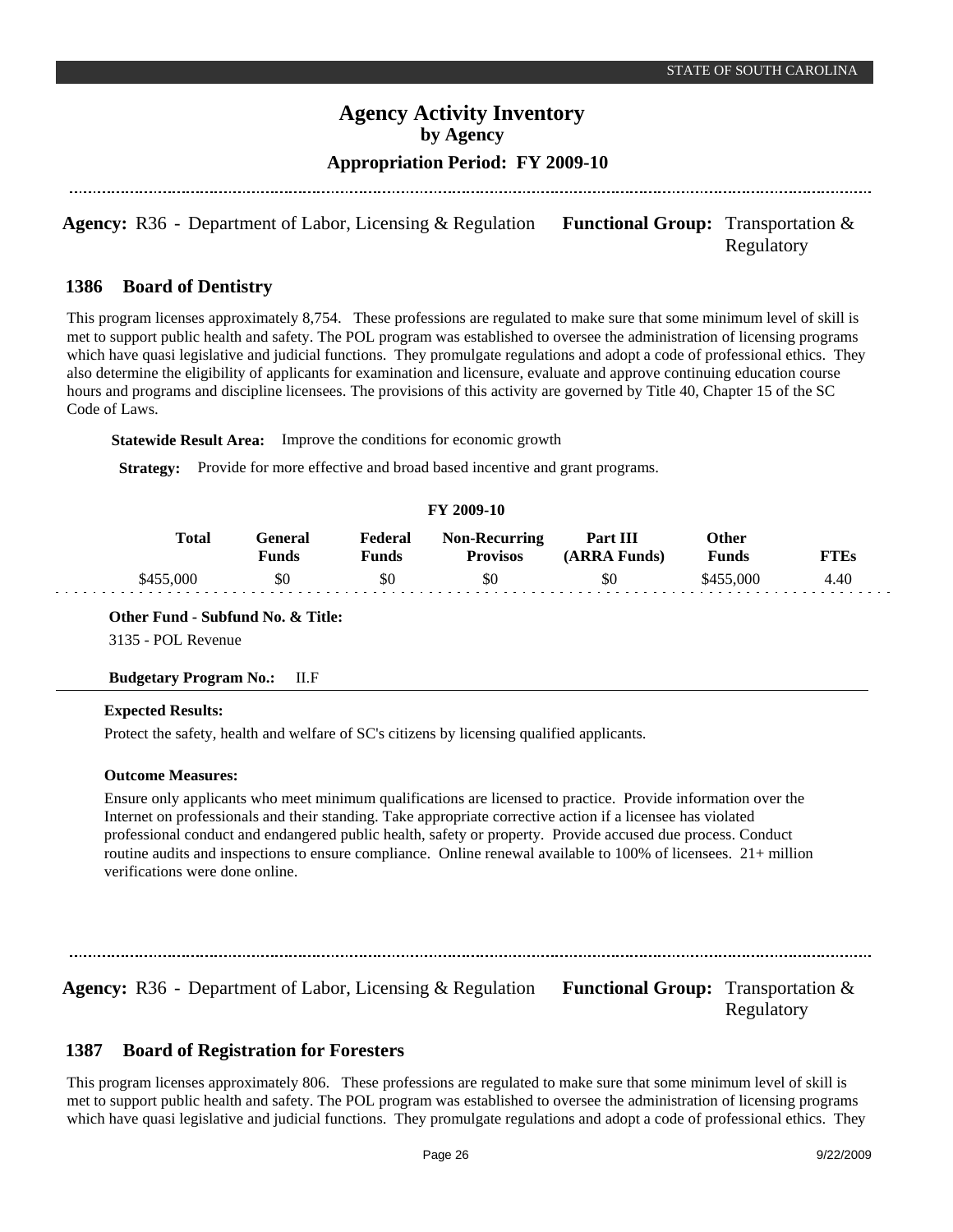## **Appropriation Period: FY 2009-10**

also determine the eligibility of applicants for examination and licensure, evaluate and approve continuing education course hours and programs and discipline licensees. The provisions of this activity are governed by Title 48, Chapter 27 of the SC Code of Laws.

**Statewide Result Area:** Improve the conditions for economic growth

**Strategy:** Provide for more effective and broad based incentive and grant programs.

| FY 2009-10 |                          |                         |                                         |                          |                              |             |  |  |  |  |  |
|------------|--------------------------|-------------------------|-----------------------------------------|--------------------------|------------------------------|-------------|--|--|--|--|--|
| Total      | General)<br><b>Funds</b> | Federal<br><b>Funds</b> | <b>Non-Recurring</b><br><b>Provisos</b> | Part III<br>(ARRA Funds) | <b>Other</b><br><b>Funds</b> | <b>FTEs</b> |  |  |  |  |  |
| \$60,000   | \$0                      | \$0                     | \$0                                     | \$0                      | \$60,000                     | 0.65        |  |  |  |  |  |

**Other Fund - Subfund No. & Title:**

3135 - POL Revenue

## **Budgetary Program No.:** II.F

#### **Expected Results:**

Protect the safety, health and welfare of SC's citizens by licensing qualified applicants.

#### **Outcome Measures:**

Ensure only applicants who meet minimum qualifications are licensed to practice. Provide information over the Internet on professionals and their standing. Take appropriate corrective action if a licensee has violated professional conduct and endangered public health, safety or property. Provide accused due process. Conduct routine audits and inspections to ensure compliance. Online renewal available to 100% of licensees. 21+ million verifications were done online.

Agency: R36 - Department of Labor, Licensing & Regulation Functional Group: Transportation &

Regulatory

#### **Board of Funeral Service 1388**

This program licenses approximately 2,265. These professions are regulated to make sure that some minimum level of skill is met to support public health and safety. The POL program was established to oversee the administration of licensing programs which have quasi legislative and judicial functions. They promulgate regulations and adopt a code of professional ethics. They also determine the eligibility of applicants for examination and licensure, evaluate and approve continuing education course hours and programs and discipline licensees. The provisions of this activity are governed by Title 40, Chapter 19 of the SC Code of Laws.

**Statewide Result Area:** Improve the conditions for economic growth

**Strategy:** Provide for more effective and broad based incentive and grant programs.

## **FY 2009-10**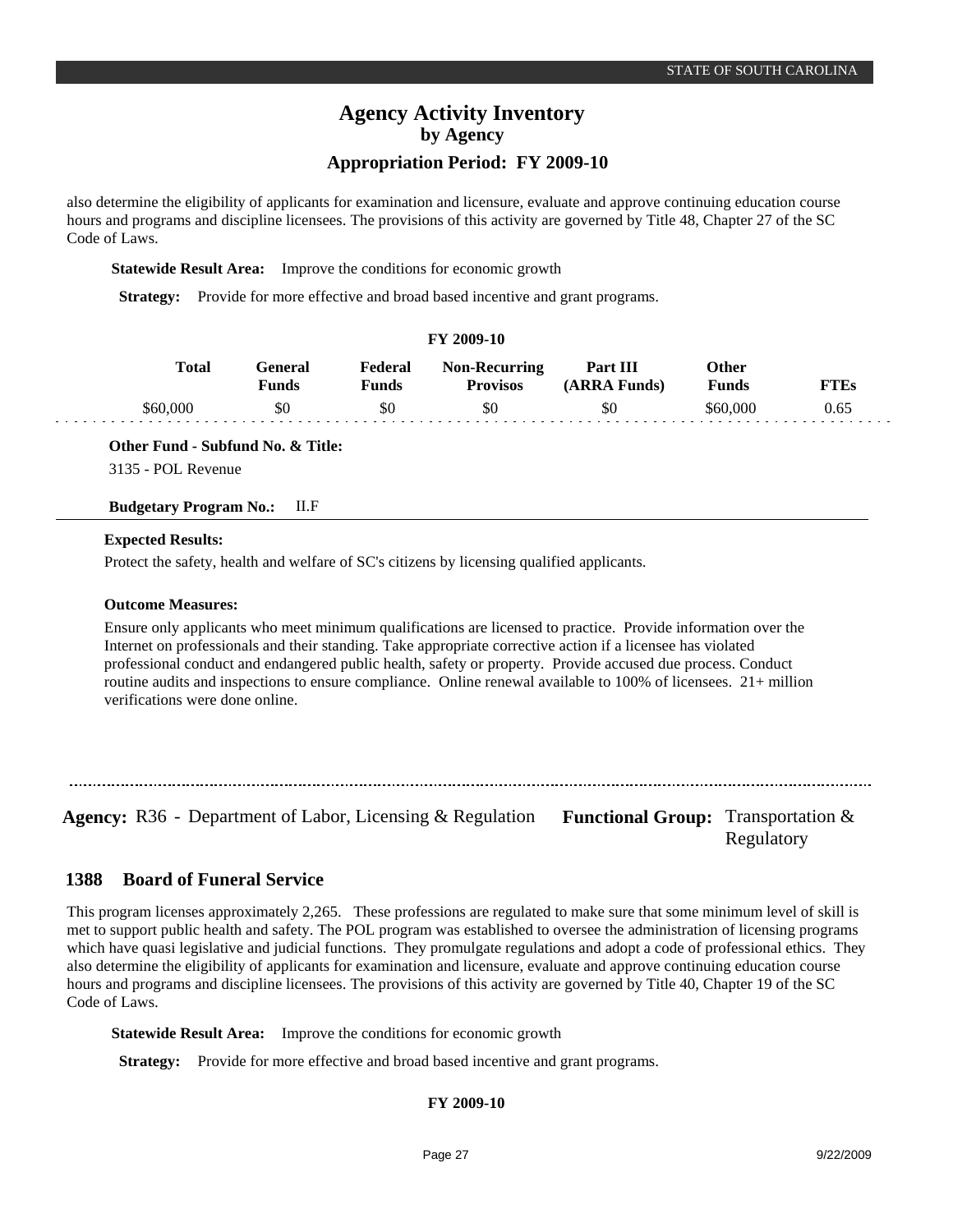# **Agency Activity Inventory by Agency**

## **Appropriation Period: FY 2009-10**

| <b>Total</b>                      | <b>General</b><br><b>Funds</b> | Federal<br><b>Funds</b> | <b>Non-Recurring</b><br><b>Provisos</b>                                                    | Part III<br>(ARRA Funds)                                                                                                                                                                                                                                                                                                                                                                                                                                       | Other<br><b>Funds</b> | <b>FTEs</b> |
|-----------------------------------|--------------------------------|-------------------------|--------------------------------------------------------------------------------------------|----------------------------------------------------------------------------------------------------------------------------------------------------------------------------------------------------------------------------------------------------------------------------------------------------------------------------------------------------------------------------------------------------------------------------------------------------------------|-----------------------|-------------|
| \$190,000                         | \$0                            | \$0                     | \$0                                                                                        | \$0                                                                                                                                                                                                                                                                                                                                                                                                                                                            | \$190,000             | 1.90        |
| Other Fund - Subfund No. & Title: |                                |                         |                                                                                            |                                                                                                                                                                                                                                                                                                                                                                                                                                                                |                       |             |
| 3135 - POL Revenue                |                                |                         |                                                                                            |                                                                                                                                                                                                                                                                                                                                                                                                                                                                |                       |             |
| <b>Budgetary Program No.:</b>     | ILF                            |                         |                                                                                            |                                                                                                                                                                                                                                                                                                                                                                                                                                                                |                       |             |
| <b>Expected Results:</b>          |                                |                         |                                                                                            |                                                                                                                                                                                                                                                                                                                                                                                                                                                                |                       |             |
|                                   |                                |                         | Protect the safety, health and welfare of SC's citizens by licensing qualified applicants. |                                                                                                                                                                                                                                                                                                                                                                                                                                                                |                       |             |
| <b>Outcome Measures:</b>          |                                |                         |                                                                                            |                                                                                                                                                                                                                                                                                                                                                                                                                                                                |                       |             |
|                                   |                                |                         |                                                                                            | Ensure only applicants who meet minimum qualifications are licensed to practice. Provide information over the<br>Internet on professionals and their standing. Take appropriate corrective action if a licensee has violated<br>professional conduct and endangered public health, safety or property. Provide accused due process. Conduct<br>routine audits and inspections to ensure compliance. Online renewal available to 100% of licensees. 21+ million |                       |             |

#### **Board of Registration for Geologists 1389**

This program licenses approximately 641. These professions are regulated to make sure that some minimum level of skill is met to support public health and safety. The POL program was established to oversee the administration of licensing programs which have quasi legislative and judicial functions. They promulgate regulations and adopt a code of professional ethics. They also determine the eligibility of applicants for examination and licensure, evaluate and approve continuing education course hours and programs and discipline licensees. The provisions of this activity are governed by Title 40, Chapter 77 of the SC Code of Laws.

**Statewide Result Area:** Improve the conditions for economic growth

**Strategy:** Provide for more effective and broad based incentive and grant programs.

| FY 2009-10                        |                         |                         |                                         |                          |                              |             |  |  |  |  |
|-----------------------------------|-------------------------|-------------------------|-----------------------------------------|--------------------------|------------------------------|-------------|--|--|--|--|
| <b>Total</b>                      | General<br><b>Funds</b> | Federal<br><b>Funds</b> | <b>Non-Recurring</b><br><b>Provisos</b> | Part III<br>(ARRA Funds) | <b>Other</b><br><b>Funds</b> | <b>FTEs</b> |  |  |  |  |
| \$80,000                          | \$0                     | \$0                     | \$0                                     | \$0                      | \$80,000                     | 0.85        |  |  |  |  |
| Other Fund - Subfund No. & Title: |                         |                         |                                         |                          |                              |             |  |  |  |  |
| 3135 - POL Revenue                |                         |                         |                                         |                          |                              |             |  |  |  |  |
| <b>Budgetary Program No.:</b>     | II.F                    |                         |                                         |                          |                              |             |  |  |  |  |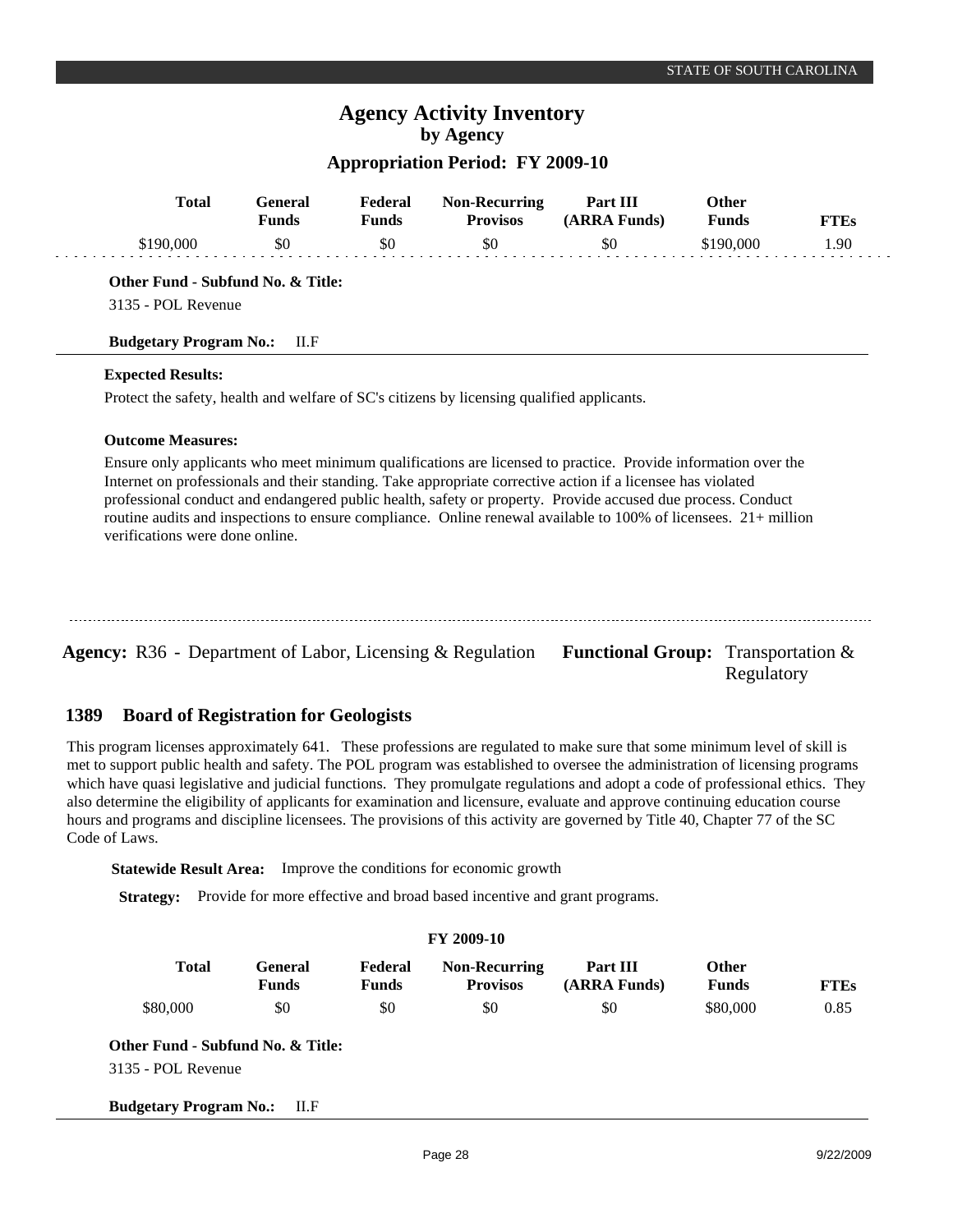# **Agency Activity Inventory by Agency Appropriation Period: FY 2009-10**

#### **Expected Results:**

Protect the safety, health and welfare of SC's citizens by licensing qualified applicants.

#### **Outcome Measures:**

**1390**

Ensure only applicants who meet minimum qualifications are licensed to practice. Provide information over the Internet on professionals and their standing. Take appropriate corrective action if a licensee has violated professional conduct and endangered public health, safety or property. Provide accused due process. Conduct routine audits and inspections to ensure compliance. Online renewal available to 100% of licensees. 21+ million verifications were done online.

```
Agency: R36 - Department of Labor, Licensing & Regulation Functional Group: Transportation &
```
# **Board of Long Term Health Care Administrators**

This program licenses approximately 1,010. These professions are regulated to make sure that some minimum level of skill is met to support public health and safety. The POL program was established to oversee the administration of licensing programs which have quasi legislative and judicial functions. They promulgate regulations and adopt a code of professional ethics. They also determine the eligibility of applicants for examination and licensure, evaluate and approve continuing education course hours and programs and discipline licensees. The provisions of this activity are governed by Title 40, Chapter 35 of the SC Code of Laws.

**Statewide Result Area:** Improve the conditions for economic growth

**Strategy:** Provide for more effective and broad based incentive and grant programs.

| FY 2009-10 |                  |                  |                                         |                          |                              |             |  |  |  |  |
|------------|------------------|------------------|-----------------------------------------|--------------------------|------------------------------|-------------|--|--|--|--|
| Total      | General<br>Funds | Federal<br>Funds | <b>Non-Recurring</b><br><b>Provisos</b> | Part III<br>(ARRA Funds) | <b>Other</b><br><b>Funds</b> | <b>FTEs</b> |  |  |  |  |
| \$210,000  | \$0              | \$0              | \$0                                     | \$0                      | \$210,000                    | 0.00        |  |  |  |  |

#### **Other Fund - Subfund No. & Title:**

3135 - POL Revenue

## **Budgetary Program No.:** II.F

#### **Expected Results:**

Protect the safety, health and welfare of SC's citizens by licensing qualified applicants.

## **Outcome Measures:**

Ensure only applicants who meet minimum qualifications are licensed to practice. Provide information over the Internet on professionals and their standing. Take appropriate corrective action if a licensee has violated professional conduct and endangered public health, safety or property. Provide accused due process. Conduct routine audits and inspections to ensure compliance. Online renewal available to 100% of licensees. 21+ million verifications were done online.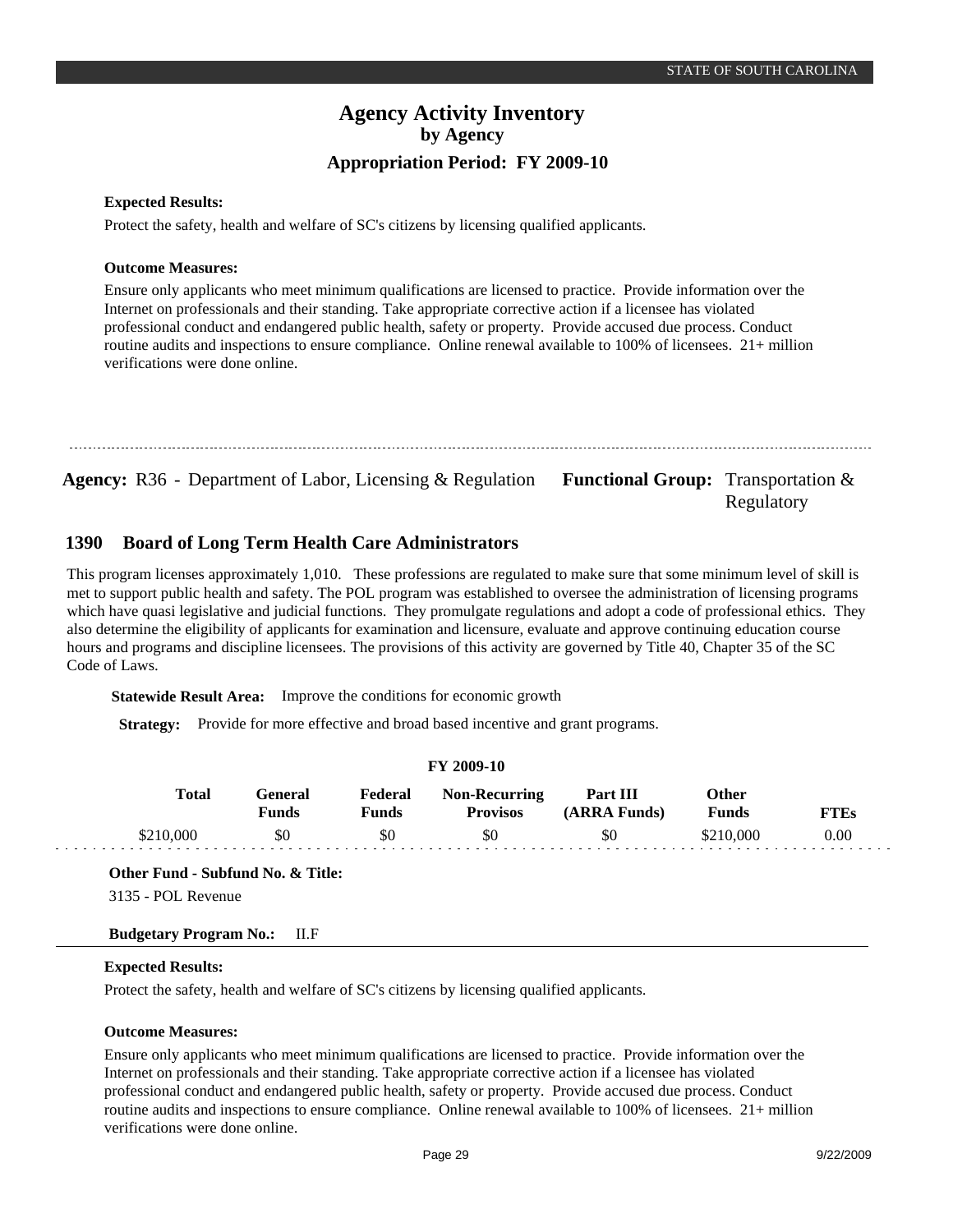**Agency:** R36 - Department of Labor, Licensing & Regulation **Functional Group:** Transportation &

Regulatory

#### **Massage Bodywork Therapy Panel 1391**

This program licenses approximately 2,881. These professions are regulated to make sure that some minimum level of skill is met to support public health and safety. The POL program was established to oversee the administration of licensing programs which have quasi legislative and judicial functions. They promulgate regulations and adopt a code of professional ethics. They also determine the eligibility of applicants for examination and licensure, evaluate and approve continuing education course hours and programs and discipline licensees. The provisions of this activity are governed by Title 40, Chapter 30 of the SC Code of Laws.

**Statewide Result Area:** Improve the conditions for economic growth

**Strategy:** Provide for more effective and broad based incentive and grant programs.

| <b>FY 2009-10</b> |                         |                         |                                         |                          |                       |             |  |  |  |  |
|-------------------|-------------------------|-------------------------|-----------------------------------------|--------------------------|-----------------------|-------------|--|--|--|--|
| Total             | General<br><b>Funds</b> | Federal<br><b>Funds</b> | <b>Non-Recurring</b><br><b>Provisos</b> | Part III<br>(ARRA Funds) | Other<br><b>Funds</b> | <b>FTEs</b> |  |  |  |  |
| \$180,000         | \$0                     | \$0                     | \$0                                     | \$0                      | \$180,000             | l.90        |  |  |  |  |

**Other Fund - Subfund No. & Title:**

3135 - POL Revenue

**Budgetary Program No.:** II.F

## **Expected Results:**

Protect the safety, health and welfare of SC's citizens by licensing qualified applicants.

## **Outcome Measures:**

Ensure only applicants who meet minimum qualifications are licensed to practice. Provide information over the Internet on professionals and their standing. Take appropriate corrective action if a licensee has violated professional conduct and endangered public health, safety or property. Provide accused due process. Conduct routine audits and inspections to ensure compliance. Online renewal available to 100% of licensees. 21+ million verifications were done online.

**Agency:** R36 - Department of Labor, Licensing & Regulation Functional Group: Transportation &

Regulatory

#### **Perpetual Care Cemetery Board 1392**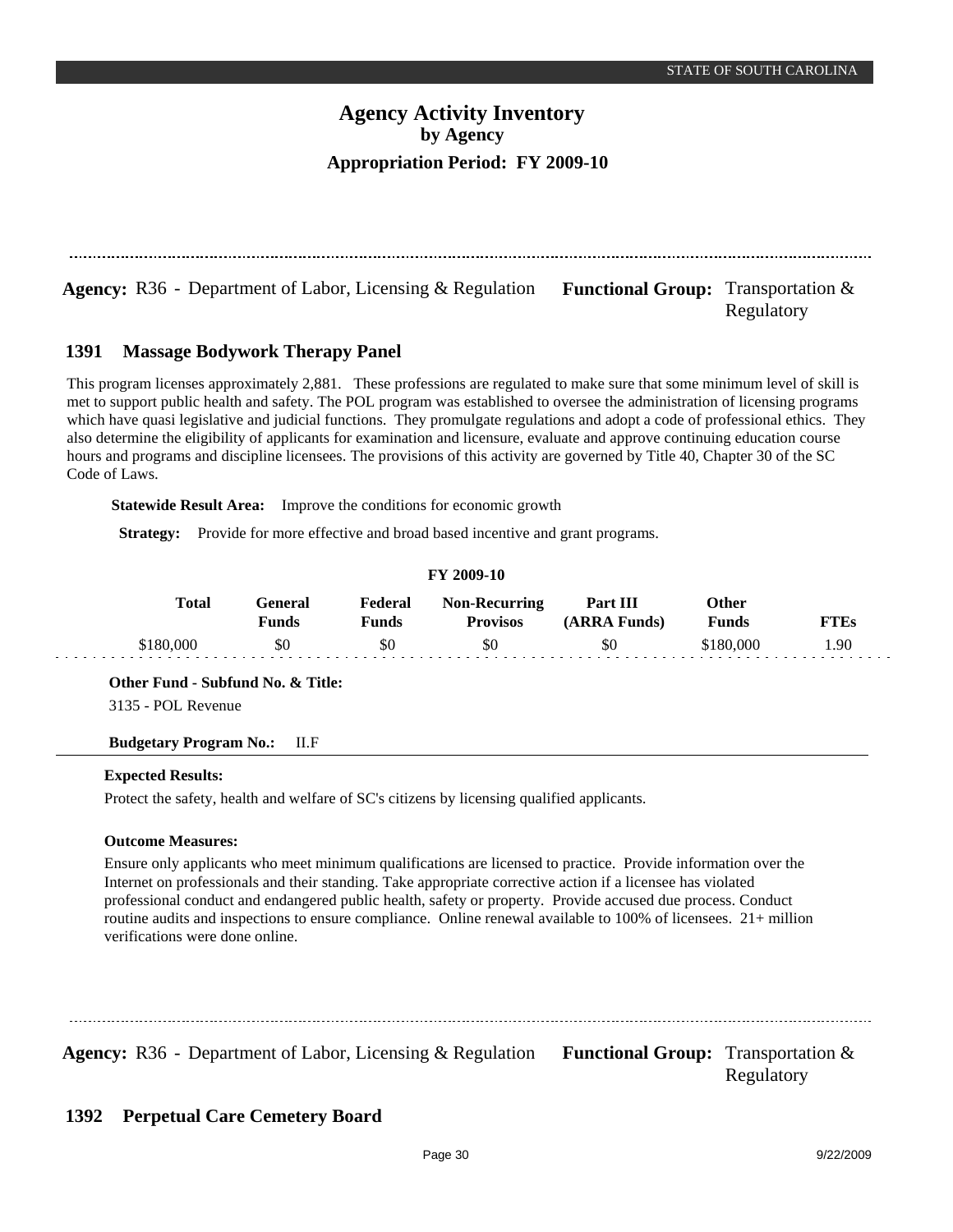This program licenses approximately 115. These professions are regulated to make sure that some minimum level of skill is met to support public health and safety. The POL program was established to oversee the administration of licensing programs which have quasi legislative and judicial functions. They promulgate regulations and adopt a code of professional ethics. They also determine the eligibility of applicants for examination and licensure, evaluate and approve continuing education course hours and programs and discipline licensees. The provisions of this activity are governed by Title 40, Chapter 8 of the SC Code of Laws.

**Statewide Result Area:** Improve the conditions for economic growth

**Strategy:** Provide for more effective and broad based incentive and grant programs.

| <b>FY 2009-10</b> |                  |                  |                                  |                          |                       |             |  |  |  |  |
|-------------------|------------------|------------------|----------------------------------|--------------------------|-----------------------|-------------|--|--|--|--|
| Total             | General<br>Funds | Federal<br>Funds | Non-Recurring<br><b>Provisos</b> | Part III<br>(ARRA Funds) | Other<br><b>Funds</b> | <b>FTEs</b> |  |  |  |  |
| \$80,000          | \$0              | \$0              | \$0                              | \$0                      | \$80.000              | 0.85        |  |  |  |  |

**Other Fund - Subfund No. & Title:**

3135 - POL Revenue

**Budgetary Program No.:** II.F

#### **Expected Results:**

Protect the safety, health and welfare of SC's citizens by licensing qualified applicants.

#### **Outcome Measures:**

Ensure only applicants who meet minimum qualifications are licensed to practice. Provide information over the Internet on professionals and their standing. Take appropriate corrective action if a licensee has violated professional conduct and endangered public health, safety or property. Provide accused due process. Conduct routine audits and inspections to ensure compliance. Online renewal available to 100% of licensees. 21+ million verifications were done online.

**Agency:** R36 - Department of Labor, Licensing & Regulation Functional Group: Transportation &

Regulatory

#### **Board of Pharmacy 1393**

This program licenses approximately 16,668. These professions are regulated to make sure that some minimum level of skill is met to support public health and safety. The POL program was established to oversee the administration of licensing programs which have quasi legislative and judicial functions. They promulgate regulations and adopt a code of professional ethics. They also determine the eligibility of applicants for examination and licensure, evaluate and approve continuing education course hours and programs and discipline licensees. The provisions of this activity are governed by Title 40, Chapter 43 of the SC Code of Laws.

**Statewide Result Area:** Improve the conditions for economic growth

**Strategy:** Provide for more effective and broad based incentive and grant programs.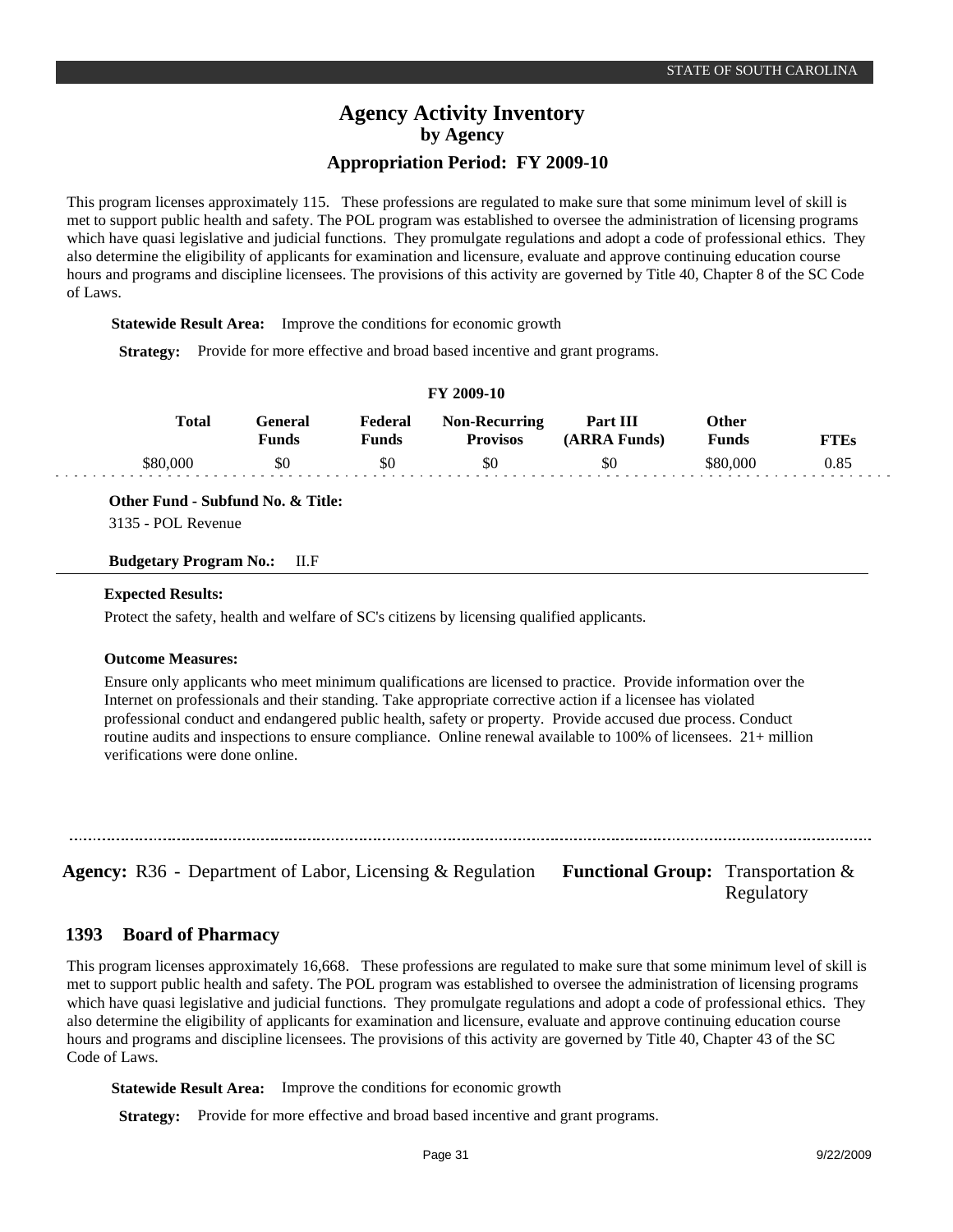# **Agency Activity Inventory by Agency**

# **Appropriation Period: FY 2009-10**

#### **FY 2009-10**

| <b>Total</b> | General)<br><b>Funds</b> | Federal<br>Funds | <b>Non-Recurring</b><br><b>Provisos</b> | Part III<br>(ARRA Funds) | Other<br><b>Funds</b> | FT Es |  |
|--------------|--------------------------|------------------|-----------------------------------------|--------------------------|-----------------------|-------|--|
| \$1,550,500  | \$0                      | \$0              | \$0                                     | \$0                      | \$1,550,500           | 15.20 |  |

## **Other Fund - Subfund No. & Title:**

3135 - POL Revenue

#### **Budgetary Program No.:** II.F

#### **Expected Results:**

Protect the safety, health and welfare of SC's citizens by licensing qualified applicants.

#### **Outcome Measures:**

Ensure only applicants who meet minimum qualifications are licensed to practice. Provide information over the Internet on professionals and their standing. Take appropriate corrective action if a licensee has violated professional conduct and endangered public health, safety or property. Provide accused due process. Conduct routine audits and inspections to ensure compliance. Online renewal available to 100% of licensees. 21+ million verifications were done online.

| <b>Agency:</b> R36 - Department of Labor, Licensing & Regulation Functional Group: Transportation & |  |
|-----------------------------------------------------------------------------------------------------|--|

#### **Pilotage Commission 1394**

This program licenses approximately 20. These professions are regulated to make sure that some minimum level of skill is met to support public health and safety. The POL program was established to oversee the administration of licensing programs which have quasi legislative and judicial functions. They promulgate regulations and adopt a code of professional ethics. They also determine the eligibility of applicants for examination and licensure, evaluate and approve continuing education course hours and programs and discipline licensees. The provisions of this activity are governed by Title 54, Chapter 15 of the SC Code of Laws.

**Statewide Result Area:** Improve the conditions for economic growth

**Strategy:** Provide for more effective and broad based incentive and grant programs.

| <b>FY 2009-10</b> |              |                  |                         |                                         |                          |                |             |
|-------------------|--------------|------------------|-------------------------|-----------------------------------------|--------------------------|----------------|-------------|
|                   | <b>Total</b> | General<br>Funds | Federal<br><b>Funds</b> | <b>Non-Recurring</b><br><b>Provisos</b> | Part III<br>(ARRA Funds) | Other<br>Funds | <b>FTEs</b> |
|                   | \$7,000      | \$0              | \$0                     | \$0                                     | \$0                      | \$7,000        | 0.00        |

# **Other Fund - Subfund No. & Title:**

3135 - POL Revenue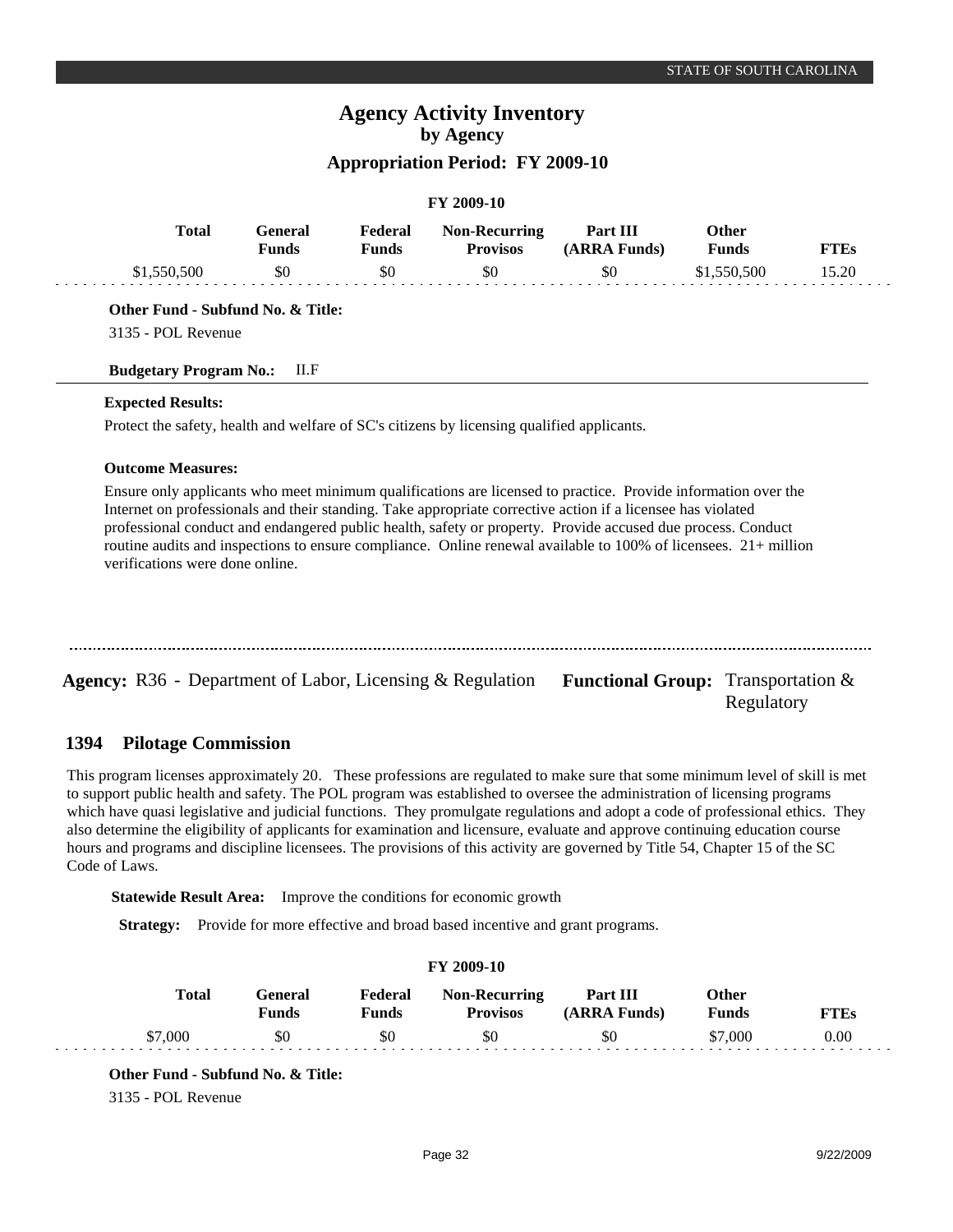#### **Budgetary Program No.:** II.F

#### **Expected Results:**

Protect the safety, health and welfare of SC's citizens by licensing qualified applicants.

#### **Outcome Measures:**

Ensure only applicants who meet minimum qualifications are licensed to practice. Provide information over the Internet on professionals and their standing. Take appropriate corrective action if a licensee has violated professional conduct and endangered public health, safety or property. Provide accused due process. Conduct routine audits and inspections to ensure compliance. Online renewal available to 100% of licensees. 21+ million verifications were done online.

Agency: R36 - Department of Labor, Licensing & Regulation Functional Group: Transportation &

# Regulatory

#### **State Fire Marshal's Office - Field Services 1395**

The Office of the State Fire Marshal has the broad responsibility to ensure fire and life safety for the people of SC. This activity includes enforcement, regulation and inspection functions along with licensing and education. The provisions of this activity are governed by Title 23, Chapter 9 of the SC Code of Laws.

**Statewide Result Area:** Improve the safety of people and property

**Strategy:** Provide for the enforcement of state laws (point-of-contact, i.e. HP, STP Officers).

|             |                         |                         | FY 2009-10                              |                          |                              |             |
|-------------|-------------------------|-------------------------|-----------------------------------------|--------------------------|------------------------------|-------------|
| Total       | General<br><b>Funds</b> | Federal<br><b>Funds</b> | <b>Non-Recurring</b><br><b>Provisos</b> | Part III<br>(ARRA Funds) | <b>Other</b><br><b>Funds</b> | <b>FTEs</b> |
| \$1,953,000 | \$0                     | \$0                     | \$0                                     | \$0                      | \$1,953,000                  | 21.50       |

#### **Other Fund - Subfund No. & Title:**

3035 - Other Operating

**Budgetary Program No.:** II.D

## **Expected Results:**

Enhance fire safety in SC through enforcement and licensure programs to ensure compliance with fire safety standards and regulations.

## **Outcome Measures:**

Certified 535 Certified Fire Marshal. Conducted quarterly training sessions for Certified Fire Marshals on topics including fire suppression and incident reporting. Conducted 15,141 inspections.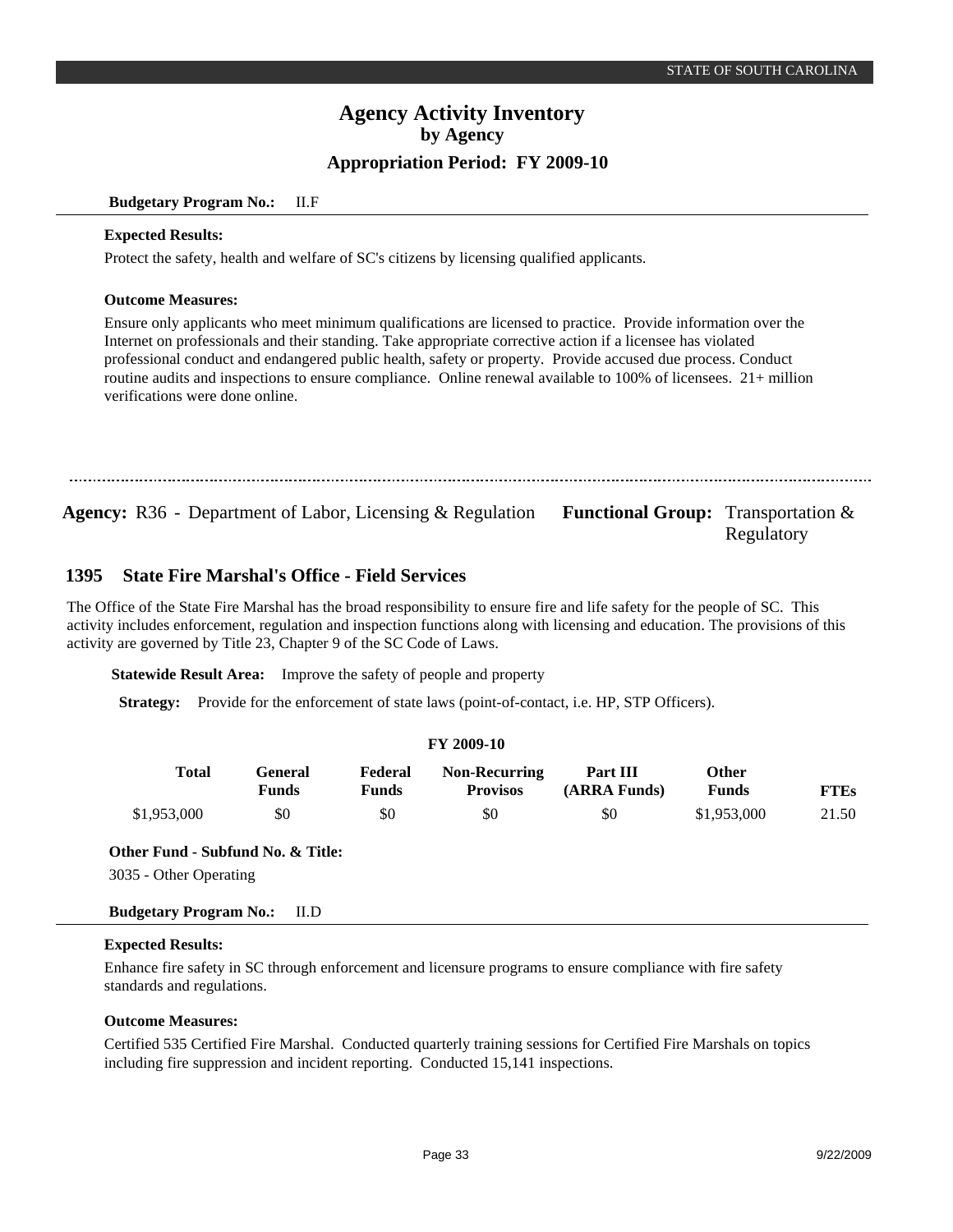## **Appropriation Period: FY 2009-10**

**Agency:** R36 - Department of Labor, Licensing & Regulation Functional Group: Transportation & Regulatory

#### **Fire Education 1396**

The Office of the State Fire Marshal has the broad responsibility to ensure fire and life safety for the people of SC. This activity includes enforcement, regulation and inspection functions along with licensing and education. The provisions of this activity are governed by Title 23, Chapter 9 of the SC Code of Laws.

**Statewide Result Area:** Improve the safety of people and property

**Strategy:** Provide for the preparation and prevention of criminal activities and natural and/or man-made events.

| FY 2009-10 |                         |                         |                                         |                          |                |             |  |
|------------|-------------------------|-------------------------|-----------------------------------------|--------------------------|----------------|-------------|--|
| Total      | General<br><b>Funds</b> | Federal<br><b>Funds</b> | <b>Non-Recurring</b><br><b>Provisos</b> | Part III<br>(ARRA Funds) | Other<br>Funds | <b>FTEs</b> |  |
| \$150,000  | \$0                     | \$0                     | \$0                                     | \$0                      | \$150,000      | l.50        |  |

**FY 2009-10**

**Other Fund - Subfund No. & Title:**

3035 - Other Operating

## **Budgetary Program No.:** II.D

#### **Expected Results:**

Enhance fire safety in SC by providing educational programs to increase knowledge of and compliance with fire safety standards and regulations.

#### **Outcome Measures:**

Number of students receiving Freddie Curriculum - 285,000+ Spray It Forward -1150 Number of Smoke Alarms Installed - 3,000. Number of Fire Stations participating SCFIRS - 297.

**Agency:** R36 - Department of Labor, Licensing & Regulation Functional Group: Transportation &

Regulatory

#### **State Fire Marshal's Office - Engineering Section 1397**

Provides technical assistance to design professionals, other state agencies, local building officials, local fire inspectors, contractors and builders. Review building construction plans for dorms, places of assembly, prisons and jails. Conduct sprinkler plans review state-wide; review plans for above ground storage of flammable and combustible liquids and propane plant installations. The provisions of this activity are governed by Title 23, Chapter 9 of the SC Code of Laws.

**Statewide Result Area:** Improve the safety of people and property

**Strategy:** Provide for the preparation and prevention of criminal activities and natural and/or man-made events.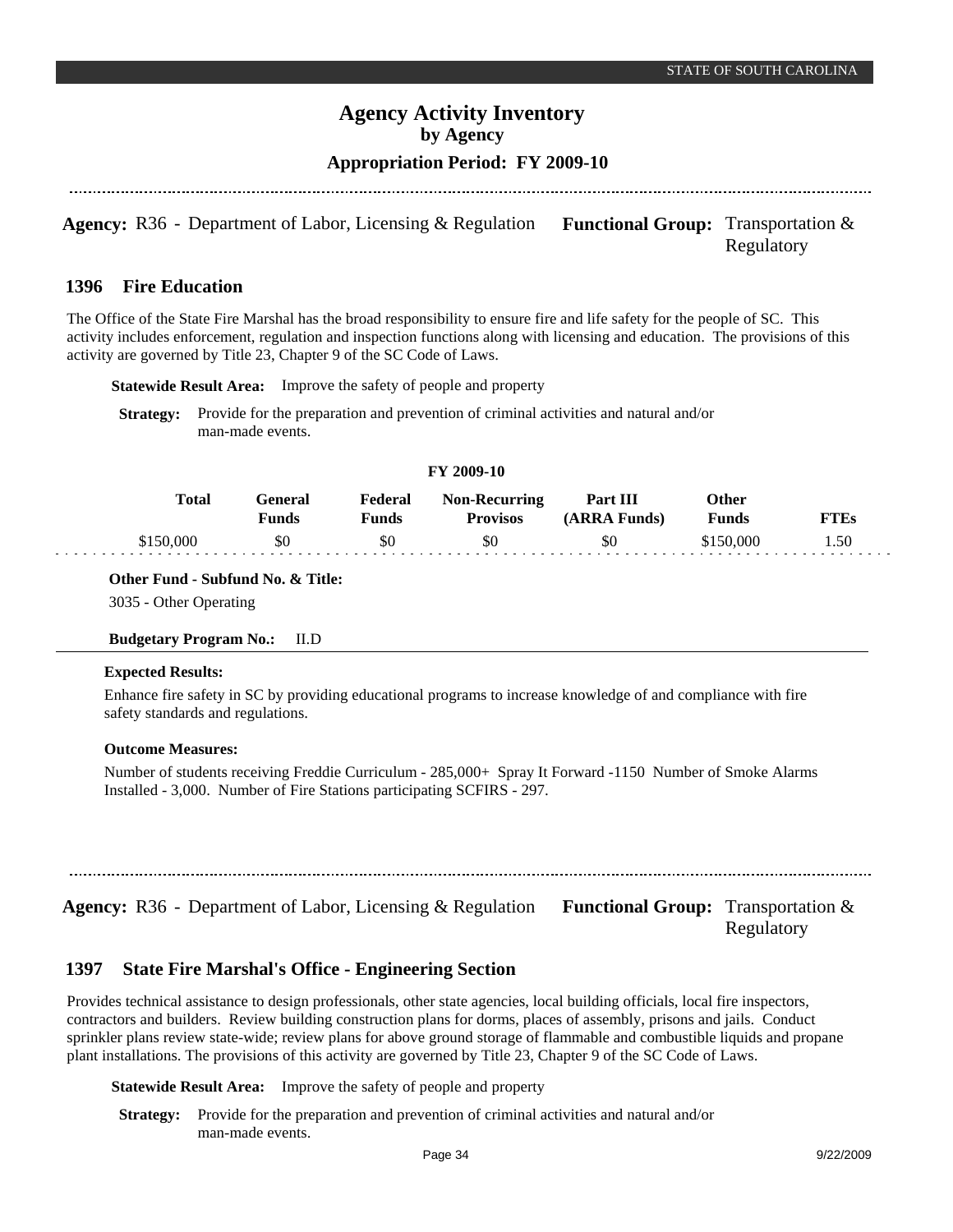# **Appropriation Period: FY 2009-10**

**FY 2009-10**

|                                             |                                |                         | FY 2009-10                              |                                                                                                               |                              |             |
|---------------------------------------------|--------------------------------|-------------------------|-----------------------------------------|---------------------------------------------------------------------------------------------------------------|------------------------------|-------------|
| <b>Total</b>                                | <b>General</b><br><b>Funds</b> | Federal<br><b>Funds</b> | <b>Non-Recurring</b><br><b>Provisos</b> | Part III<br>(ARRA Funds)                                                                                      | <b>Other</b><br><b>Funds</b> | <b>FTEs</b> |
| \$650,000                                   | \$0                            | \$0                     | \$0                                     | \$0                                                                                                           | \$650,000                    | 7.50        |
| Other Fund - Subfund No. & Title:           |                                |                         |                                         |                                                                                                               |                              |             |
| 3035 - Other Operating                      |                                |                         |                                         |                                                                                                               |                              |             |
| <b>Budgetary Program No.:</b>               | II.D                           |                         |                                         |                                                                                                               |                              |             |
| <b>Expected Results:</b>                    |                                |                         |                                         |                                                                                                               |                              |             |
| with fire safety standards and regulations. |                                |                         |                                         | Enhance fire safety in SC by providing technical assistance and conducting plans reviews to ensure compliance |                              |             |
|                                             |                                |                         |                                         |                                                                                                               |                              |             |
| <b>Outcome Measures:</b>                    |                                |                         |                                         |                                                                                                               |                              |             |

Agency: R36 - Department of Labor, Licensing & Regulation Functional Group: Transportation & Regulatory

#### **Fire Training 1398**

The State Fire Academy provides statewide training for fire service personnel: paid, volunteer, airport air crash rescue firefighter, industrial brigade and other emergency response personnel. This training includes the skills necessary to provide basic incident command and control for emergency operations involving fire, rescue and hazard materials, including weapons of mass destruction. Basic and advanced training in public fire education, fire prevention, inspection and investigation is also provided. The provisions of this activity are governed by Title 23, Chapter 10 of the SC Code of Laws.

**Statewide Result Area:** Improve the safety of people and property

**Strategy:** Provide for the preparation and prevention of criminal activities and natural and/or man-made events.

#### **FY 2009-10**

| <b>Total</b> | <b>General</b><br><b>Funds</b> | Federal<br>Funds | <b>Non-Recurring</b><br><b>Provisos</b> | Part III<br>(ARRA Funds) | Other<br><b>Funds</b> | <b>FTEs</b> |
|--------------|--------------------------------|------------------|-----------------------------------------|--------------------------|-----------------------|-------------|
| \$7,430,000  | \$0                            | \$155,000        | \$0                                     | \$0                      | \$7,275,000           | 46.75       |

## **Other Fund - Subfund No. & Title:**

3035 - Other Operating

#### **Budgetary Program No.:** II.C

#### **Expected Results:**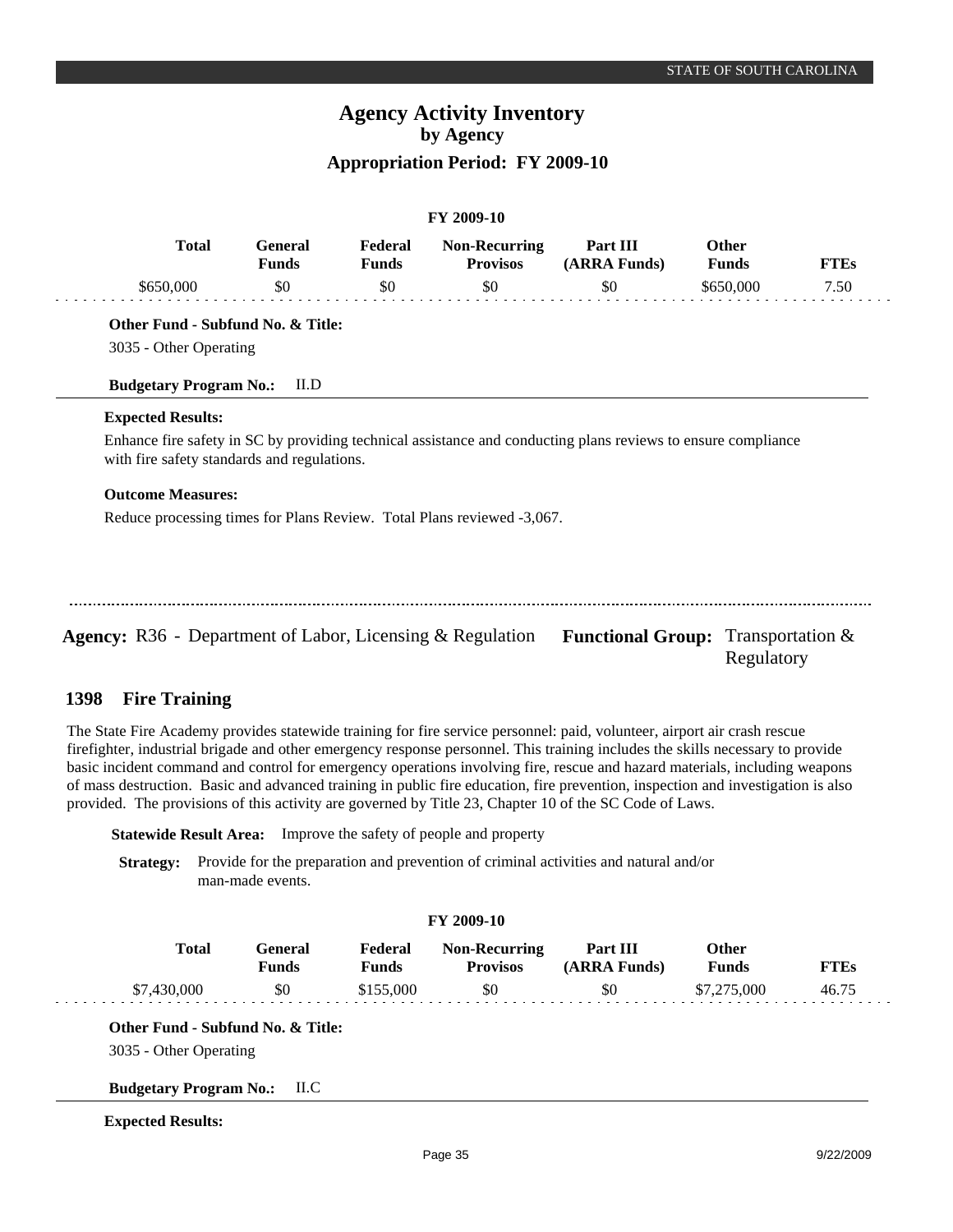Enhance fire safety and emergency response in SC by providing fire and emergency mobilization training to local communities, state agencies and industry.

#### **Outcome Measures:**

Conduct regional training at local fire departments and resident training at the Fire Academy. Conducted 1,926 courses for 25,645. Completed construction on new training props - 50' X 90' building for large area interior search, a haz mat prop building & haz mat equipment storage, a Urban Search and Rescue prop building with inside equipment storage, and an outside Urban Search & Rescue rubble pile and building collapse prop, a trench rescue prop and additional concrete around the flammable liquid and gas burn props.

**Agency:** R36 - Department of Labor, Licensing & Regulation Functional Group: Transportation &

Regulatory

#### **Administration 1399**

This function provides support to agency programs including executive leadership, legal services, information services, legislative liaison, human resource management, procurement, accounting, mail services, public information, records management and courier services. Title 41, Chapter 3 of the SC Code of Laws.

**Statewide Result Area:** Improve the conditions for economic growth

**Strategy:** Administration

#### **FY 2009-10**

| Total       | General<br><b>Funds</b> | Federal<br>Funds | <b>Non-Recurring</b><br><b>Provisos</b> | Part III<br>(ARRA Funds) | Other<br><b>Funds</b> | FTEs  |
|-------------|-------------------------|------------------|-----------------------------------------|--------------------------|-----------------------|-------|
| \$4,980,791 | \$230.791               | \$0              | \$0                                     | \$0                      | \$4,750,000           | 56.37 |

## **Other Fund - Subfund No. & Title:**

3035 - Operating Revenue (\$500,000) 3135 - POL Revenue (\$4,250,000)

#### **Budgetary Program No.:** I

## **Expected Results:**

To provide agency programs administrative support to help accomplish their mission.

## **Outcome Measures:**

Office of General Counsel handled 475 cases. Processed 10,010 vouchers.

**Agency:** R36 - Department of Labor, Licensing & Regulation Functional Group: Transportation &

Regulatory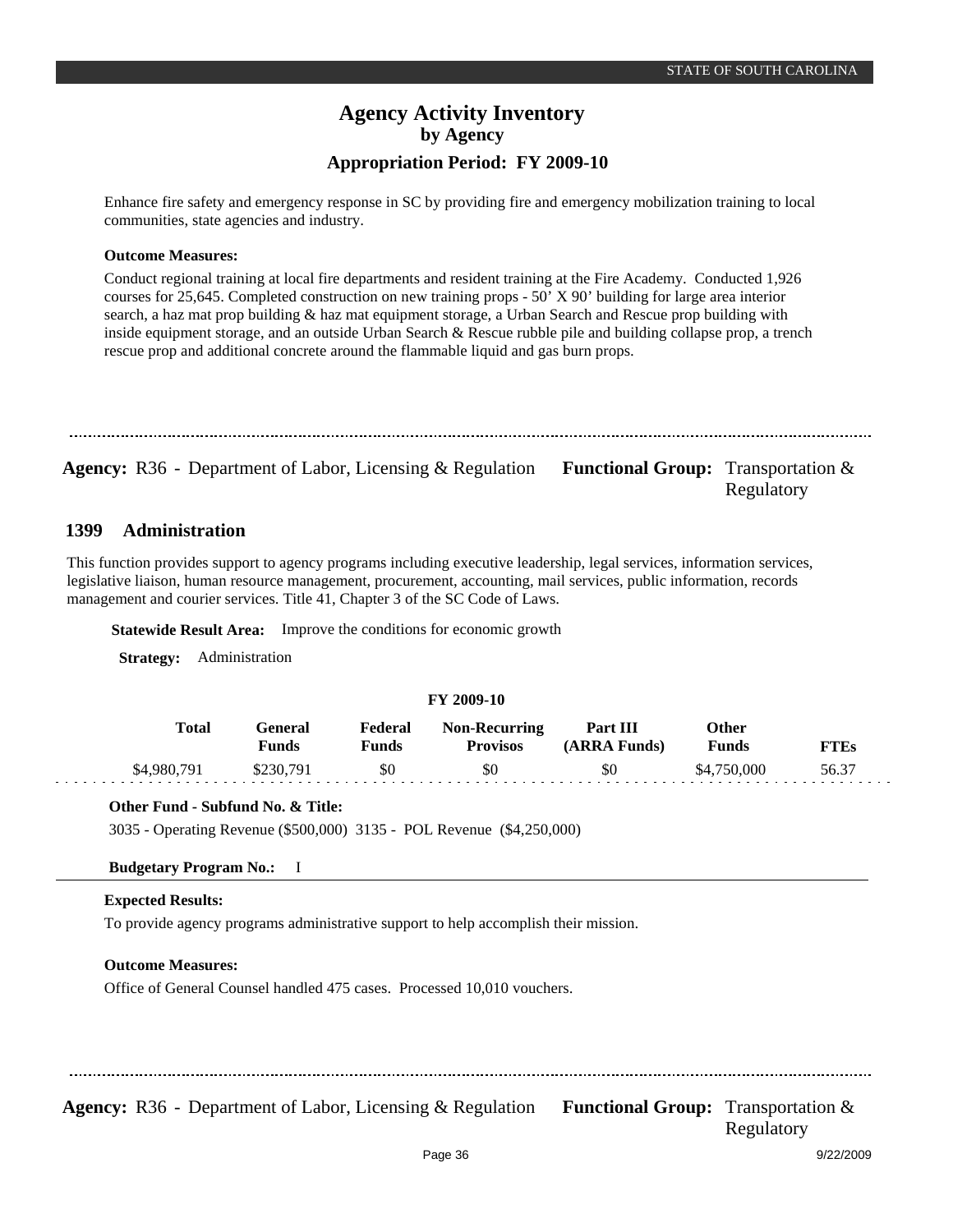#### **State Emergency Preparedness 1614**

The Division of Fire and Life Safety has responsibility under the State Emergency Plan for Emergency Support Function (ESF) 4 - Structural Fire Fighting and ESF 9 - Search and Rescue. The staff works with the State Firefighter Mobilization Committee to fulfill this responsibility by participating in emergency planning meetings, drills. The division, along with Administration, purchases equipment for local fire departments and emergency responders through Homeland Security Grants through SLED. Title 23, Chapter 10 of the SC Code of Laws.

**Statewide Result Area:** Improve the conditions for economic growth

**Strategy:** Provide for more effective and broad based incentive and grant programs.

| <b>FI 2009-10</b> |              |                  |                  |                                         |                          |                |             |  |
|-------------------|--------------|------------------|------------------|-----------------------------------------|--------------------------|----------------|-------------|--|
|                   | <b>Total</b> | General<br>Funds | Federal<br>Funds | <b>Non-Recurring</b><br><b>Provisos</b> | Part III<br>(ARRA Funds) | Other<br>Funds | <b>FTEs</b> |  |
|                   | \$250,000    | \$0              | \$0              | \$0                                     | \$0                      | \$250,000      | 00.1        |  |

**FY 2009-10**

**Other Fund - Subfund No. & Title:**

3035 - Operating Revenue

**Budgetary Program No.:** II.D.

#### **Expected Results:**

Enhance the fire safety and emergency response in SC by providing needed training and equipment.

#### **Outcome Measures:**

Outfit and train local fire departments and emergency responders in the state by the deadlines agreed upon in Homeland Security Grants. Received nearly \$8.4M in grants to purchase equipment for local fire departments and state-wide COBRA/USAR teams for use in a natural disaster or in an event involving weapons of mass destruction or hazardous materials. Also provides training for the localities and teams.

Agency: R36 - Department of Labor, Licensing & Regulation Functional Group: Transportation &

Regulatory

#### **Boiler Inspection Program 1780**

It is unknown at this time how many Boilers will be registered by this program. Current estimates are between 12,000 and 15,000. These professions are regulated to make sure that some minimum level of skill is met to support public health and safety. The POL program was established to oversee the administration of licensing programs which have quasi legislative and judicial functions. They promulgate regulations and adopt a code of professional ethics. They also determine the eligibility of applicants for examination and licensure, evaluate and approve continuing education course hours and programs and discipline licensees. The provisions of this activity are governed by Title 41, Chapter 14 of the SC Code of Laws.

**Statewide Result Area:** Improve the conditions for economic growth

**Strategy:** Provide for a reasonable and safe business regulatory environment.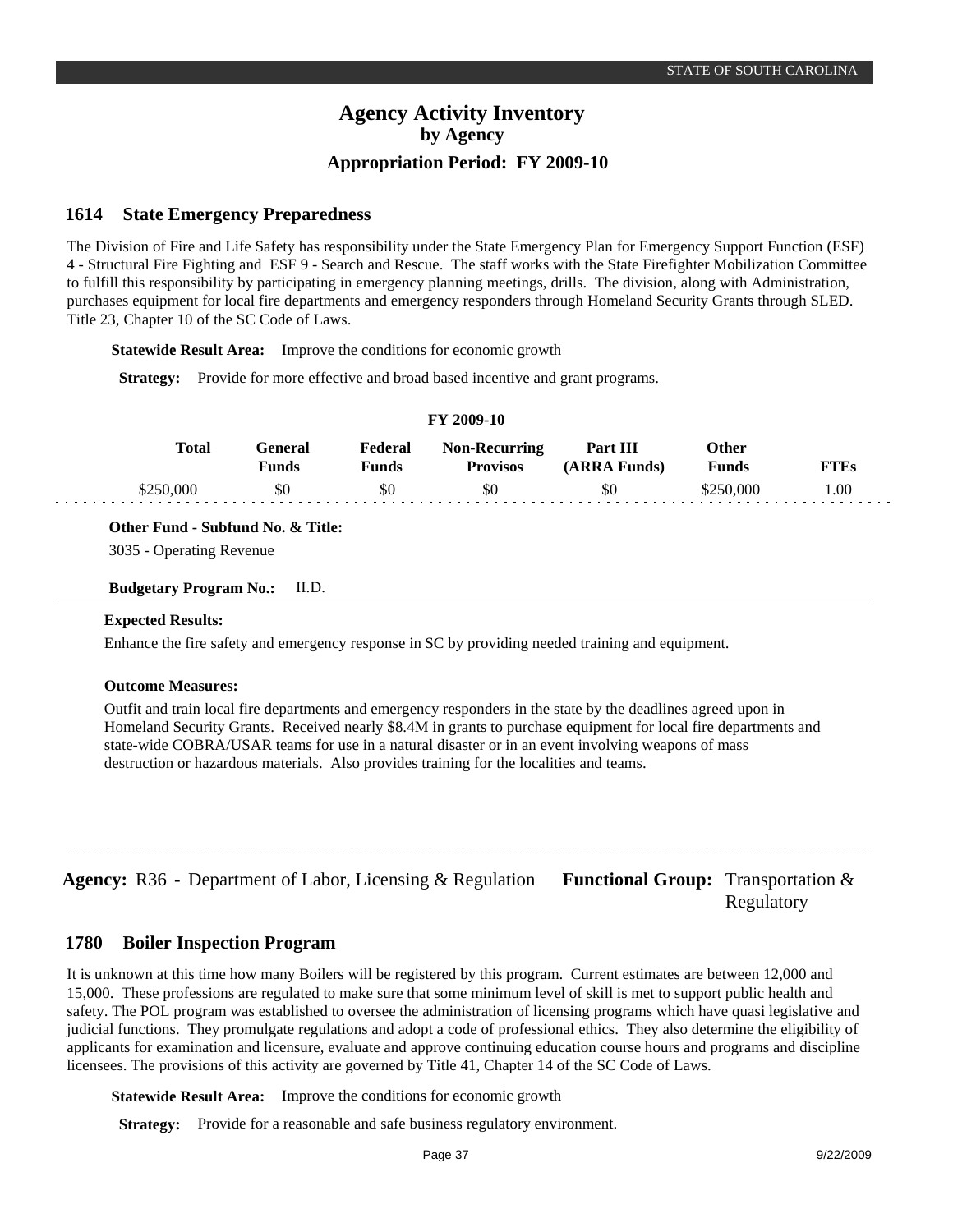# **Agency Activity Inventory by Agency Appropriation Period: FY 2009-10**

#### **FY 2009-10**

| Total    | General<br>∛unds | Federal<br>Funds | <b>Non-Recurring</b><br><b>Provisos</b> | Part III<br>(ARRA Funds) | Other<br><b>Funds</b> | <b>FTEs</b> |
|----------|------------------|------------------|-----------------------------------------|--------------------------|-----------------------|-------------|
| 3100.000 | \$0              | 50               | \$0                                     | 50                       | ™100.000 <sup>™</sup> | 1.00        |

**Other Fund - Subfund No. & Title:**

3035- Other Operating

**Budgetary Program No.:** II.H

## **Expected Results:**

Protect the safety, health and welfare of SC's citizens by licensing qualified applicants.

#### **Outcome Measures:**

Ensure only applicants who meet minimum qualifications are licensed to practice. Provide information over the Internet on professionals and their standing. Take appropriate corrective action if a licensee has violated professional conduct and endangered public health, safety or property. Provide accused due process. Conduct routine audits and inspections to ensure compliance. Online renewal available to 100% of licensees. 21+ million verifications were done online.

| <b>Agency:</b> R36 - Department of Labor, Licensing & Regulation Functional Group: Transportation $\&$ |  |
|--------------------------------------------------------------------------------------------------------|--|

#### **4.04% Mid-Year Reduction 9998**

4.04% Mid-Year Reduction

**Statewide Result Area:** Improve the conditions for economic growth

**Strategy:** FY 2009-10 4.04% Mid-Year Reduction

| <b>Total</b>                      | <b>General</b><br><b>Funds</b> | Federal<br><b>Funds</b> | <b>Non-Recurring</b><br><b>Provisos</b> | Part III<br>(ARRA Funds) | <b>Other</b><br><b>Funds</b> | <b>FTEs</b> |
|-----------------------------------|--------------------------------|-------------------------|-----------------------------------------|--------------------------|------------------------------|-------------|
| $(\$78,603)$                      | $(\$78,603)$                   | \$0                     | \$0                                     | \$0                      | \$0                          | 0.00        |
| Other Fund - Subfund No. & Title: |                                |                         |                                         |                          |                              |             |
| <b>NA</b>                         |                                |                         |                                         |                          |                              |             |

NA